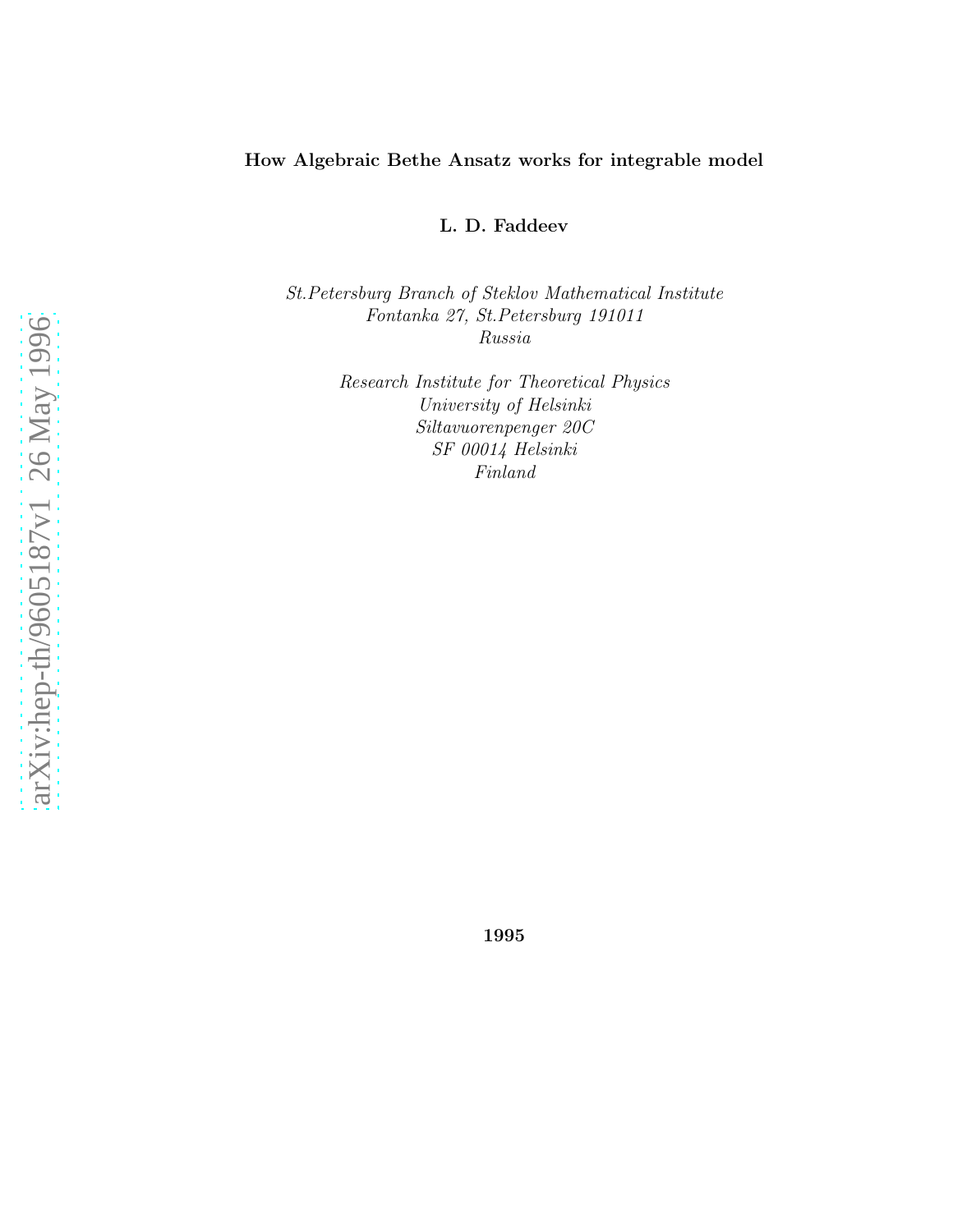#### <span id="page-1-0"></span>1 Introduction

In my Les–Houches lectures of 1982 I described the inverse scattering method of solving the integrable field–theoretical models in  $1+1$  dimensional space–time. Both classical case, stemming from the famous paper by Gardner, Green, Kruskal and Miura of 1967 on KdV equation, and its quantum counterpart, developed mostly by Leningrad group around 1978–79, were discussed. In particular, the algebraic way of deriving the Bethe–Ansatz equations was presented, but its use was not illustrated in any detail. I just stated in the end of the lectures, that "The hard work just begins".

In this course I shall exactly describe this work. During last 10 years I lectured several times on this subject, but this particular lecture course is the longest and more detailed.

In the announcement of the School my course is called "Hidden symmetries in integrable models". The term "symmetry" in modern literature on mathematical physics is supplied with several adjectives, such as hidden, dynamical, broken, deformed etc., but there is no exact definition for all this. Thus I decided to change my title in the proceedings to reflect more adequately the actual content of the course.

The term "integrable models" in the title refers to particular family of quantum field–theoretical models in  $1+1$  dimensional space–time, which are solvable by means of the quantum variant of inverse scattering method. The adjective "integrable" stems from a paper of Zakharov and me of 1971 where the KdV equation was shown to allow the interpretation as an integrable (though infinite–dimensional) hamiltonian system.

The most famous example of the integrable model is the Sine–Gordon equation

$$
\Box \varphi + m^2 \sin \varphi = 0 \tag{1}
$$

for the scalar field  $\varphi(x, t)$ , which is relativistic and nonlinear.

As is well known, the quantum field–theoretic models with interaction are plagued by infinities and some regularization is necessary. The discretizing of the space, or going to the lattice, is one way for such a regularization. It reduces the field model in the finite volume to a system with finite number of degrees of freedom.

In the beginning of 80–ties, due mainly to the work of Izergin and Korepin it was realized, that the integrable models allow the lattice counterparts, which are also integrable and can be interpreted as the quantum spin models of magnetic chains. This unexpected but very welcome connection showed the universality of the spin chains in the domain of integrable models. In my course I shall begin with and speak in detail on the spin chains. The field–theoretical models will appear as their particular continuous space limits.

One can ask, what is good in  $1 + 1$  models, when our space–time is  $3 + 1$ – dimensional. There are several particular answers to this question.

1. The toy models in  $1 + 1$  dimension can teach us about the realistic field– theoretical models in a nonperturbative way. Indeed such phenomena as renormalization, asymptotic freedom, dimensional transmutation (i.e. the appearance of mass via the regularization parameters) hold in integrable models and can be described exactly.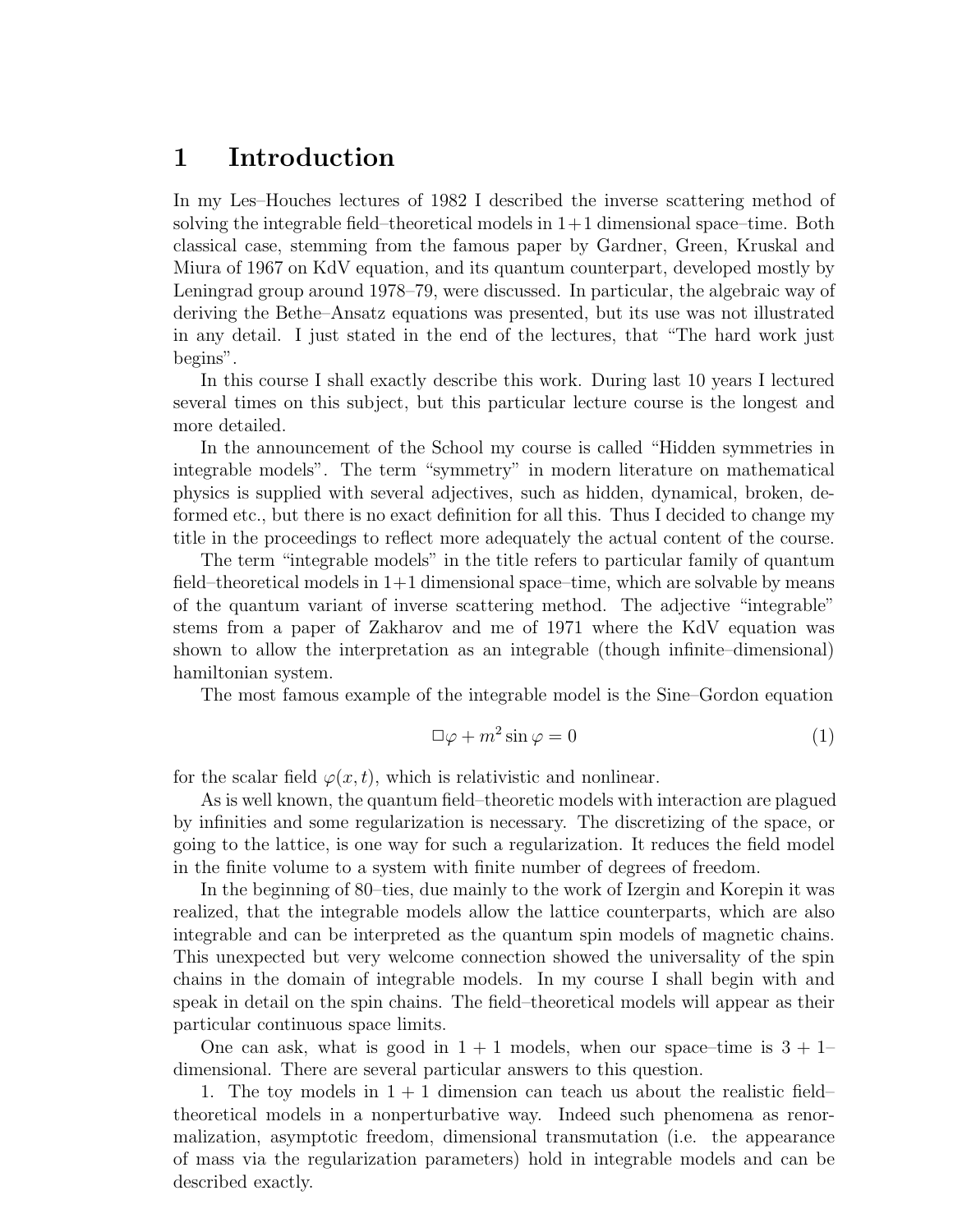<span id="page-2-0"></span>2. There are numerous physical applications of the  $1 + 1$  dimensional models in the condensed matter physics.

3. The formalism of integrable models showed several times to be useful in the modern string theory, in which the world sheet is 2–dimensional anyhow. In particular the conformal field theory models are special massless limits of integrable models.

4. The theory of integrable models teaches us about new phenomena, which were not appreciated in the previous developments of Quantum Field Theory, especially in connection with the mass spectrum.

5. I cannot help mentioning that working with the integrable models is a delightful pastime. They proved also to be very successful tool for the educational purposes.

These reasons were sufficient for me to continue to work in this domain for last 25 years (including 10 years of classical solitonic systems) and teach quite a few of followers, often referred to as Leningrad–St.Petersburg school.

I am very grateful to the organizers of the school Professors A.Connes and K.Gawedsky for inviting me to lecture. First, it is always nice to be in Les–Houches and it is already my third lecture course here. Second, the texts of two previous lectures were transformed into monographs later. I hope that this course will eventually lead to one more book dedicated to the quantum theory of solitons.

#### 2 General outline of the course.

My usual methodological trick in teaching is not to begin in full generality but rather to choose a representative example and explain on it all technical features in such a way, that generalization become reasonably evident. Thus I begin the course with the concrete example of the magnetic model – the spin  $1/2$  XXX chain.

All the ingredients of Algebraic Bethe Ansatz, which is another name for the Quantum Inverse Scattering method, namely Lax operator, derivation of Bethe– Ansatz equations, thermodynamic limit, will be presented in full detail on this example. Then the generalization to XXX model of spin  $s > 1/2$  and XXZ model will follow. Here only features, which distinguish this model from the basic one, will be described. Finally the continuous field–theoretical models such as Nonlinear Schroedinger Equation,  $S^2$  nonlinear  $\sigma$ -model, principal chiral field model for  $SU(2)$ and Sine–Gordon model will be included as particular limits of spin chains.

We will see, that in the description of dynamics the finite time shift

$$
U = e^{-iH\Delta} \tag{2}
$$

will appear naturally. This will make our discretization scheme more consistent, time and space being discrete simultaneously.

Now I shall present some kinematics of the models we shall consider.

As "space" we shall consider a discrete circle, namely the ordered set of points, labeled by integers n with the identification  $n \equiv n + N$ , where N is a fixed positive integer. As a "fundamental domain" we shall take  $n = 1, \ldots, N$ . The integer N plays the role of the volume of the space; the identification reflects the periodic boundary condition.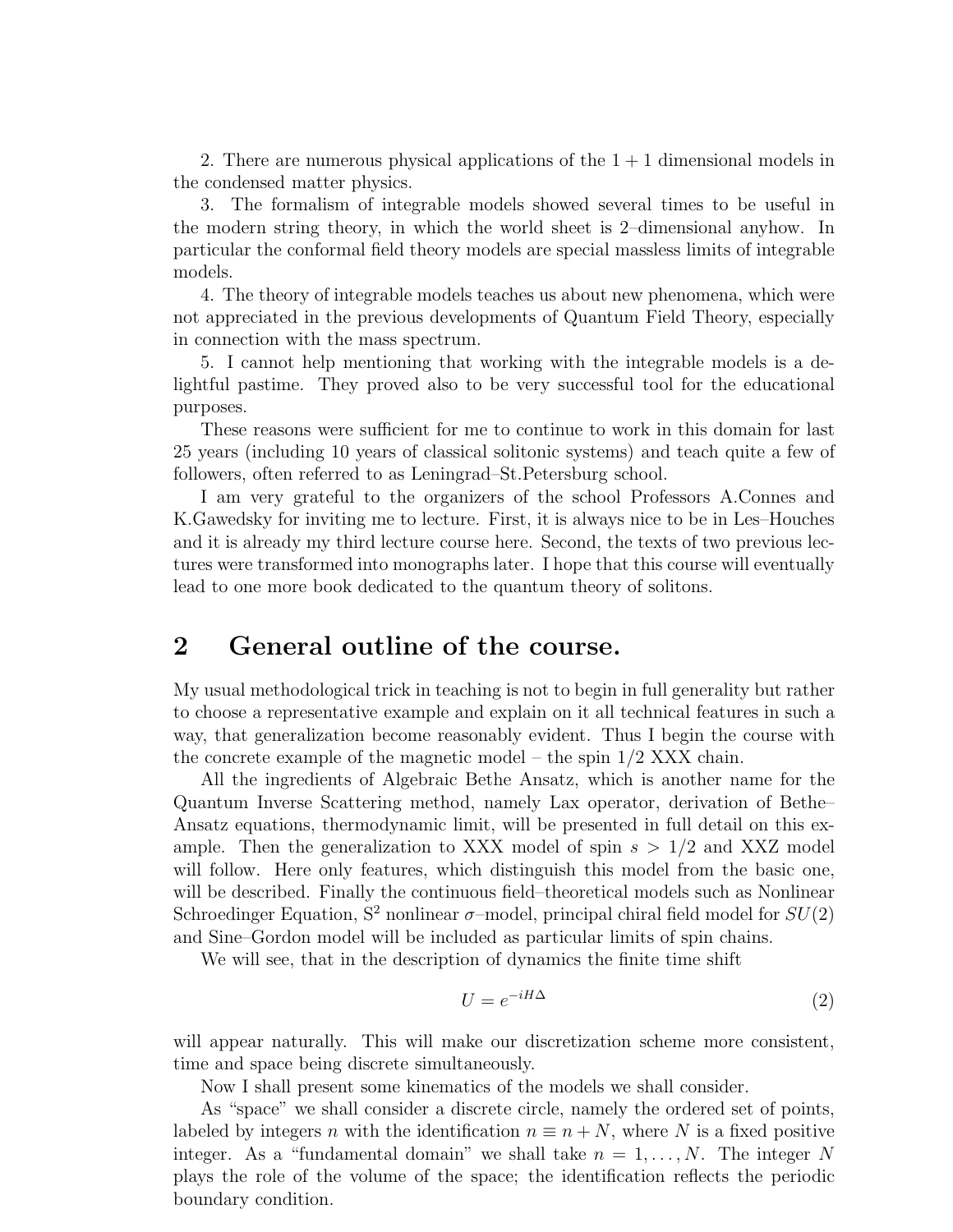Formal continuous limit will be described by introducing the lattice spacing  $\Delta$ and coordinate  $x = n\Delta$  which becomes continuous in the limit  $\Delta \to 0$ ,  $N \to \infty$ . In particular the following rule will be used

$$
\frac{\delta_{mn}}{\Delta} = \delta(x - y) \quad , \tag{3}
$$

so that the Kroneker symbol  $\delta_{mn}$  is of order  $\Delta$ .

The quantum algebra of observables  $A$  is generated by dynamical variables  $X_n^{\alpha}$ , attached to each lattice site n. Index  $\alpha$  assumes some finite number of values. The algebra A is defined by fixing the set of commutation relations between  $X_n^{\alpha}$ . These relations are called ultralocal, when  $X_m^{\alpha}$  and  $X_n^{\beta}$  commute for  $n \neq m$ . A more relaxed condition of locality is that  $X_m^{\alpha}$  and  $X_n^{\beta}$  do not commute only for  $|n - m|$ small, in particular for  $n = m - 1$  and  $n = m + 1$ .

Let us present examples, beginning with ultralocal case.

1. Canonical variables  $\varphi_n^{\alpha}, \pi_n^{\alpha}, \alpha = 1, \ldots, l$  with the relations

$$
[\varphi_n^{\alpha}, \varphi_m^{\beta}] = 0 , \quad [\pi_n^{\alpha}, \pi_m^{\beta}] = 0 , \tag{4}
$$

$$
[\varphi_m^{\alpha}, \pi_n^{\beta}] = i\hbar I \delta_{nm} \delta_{\alpha\beta} . \tag{5}
$$

Here [ , ] is used for commutator

$$
[a, b] = ab - ba \quad , \tag{6}
$$

 $\hbar$  is a Planck constant, which we soon shall drop, I is as unity in algebra  $\mathcal{A}$ . We can call  $l$  a number of degrees of freedom per lattice site; the full number of degrees of freedom is Nl.

Each pair of canonical variables is represented in an infinite dimensional Hilbert space, which can be chosen as  $L_2(R)$  with  $\varphi$  and  $\pi$  being operators of multiplication and differentiation

$$
\varphi f(\xi) = \xi f(\xi) \; ; \; \; \pi f(\xi) = \frac{\hbar}{i} \frac{d}{d\xi} f(\xi) \; . \tag{7}
$$

2. Spin variables  $S_n^{\alpha}$ ,  $\alpha = 1, 2, 3$  with the relations

$$
[S_m^{\alpha}, S_n^{\beta}] = iI\hbar \varepsilon_{\alpha\beta\gamma} S_n^{\gamma} \delta_{mn} \quad , \tag{8}
$$

where  $\varepsilon_{\alpha\beta\gamma}$  is a completely antisymmetric tensor,  $\varepsilon_{123} = 1$ .

Mathematically these variables define a Lie algebra  $sl(2)$ , the finite dimensional representations of which are labeled by half-integer  $s = 0, 1/2, 1, \ldots$  and are realized in  $\mathbb{C}^{2s+1}$ . In the smallest nontrivial dimension  $(s = 1/2)$  operators  $S_n^{\alpha}$ are represented by Pauli matrices  $\sigma^{\alpha}$ 

$$
\sigma^1 = \begin{pmatrix} 0 & 1 \\ 1 & 0 \end{pmatrix} , \quad \sigma^2 = \begin{pmatrix} 0 & -i \\ i & 0 \end{pmatrix} , \quad \sigma^3 = \begin{pmatrix} 1 & 0 \\ 0 & -1 \end{pmatrix} \tag{9}
$$

as  $S_n^{\alpha} = \hbar/2\sigma^{\alpha}$ .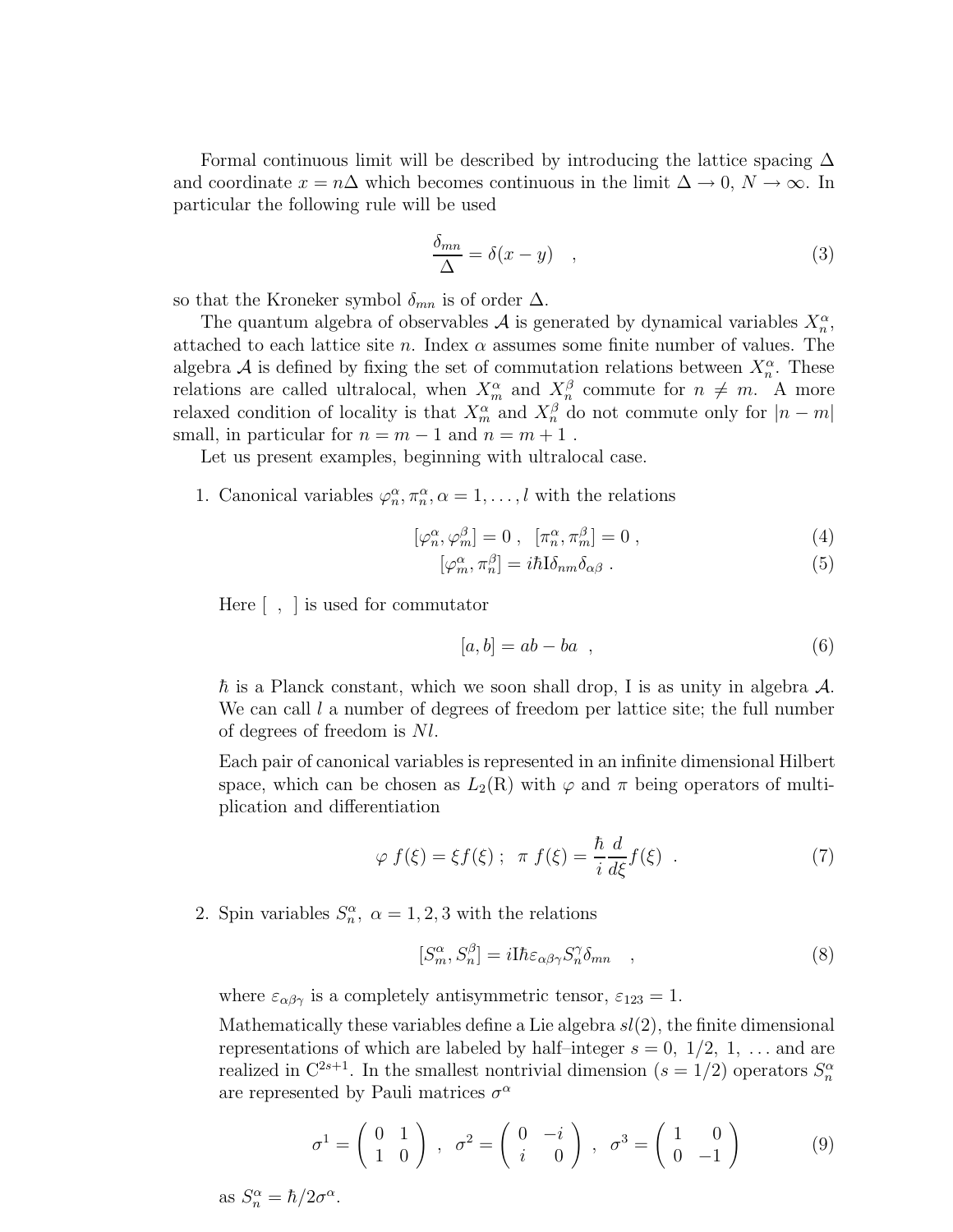<span id="page-4-0"></span>3. Weyl variables.

For one degree of freedom per lattice site these variables consist of a pair  $u_n$ ,  $v_n$  with the exchange relations

$$
u_m u_n = u_n u_m ; \quad v_m v_n = v_n v_m ; \quad u_m v_n = v_n u_m , \quad m \neq n ;
$$
  

$$
u_n v_n = q v_n u_n , \tag{10}
$$

where  $q$  is a given complex number. Usually it assumes the values on a circle and is parametrized by a real number  $\gamma$ 

$$
q = e^{i\hbar\gamma} \tag{11}
$$

4. q-deformed spin variables  $S_n^{\alpha}$ . In writing the commutation relations we shall drop the lattice index  $n$  and present them for fixed  $n$  as follows

$$
q^{S^3} S^{\pm} = q^{\pm 1} S^{\pm} q^{S^3} \quad ; \tag{12}
$$

$$
[S^+, S^-] = \frac{(q^{S^3})^2 - (q^{S^3})^{-2}}{q - q^{-1}} , \qquad (13)
$$

via generators denoted by  $q^{S^3}$ ,  $S^+$  and  $S^-$ . When  $q \to 1$  (or  $\gamma \to 0$ ) these relations turn into the usual  $sl(2)$  relations for  $S^{\alpha}$ ,  $S^{\pm}$  being the usual combinations  $S^{\pm} = S^1 \pm iS^2$ .

Thus they define a q-deformed  $sl(2)$  algebra, denoted by  $sl_q(2)$ . For generic q the finite dimensional representations are given in the same spaces  $C^{2s+1}$ as in nondeformed case. However for  $q$  on the circle some new interesting representations occur, more on this below.

The Hilbert space for the representation of ultralocal algebra  $A$  has a natural tensor–product form

$$
\mathcal{H} = \prod_{n=1}^{N} \otimes h_n = h_1 \otimes h_2 \otimes \ldots \otimes h_n \otimes \ldots \otimes h_N
$$
 (14)

(where all  $h_n$  could be the same) and variables  $X_n^{\alpha}$  act nontrivially only in the space  $h_n$ 

$$
X_n^{\alpha} = \mathbf{I} \otimes \mathbf{I} \otimes \dots \otimes X^{\alpha} \otimes \dots \otimes \mathbf{I} . \tag{15}
$$
  

$$
n-\text{th place}
$$

In the continuous limit we encounter the problem of considering the infinite tensor products, which is known to be intricated from the time of v.Neumann. In fact, the concrete examples of the continuous limits will give the instances of the rather nontrivial constructions of such products.

The simplest example of the nonultralocal relation is furnished by the exchange algebra for variables  $w_n$  with the relations

$$
w_n w_{n+1} = q w_{n+1} w_n; \quad w_m w_n = w_n w_m \quad |n - m| \ge 2 \tag{16}
$$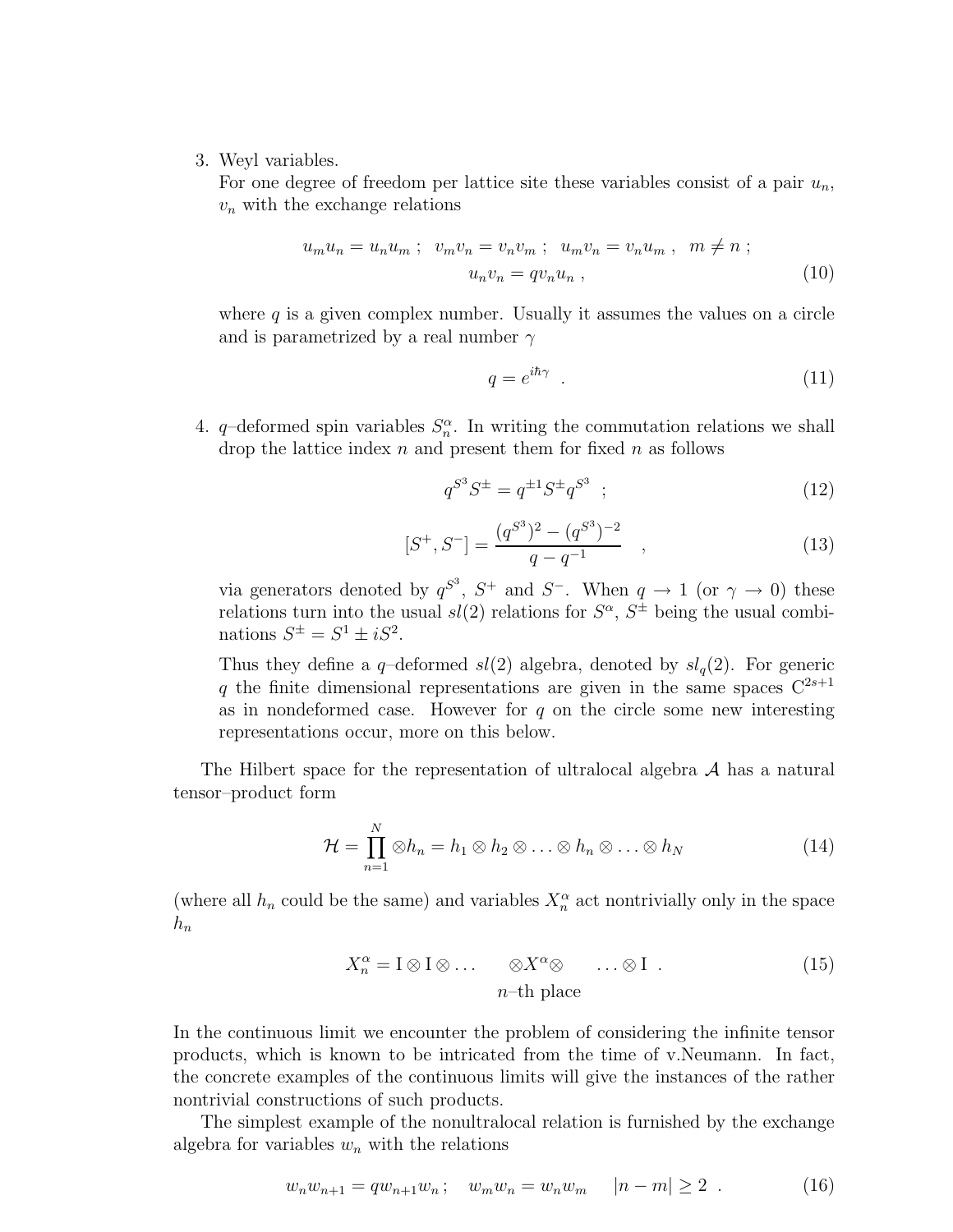<span id="page-5-0"></span>The Hilbert space for this algebra is also a tensor product, but with the length being around  $N/2$ . We shall not discuss it here, however, the example being given just for illustration.

General considerations  $a$ -la Darboux theorem in classical mechanics state that the canonical variables are generic in the sense that all other types of dynamical variables can be expressed through them. Let us illustrate it on the examples above.

Let  $\psi$ ,  $\psi^*$  be a complex pair of canonical variables with relation

$$
[\psi, \psi^*] = I \tag{17}
$$

(i.e.  $\psi = \frac{1}{\sqrt{2}}$  $\frac{1}{2}(\varphi+i\pi),\,\psi^*=\frac{1}{\sqrt{2}}$  $\frac{1}{2}(\varphi - i\pi)$ ; then the variables

$$
S^{+} = S^{1} + iS^{2} = \psi^{*}(2s - \psi^{*}\psi) ; \qquad (18)
$$

$$
S^- = S^1 - iS^2 = \psi \tag{19}
$$

$$
S^3 = \psi^* \psi - s \tag{20}
$$

satisfy the spin commutation relation. Here  $s$  is any complex parameter, which can be called spin, as the Casimir  $C = (S^1)^2 + (S^2)^2 + (S^3)^2$  has value  $C = s(s + 1)$ .

Weyl pair u, v can be realized via canonical variables  $\pi$  and  $\varphi$  as follows

$$
u = e^{i\pi Q}, \quad v = e^{i\varphi P} \quad , \tag{21}
$$

where P and Q are any complex numbers and  $q = e^{iPQ}$ .

Finally, the deformed spin variables  $q^{S^3}$ ,  $S^{\pm}$  can be realized as

$$
S^{\pm} = e^{\pm i\pi/2} (1 + m^2 e^{\pm 2i\gamma\varphi}) e^{\pm i\pi/2} \quad ; \tag{22}
$$

$$
q^{S^3} = e^{i\gamma\varphi} \tag{23}
$$

where  $m^2$  and  $\gamma$  are parameters.

Of course the Hilbert space for the canonical variables is infinite dimensional and the representations for the spin variables appear as reductions. For example, if 2s is integer then the subspace consisting of  $2s + 1$  states  $\omega, \psi^* \omega, \ldots (\psi^*)^{2s} \omega$ , where  $\omega$ is a vector annihilated by  $\psi$ ,  $\psi \omega = 0$ , is invariant with respect to action of  $S^{\pm}$ ,  $S^3$ .

The Weyl pair  $u, v$  in form (21) has finite dimensional representation if q is a root of unity, or when  $PQ/2\pi$  is a rational number. Corresponding reduction exists also for the deformed spin variables if  $\gamma/2\pi$  is rational and it gives the so-called finite dimensional cyclic representation of  $sl_q(2)$ .

These reductions evidently reflect some global aspects of the would–to–be quantum Darboux theorem.

This completes my short introduction to the kinematics of the models I plan to consider. I come to the representative example — spin  $1/2$  XXX chain.

### 3  $\text{XXX}_{1/2}$  model. Description.

The origin of the abbreviation XXX will become clear soon. As I have already said this is quantum model, defined in a Hilbert space

$$
\mathcal{H}_N = \prod_{n=1}^N \otimes h_n \quad , \tag{24}
$$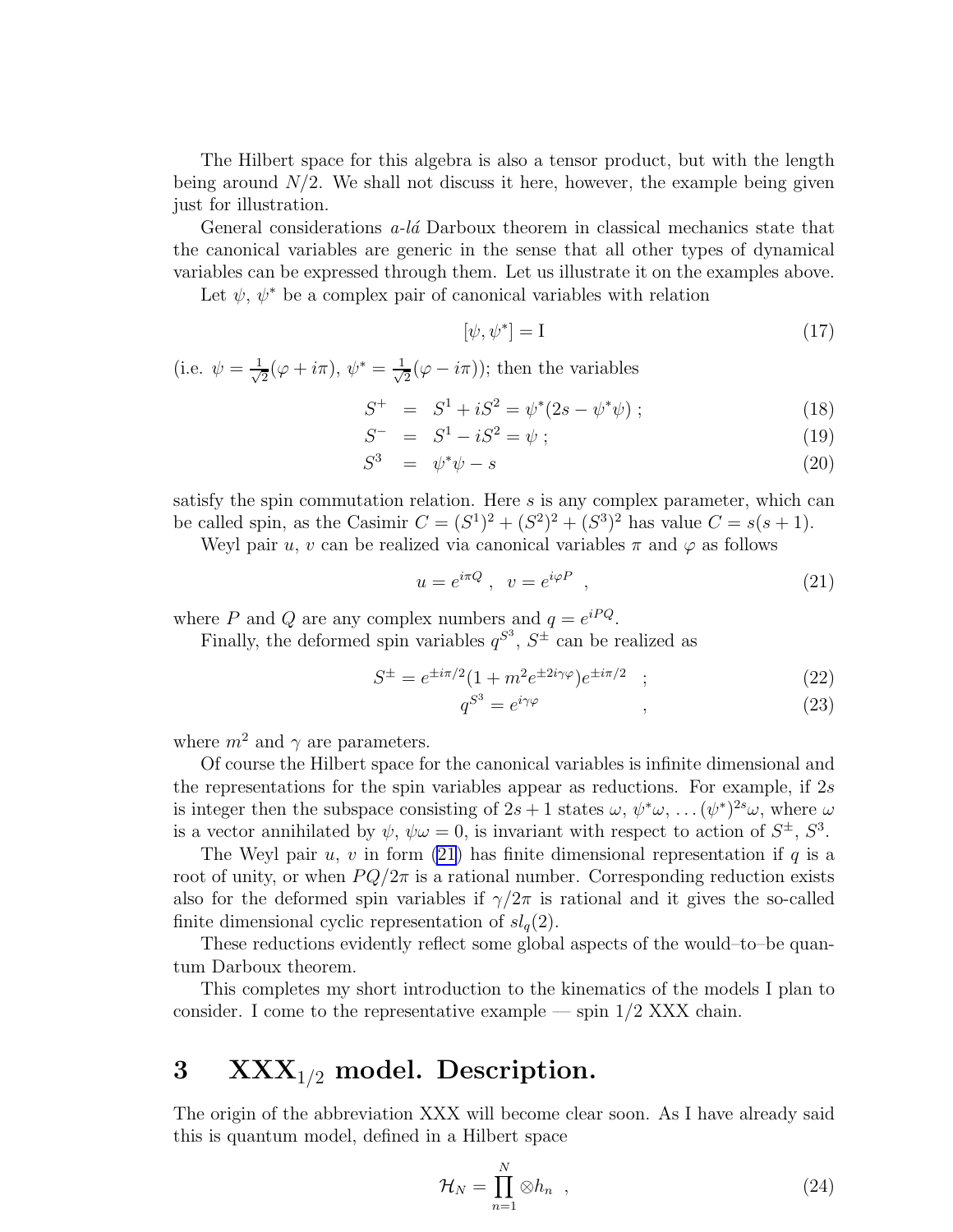<span id="page-6-0"></span>where each local space  $h_n$  is two–dimensional

$$
h_n = \mathcal{C}^2 \quad . \tag{25}
$$

The spin variables  $S_n^{\alpha}$  are acting on each  $h_n$  as Pauli matrices divided by 2.

There are several important observables, such as the total spin

$$
S^{\alpha} = \sum_{n} S^{\alpha}_{n} \tag{26}
$$

or the total hamiltonian

$$
H = \sum_{\alpha,n} \left( S_n^{\alpha} S_{n+1}^{\alpha} - \frac{1}{4} \right) \quad , \tag{27}
$$

where the periodicity

$$
S_{n+N}^{\alpha} = S_n^{\alpha} \tag{28}
$$

is to be taken into account. We have

$$
[H, S^{\alpha}] = 0 \quad , \tag{29}
$$

which reflects the  $sl(2)$  symmetry of the model.

The abbreviation XXX is used to stress this invariance which is reflected in the fact that all coefficients in front of combination  $S_n^{\alpha} S_{n+1}^{\alpha}$  in hamiltonian are equal. A more general hamiltonian

$$
H = \sum_{\alpha,n} J^{\alpha} S_n^{\alpha} S_{n+1}^{\alpha} \tag{30}
$$

with parameters  $J^{\alpha}$  corresponds to XYZ spin 1/2 model.

Our problem is to investigate the spectrum of  $H$ . Of course for finite  $N$  it is just a problem about the matrix  $2^N \times 2^N$  accessible by computer. However we will be interested in the limit  $N \to \infty$ , when only analytic methods work.

The core of our approach is a generating object, called Lax operator. This object is a rather long shot from the Lax operator of KdV equation but historically this name was fixed for any linear operator, entering the auxiliary spectral problem of the classical inverse scattering method.

The definition of the Lax operator involves the local quantum space  $h_n$  and the auxiliary space V, which for the beginning will be also  $C^2$ . Lax operator  $L_{n,a}(\lambda)$ acts in  $h_n \otimes V$  and is given explicitly by the expression

$$
L_{n,a}(\lambda) = \lambda I_n \otimes I_a + i \sum_{\alpha} S_n^{\alpha} \otimes \sigma^{\alpha} , \qquad (31)
$$

where  $I_n$ ,  $S_n^{\alpha}$  act in  $h_n$  and  $I_a$ ,  $\sigma^{\alpha}$  are unit and Pauli matrices in  $V = C^2$ ;  $\lambda$  is a complex parameter, usually called the spectral parameter, reminding its role as an eigenvalue in the original Lax operator.

Alternatively  $L_{n,a}(\lambda)$  can be written as  $2 \times 2$  matrix

$$
L_{n,a}(\lambda) = \begin{pmatrix} \lambda + iS_n^3 & iS_n^- \\ iS_n^+ & \lambda - iS_n^3 \end{pmatrix} , \qquad (32)
$$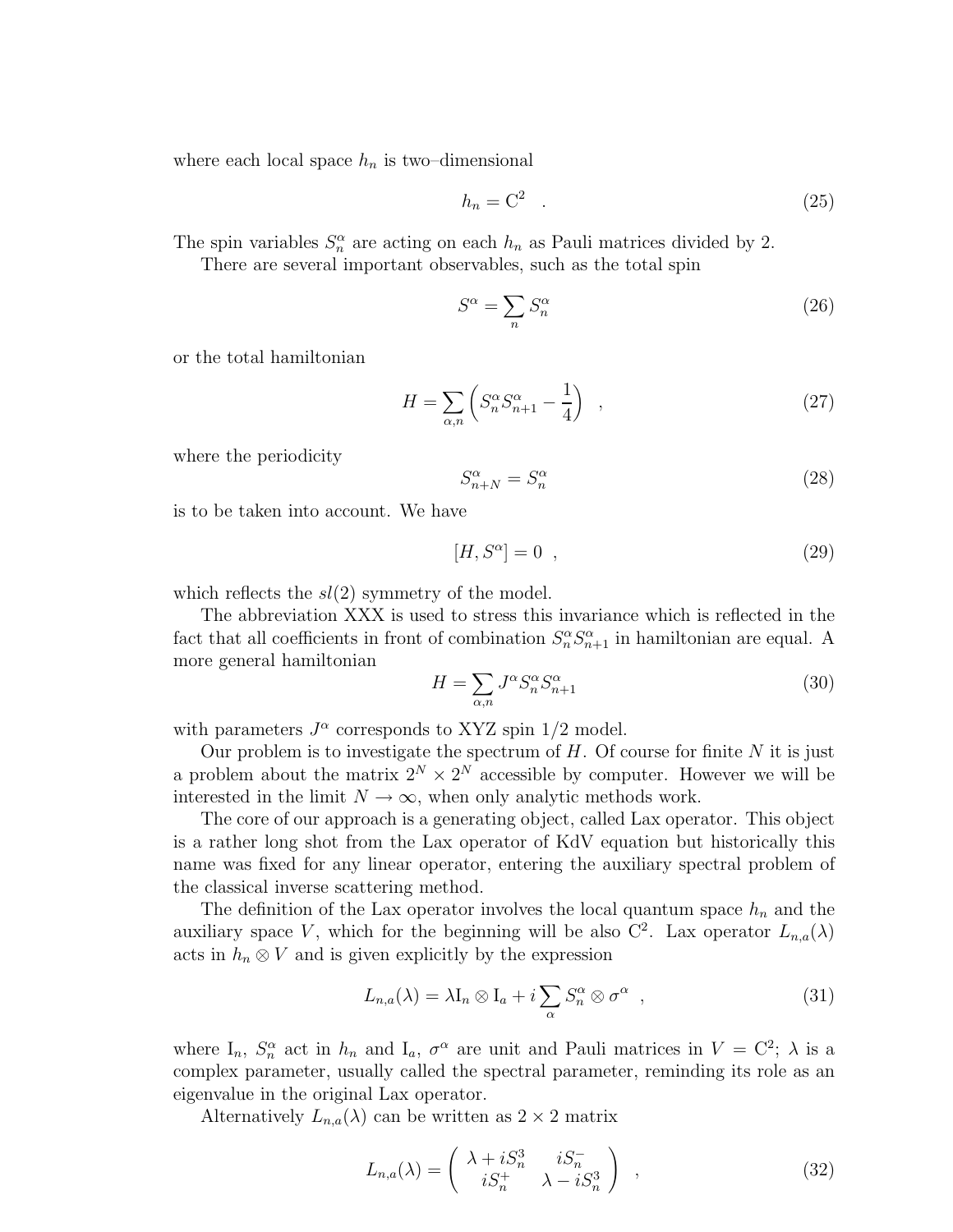<span id="page-7-0"></span>acting in V with entries being operators in quantum space  $h_n$ . One more form uses the fact that operator

$$
P = \frac{1}{2}(I \otimes I + \sum_{\alpha} \sigma^{\alpha} \otimes \sigma^{\alpha})
$$
\n(33)

is a permutation in  $C^2 \otimes C^2$ 

$$
P \ a \otimes b = b \otimes a \quad . \tag{34}
$$

In terms of  $P_{n,a}$ , which makes sense due to the fact that  $h_n$  and V are the same  $C^2$ , we have

$$
L_{n,a}(\lambda) = (\lambda - \frac{i}{2})I_{n,a} + iP_{n,a} . \qquad (35)
$$

Now we establish the main property of Lax operator — the commutation relation for its entries. As we have four of them we are to write down 16 relations. Our convenient notations allow to write them all in one line.

Consider two exemplars of Lax operators  $L_{n,a_1}(\lambda)$  and  $L_{n,a_2}(\mu)$  with the same quantum space and  $V_1$  and  $V_2$  serving as corresponding auxiliar spaces. The products  $L_{n,a_1}(\lambda) L_{n,a_2}(\mu)$  and  $L_{n,a_2}(\mu) L_{n,a_1}(\lambda)$  make sense in a triple tensor product  $h_n \otimes$  $V_1 \otimes V_2$ . We claim, that these two products are similar operators with the intertwiner acting only in  $V_1 \otimes V_2$  and so not containing quantum operators. In other words, there exists an operator  $R_{a_1,a_2}(\lambda - \mu)$  in  $V_1 \otimes V_2$  such that the following relation is true

$$
R_{a_1,a_2}(\lambda-\mu) L_{n,a_1}(\lambda) L_{n,a_2}(\mu) = L_{n,a_2}(\mu) L_{n,a_1}(\lambda) R_{a_1,a_2}(\lambda-\mu) . \tag{36}
$$

The explicit expression for  $R_{a_1,a_2}(\lambda)$  is

$$
R_{a_1,a_2}(\lambda) = \lambda I_{a_1,a_2} + i P_{a_1,a_2} \quad , \tag{37}
$$

where  $I_{a_1,a_2}$  and  $P_{a_1,a_2}$  are unity and permutation in  $V_1 \otimes V_2$ .

Comparing (35) and (37) we see that the Lax operator  $L_{n,a}(\lambda)$  and operator  $R_{a_1,a_2}(\lambda)$ , which we shall call R-matrix, are essentially the same.

To check (36) it is convenient to use the form (37) for  $L_{n,a}(\lambda)$  and the commutation relation for permutations

$$
P_{n,a_1} P_{n,a_2} = P_{a_1,a_2} P_{n,a_1} = P_{n,a_2} P_{a_2,a_1}
$$
 (38)

together with evident symmetry

$$
P_{a_2, a_1} = P_{a_1, a_2} \tag{39}
$$

The importance of the relation (36) will become clear momentarily. We shall call it in what follows the fundamental commutation relation (FCR). Its general place in the family of the Yang–Baxter relations will become evident later.

The Lax operator  $L_{n,a}(\lambda)$  has a natural geometric interpretation as a connection along our chain, defining the transport between sites n and  $n+1$  via the Lax equation

$$
\psi_{n+1} = L_n \psi_n \tag{40}
$$

for vector  $\psi_n =$  $\left( \begin{array}{c} \psi_n^1 \\ \end{array} \right)$  $\psi_n^2$ ! with entries in  $H$ . The ordered product over all sites between  $n_2$  and  $n_1$ 

$$
T_{n_1,a}^{n_2}(\lambda) = L_{n_2,a}(\lambda) \dots L_{n_1,a}(\lambda)
$$
\n(41)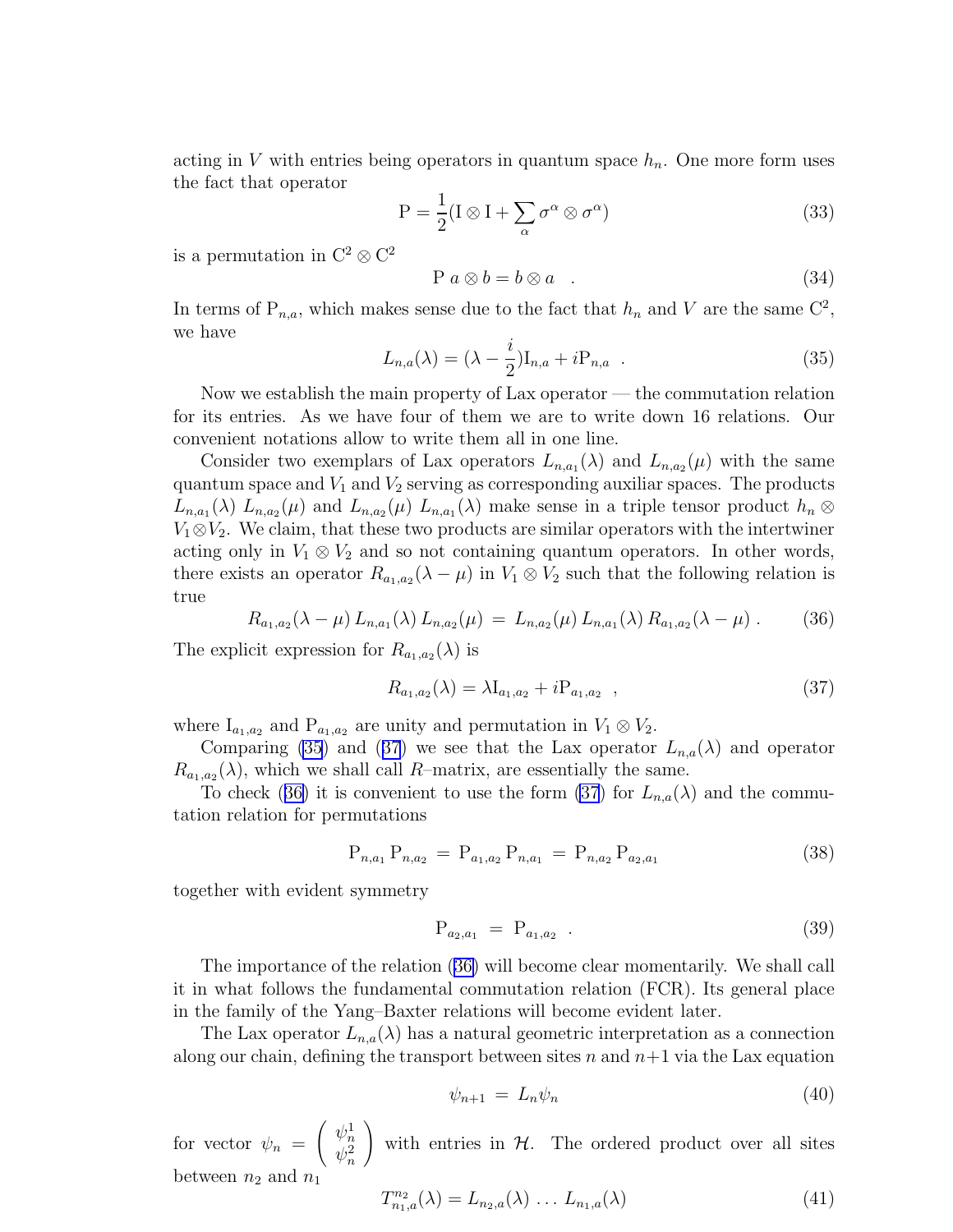<span id="page-8-0"></span>defines the transport form  $n_1$  to  $n_2 + 1$  and the full product

$$
T_{N,a}(\lambda) = L_{N,a}(\lambda) \dots L_{1,a}(\lambda) \tag{42}
$$

is a monodromy around our circle. The last operator is given as a  $2 \times 2$  matrix in the auxiliary space V

$$
T_{N,a} = \left(\begin{array}{cc} A_N(\lambda) & , & B_N(\lambda) \\ C_N(\lambda) & , & D_N(\lambda) \end{array}\right) \tag{43}
$$

with entries being operators in the full quantum space  $H$ . As in classical case the map from local dynamical variables ( $S_n^{\alpha}$ ) to monodromy  $T_{N,a}(\lambda)$  is a tool for solving the dynamical problem. We shall see that  $T_{N,a}(\lambda)$  is a generating object for main observables such as spin and hamiltonian, as well as for the spectrum rising operators.

For that we shall establish first the FCR for  $T_{N,a}(\lambda)$ . We claim, that it has exactly the same form as the local FCR([36\)](#page-7-0), namely

$$
R_{a_1,a_2}(\lambda - \mu) T_{a_1}(\lambda) T_{a_2}(\mu) = T_{a_2}(\mu) T_{a_1}(\lambda) R_{a_1,a_2}(\lambda - \mu) . \tag{44}
$$

We dropped here the index  $N$  and shall do it in what follows as soon as it does not lead to confusion.

Derivation of (44) is very simple and uses the advantages of our notations. We shall prove it for any transport operator. It is clear, that it is enough to consider the transport along two sites, i.e.  $n \to n+2$ . With short notations  $R_{a_1,a_2}(\lambda - \mu) = R_{12}$ ,  $L_{n,a_1}(\lambda) = L_1, L_{n+1,a_1}(\lambda) = L'_1, L_{n,a_2}(\mu) = L_2, L_{n+1,a_2}(\mu) = L'_2$  we have

$$
R_{12}L'_1L_1L'_2L_2 = (\text{due to commutativity of } L_1 \text{ and } L'_2)
$$
  
=  $R_{12}L'_1L'_2L_1L_2 = (\text{due to the local FCR for } L_1, L_2 \text{ and } L'_1, L'_2)$   
=  $L'_2L'_1L_2L_1R_{12} = (\text{due to commutativity of } L'_1 \text{ and } L_2)$   
=  $L'_2L_2L'_1L_1R_{12}$ .

This completes the proof.

The monodromy  $T_{N,a}(\lambda)$  is a polynomial in  $\lambda$  of order N

$$
T_{N,a}(\lambda) = \lambda^N + i\lambda^{N-1} \sum_{\alpha} (S^{\alpha} \otimes \sigma^{\alpha}) + \dots \quad , \tag{45}
$$

so that total spin  $S^{\alpha}$  appears via the coefficient of next to the highest degree. Now we shall find the place for the hamiltonian. The FCR (44) shows, that the family of operators

$$
F(\lambda) = \text{tr}\,T(\lambda) = A(\lambda) + D(\lambda) \tag{46}
$$

is commuting

$$
[F(\lambda), F(\mu)] = 0 \t\t(47)
$$

Its nontrivial  $\lambda$  expansion begins with power  $\lambda^{N-2}$ 

$$
F(\lambda) = 2\lambda^N + \sum_{l=0}^{N-2} Q_l \lambda^l
$$
\n(48)

and produces  $N-1$  commuting operators  $Q_l$ . We shall show, that H belongs to this family.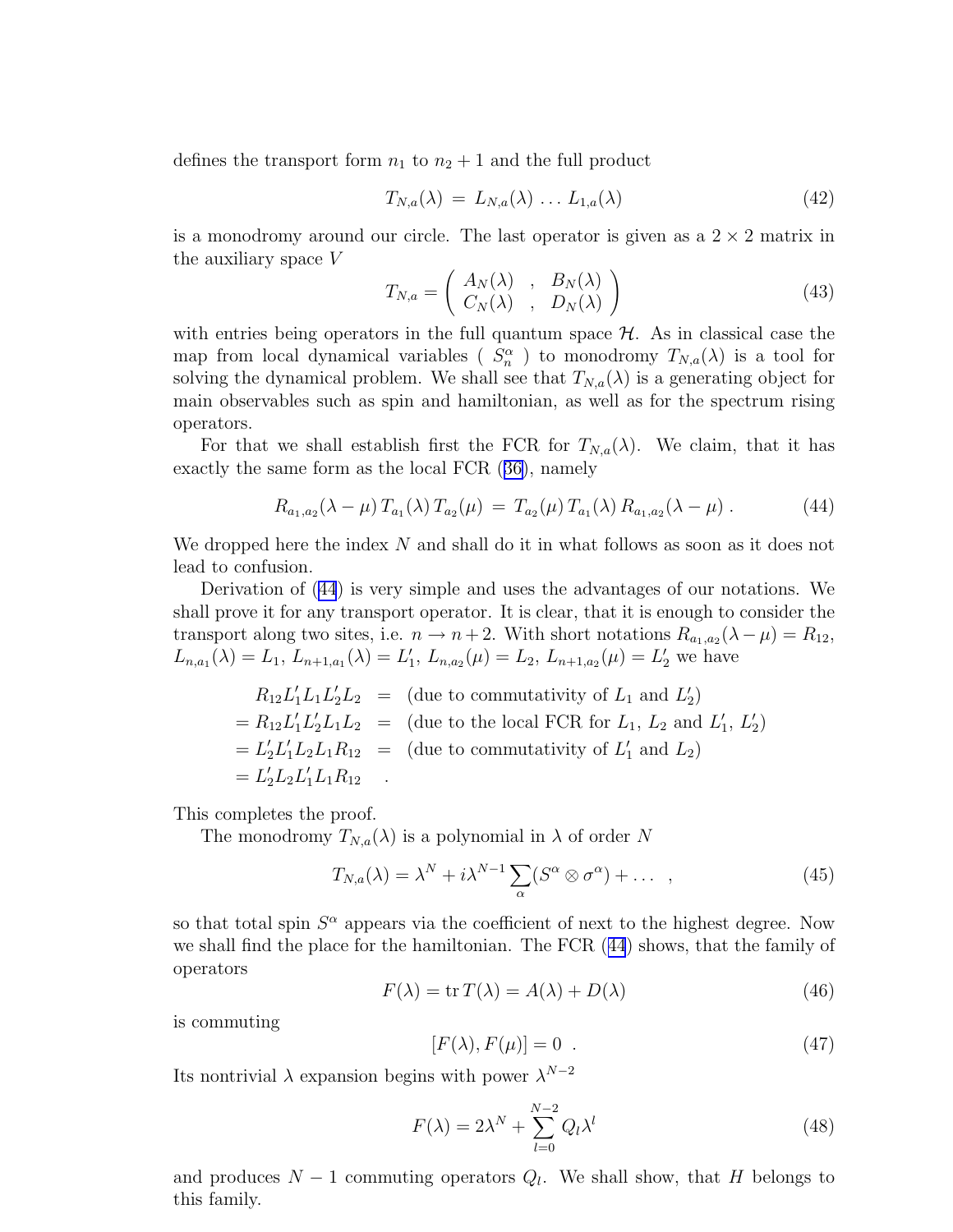For this note, that the point  $\lambda = i/2$  is rather special

$$
L_{n,a}(i/2) = iP_{n,a} \tag{49}
$$

and of course for any  $\lambda$ 

$$
\frac{d}{d\lambda}L_{n,a}(\lambda) = I_{n,a} \t . \t (50)
$$

This makes it easy to control the expansion of  $F(\lambda)$  in the vicinity of  $\lambda = i/2$ . We have

$$
T_{N,a}(i/2) = i^N P_{N,a} P_{N-1,a} \dots P_{1,a} \quad . \tag{51}
$$

This string of permutations is easily transformed into

$$
P_{1,2} P_{2,3} \ldots P_{N-1,N} P_{N,a} \tag{52}
$$

by taking permutations one after another from left to right and taking into account the properties [\(38\)](#page-7-0) and([39](#page-7-0)) and commutativity of permutations with completely different indeces. Now the trace over the auxiliary space is easily taken

$$
\text{tr}_a \mathbf{P}_{N,a} = \mathbf{I}_N \quad , \tag{53}
$$

so that

$$
U = i^{-N} \text{tr}_a T_N(i/2) = P_{1,2} P_{2,3} \dots P_{N-1,N} \tag{54}
$$

Itis easy to see, that U is a shift operator in  $H$ . The property ([34](#page-7-0)) can be rewritten as

$$
P_{n_1,n_2} X_{n_2} P_{n_1,n_2} = X_{n_1} . \t\t(55)
$$

Thus

$$
X_n U = P_{1,2} \dots X_n P_{n-1,n} P_{n,n+1} \dots P_{N-1,N} =
$$
  
\n
$$
P_{1,2} \dots P_{n-1,n} X_{n-1} P_{n,n+1} \dots P_{N-1,N} = U X_{n-1}.
$$
 (56)

Operator  $U$  is unitary

$$
U^* U = U U^* = I , \qquad (57)
$$

because the permutations have properties

$$
P^* = P; P^2 = I , \t\t(58)
$$

and we have

$$
U^{-1} X_n U = X_{n-1} \t\t(59)
$$

which allows to introduce important observable — momentum. By definition, momentum  $P$  produces an infinitesimal shift and on the lattice it is substituted by shift along one site

$$
e^{iP} = U \tag{60}
$$

We proceed now to expand  $F(\lambda)$  in the vicinity of  $\lambda = i/2$ . We get

$$
\left. \frac{d}{d\lambda} T_a(\lambda) \right|_{\lambda = i/2} = i^{N-1} \sum_n \mathbf{P}_{N,a} \dots \widehat{\mathbf{P}}_{n,a} \dots \mathbf{P}_{1,a} \,, \tag{61}
$$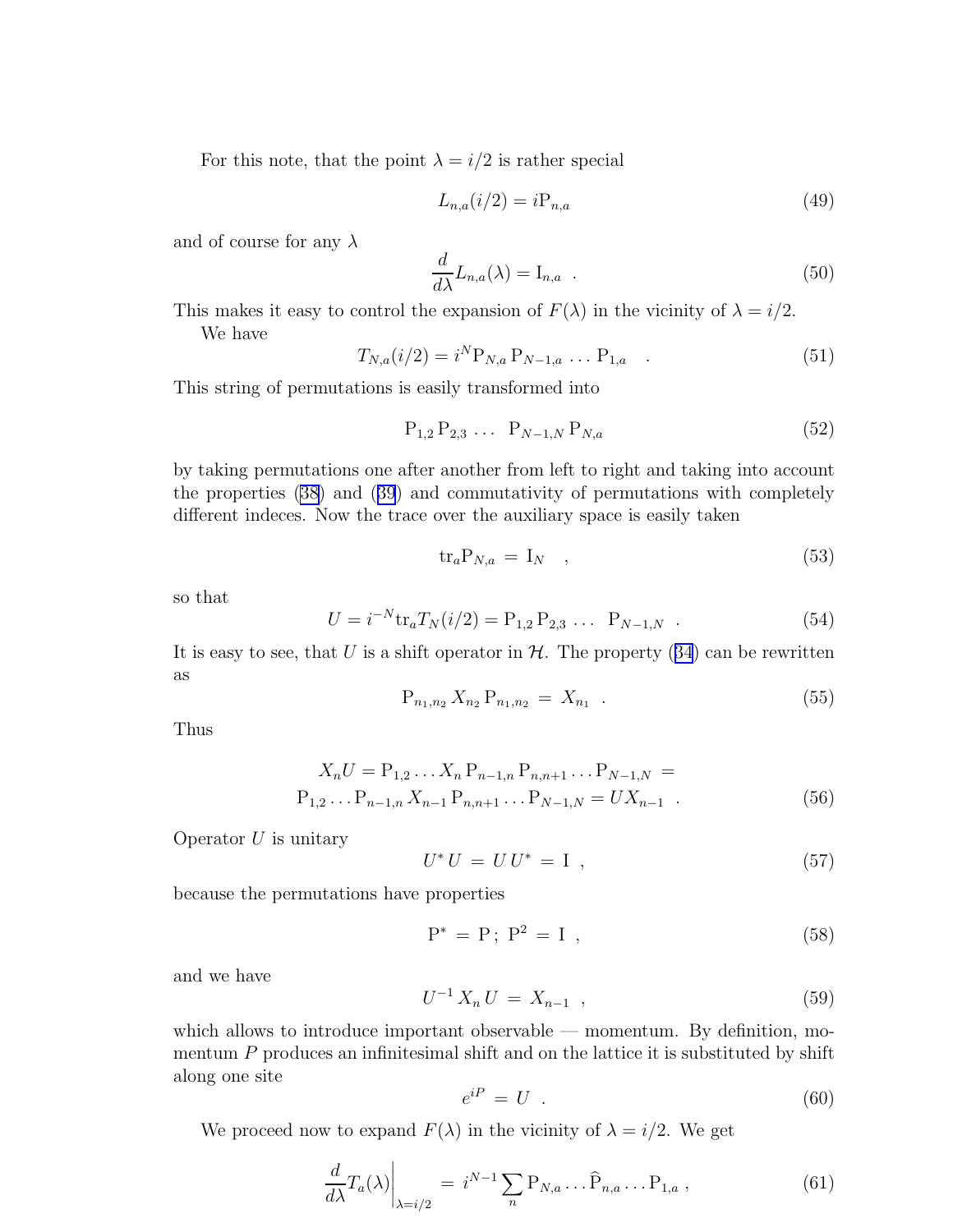<span id="page-10-0"></span>where  $\hat{\ }$  means that corresponding factor is absent. Repeating our trick we transform this after taking the trace over V into

$$
\frac{d}{d\lambda}F_a(\lambda)\Big|_{\lambda=i/2} = i^{N-1}\sum_n P_{1,2}\dots P_{n-1,n+1}\dots P_{N-1,N} \quad . \tag{62}
$$

We can cancel most of permutations here, multiplying by  $U^{-1}$ ; as a result we get

$$
\frac{d}{d\lambda}F_a(\lambda) F_a(\lambda)^{-1}\bigg|_{\lambda=i/2} = \frac{d}{d\lambda} \ln F_a(\lambda)\bigg|_{\lambda=i/2} = \frac{1}{i} \sum_n \mathcal{P}_{n,n+1} . \tag{63}
$$

Using([33\)](#page-7-0) we can rewrite the expression [\(27](#page-6-0)) for the hamiltonian as

$$
H = \frac{1}{2} \sum_{n} P_{n,n+1} - \frac{N}{2}
$$
 (64)

and comparing (64) and (63) we have

$$
H = \frac{i}{2} \frac{d}{d\lambda} \ln F(\lambda) \bigg|_{\lambda = i/2} - \frac{N}{2} . \tag{65}
$$

Thus I have shown, that H indeed belongs to the family of  $N-1$  commuting operators generated by the trace of monodromy  $F(\lambda)$ . One component of spin, say  $S<sup>3</sup>$ , completes this family to N commuting operators. This is a proof of the integrability of the classical counterpart of our model, which can be considered as a system with  $N$  degrees of freedom. In the next section I shall show, how to describe the set of eigenstates of commuting family  $F(\lambda)$  using the offdiagonal elements of monodromy.

### 4  $\text{XXX}_{1/2}$  model. Bethe Ansatz equations.

Here I shall describe a procedure to diagonalize the whole family of operators  $F(\lambda)$ in a rather algebraic fashion, based on the global FCR([44\)](#page-8-0) and some simple properties of local Lax operators. In a way the working generalizes the simplest quantum mechanical treatment of harmonic oscillator hamiltonian  $n = \psi^* \psi$  based on commutation relations  $[\psi, \psi^*]=I$  and existence of a state  $\omega$  such that  $\psi \omega = 0$ .

Let us write the relevant set of FCR

$$
[B(\lambda), B(\mu)] = 0 \quad ; \tag{66}
$$

$$
A(\lambda) B(\mu) = f(\lambda - \mu) B(\mu) A(\lambda) + g(\lambda - \mu) B(\lambda) A(\mu) ; \qquad (67)
$$

$$
D(\lambda) B(\mu) = h(\lambda - \mu) B(\mu) D(\lambda) + k(\lambda - \mu) B(\lambda) D(\mu) , \qquad (68)
$$

where

$$
f(\lambda) = \frac{\lambda - i}{\lambda} \quad ; \qquad g(\lambda) = \frac{i}{\lambda} \, ;
$$
  
\n
$$
h(\lambda) = \frac{\lambda + i}{\lambda} \quad ; \qquad k(\lambda) = -\frac{i}{\lambda} \, .
$$
\n(69)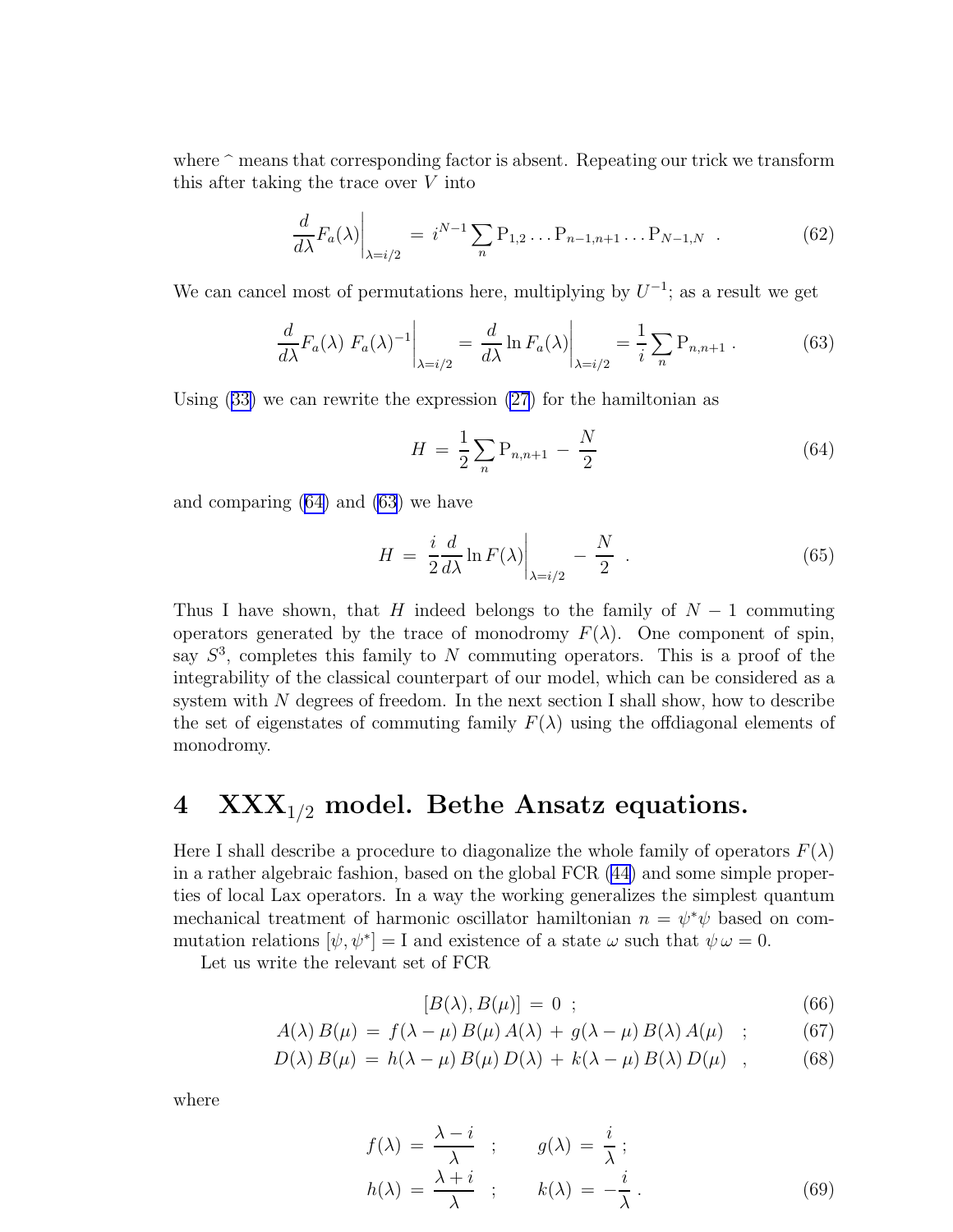<span id="page-11-0"></span>To read these relations from one line FCR [\(44\)](#page-8-0) one must use the explicit matrix representation of FCR in  $V \otimes V$ . All objects in it are  $4 \times 4$  matrices in a natural basis

$$
e_1 = e_+ \otimes e_+, \ e_2 = e_+ \otimes e_-, \ e_3 = e_- \otimes e_+, \ e_4 = e_- \otimes e_- \tag{70}
$$

in  $\mathbb{C}^2 \otimes \mathbb{C}^2$ , where

$$
e_{+} = \left(\begin{array}{c} 1 \\ 0 \end{array}\right) , \quad e_{-} = \left(\begin{array}{c} 0 \\ 1 \end{array}\right) . \tag{71}
$$

Matrix P assumes the form

$$
P = \begin{pmatrix} 1 & 0 & 0 & 0 \\ 0 & 0 & 1 & 0 \\ 0 & 1 & 0 & 0 \\ 0 & 0 & 0 & 1 \end{pmatrix} , \qquad (72)
$$

so that  $R(\lambda)$  looks like

$$
R(\lambda) = \begin{pmatrix} a(\lambda) & b(\lambda) & c(\lambda) \\ b(\lambda) & b(\lambda) & \\ c(\lambda) & b(\lambda) & \\ & & a(\lambda) \end{pmatrix}
$$
 (73)

(we do not write in the zeros), where

$$
a = \lambda + i, \ b = \lambda, \ c = i \tag{74}
$$

The matrices  $T_{a_1}(\lambda)$  and  $T_{a_2}(\mu)$  take the form

$$
T_{a_1}(\lambda) = \begin{pmatrix} A(\lambda) & B(\lambda) \\ C(\lambda) & D(\lambda) \\ C(\lambda) & D(\lambda) \end{pmatrix}
$$
 (75)

and

$$
T_{a_2}(\mu) = \begin{pmatrix} A(\mu) & B(\mu) & & \\ C(\mu) & D(\mu) & & \\ & & A(\mu) & B(\mu) \\ & & & C(\mu) & D(\mu) \end{pmatrix} .
$$
 (76)

Thus we have

$$
T_{a_1}(\lambda) T_{a_2}(\mu) = \begin{pmatrix} A(\lambda)A(\mu) & A(\lambda)B(\mu) & B(\lambda)A(\mu) & B(\lambda)B(\mu) \\ A(\lambda)C(\mu) & A(\lambda)D(\mu) & B(\lambda)C(\mu) & B(\lambda)D(\mu) \\ C(\lambda)A(\mu) & C(\lambda)B(\mu) & D(\lambda)A(\mu) & D(\lambda)B(\mu) \\ C(\lambda)C(\mu) & C(\lambda)D(\mu) & D(\lambda)C(\mu) & D(\lambda)D(\mu) \end{pmatrix}
$$
(77)

and  $T_{a_2}(\mu) T_{a_1}(\lambda)$  is given by matrix, where in all matrix elements the factors have oppositeorder. Now to get  $(67)$  one is to use the  $(1, 3)$  relation in FCR  $(44)$  $(44)$  $(44)$ 

$$
a(\lambda - \mu) B(\lambda) A(\mu) = c(\lambda - \mu) B(\mu) A(\lambda) + b(\lambda - \mu) A(\mu) B(\lambda)
$$
 (78)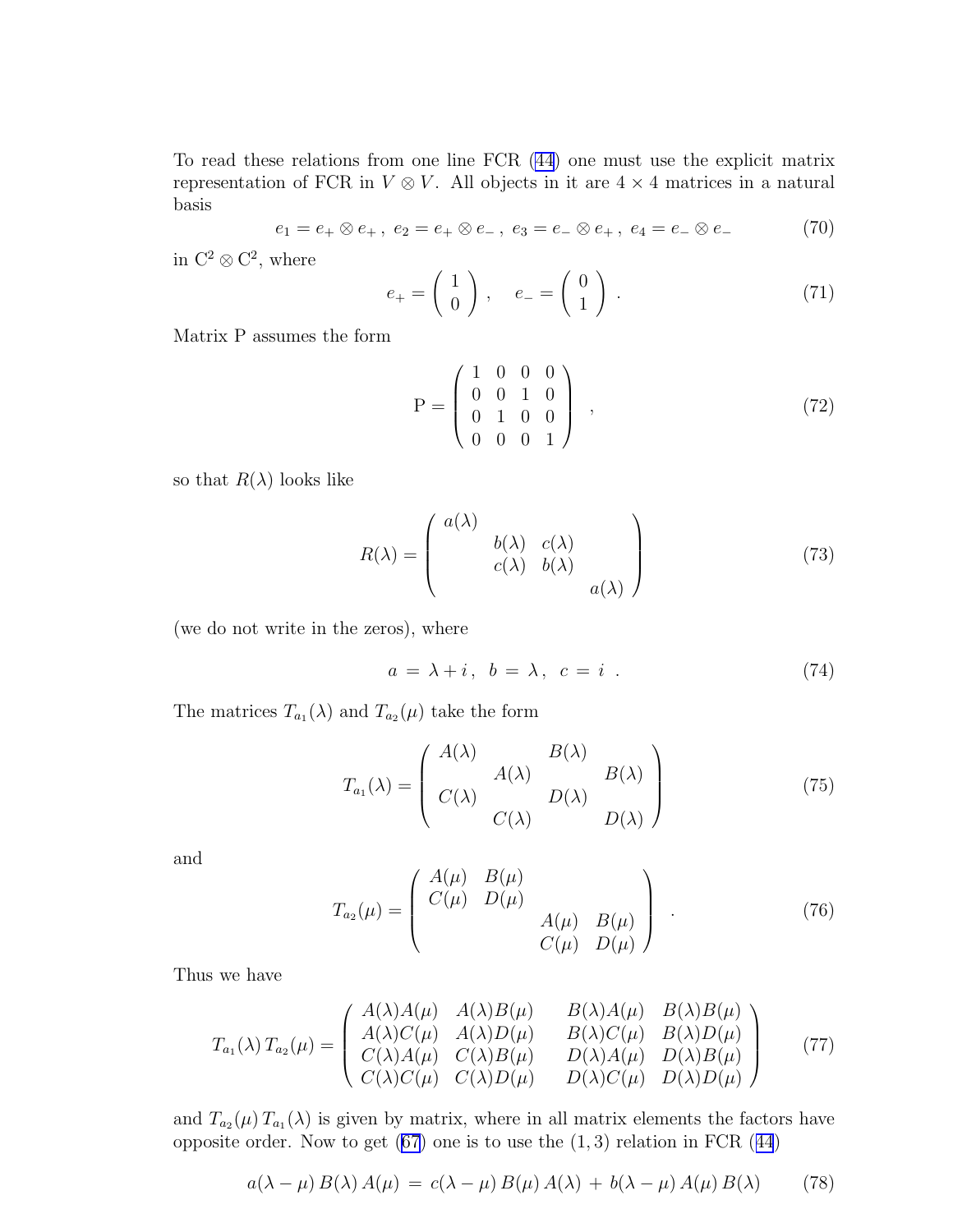<span id="page-12-0"></span>and interchange  $\lambda \leftrightarrow \mu$  to get

$$
A(\lambda) B(\mu) = \frac{a(\mu - \lambda)}{b(\mu - \lambda)} B(\mu) A(\lambda) - \frac{c(\mu - \lambda)}{b(\mu - \lambda)} B(\lambda) A(\mu) . \tag{79}
$$

Other relations are obtained similarly.

The exchange relations [\(67\)](#page-10-0) and([68](#page-10-0)) substitute the relations

$$
\psi n = (n+1)\psi, \ \psi^* n = (n-1)\psi^* \tag{80}
$$

for the harmonic oscillator with  $n = \psi^* \psi$ . Now the analogue of "highest weight"  $\omega$ such as  $\psi \omega = 0$  will be played by a reference state  $\Omega$  such, that

$$
C(\lambda)\,\Omega\,=\,0\quad.\tag{81}
$$

To find this state we observe that in each  $h_n$  there exists a vector  $\omega_n$  such that the Lax operator  $L_{n,a}(\lambda)$  becomes triangular in the auxiliary space, when applied to it

$$
L_n(\lambda)\,\omega_n\,=\,\left(\begin{array}{cc} \lambda+\frac{i}{2} & * \\ 0 & \lambda-\frac{i}{2} \end{array}\right)\,\omega_n\quad.\tag{82}
$$

This vector is given by  $\omega_n = e_+$ . By  $*$  we denote operator expressions which are not relevant for us. Now for vector  $\Omega$  in  $\mathcal H$ 

$$
\Omega = \prod_{n} \otimes \omega_n \tag{83}
$$

we get

$$
T(\lambda)\Omega = \begin{pmatrix} \alpha^N(\lambda) & * \\ 0 & \delta^N(\lambda) \end{pmatrix} \Omega , \qquad (84)
$$

where

$$
\alpha(\lambda) = \lambda + \frac{i}{2}, \quad \delta(\lambda) = \lambda - \frac{i}{2}.
$$
 (85)

In other words we have

$$
C(\lambda)\Omega = 0; \ \ A(\lambda)\Omega = \alpha^N(\lambda)\Omega; \ \ D(\lambda)\Omega = \delta^N(\lambda)\Omega \,, \tag{86}
$$

so that  $\Omega$  is an eigenstate of  $A(\lambda)$  and  $D(\lambda)$  simultaneously and also that for  $F =$  $A + D$ .

Other eigenvectors will be looked for in the form

$$
\Phi(\{\lambda\}) = B(\lambda_1) \dots B(\lambda_l) \Omega . \tag{87}
$$

The condition that  $\Phi({\lambda})$  is an eigenvector of  $F(\lambda)$  will lead to a set of algebraic relations on parameters  $\lambda_1, \ldots, \lambda_l$ . I proceed to derive these equations.

Using the exchange relations [\(67\)](#page-10-0) we get

$$
A(\lambda) B(\lambda_1) \dots B(\lambda_l) \Omega = \prod_{k=1}^l f(\lambda - \lambda_k) \alpha^N(\lambda) B(\lambda_1) \dots B(\lambda_l) \Omega +
$$
  
+ 
$$
\sum_{k=1}^l M_k(\lambda, {\lambda}) B(\lambda_1) \dots \widehat{B}(\lambda_k) \dots B(\lambda_l) B(\lambda) \Omega .
$$
 (88)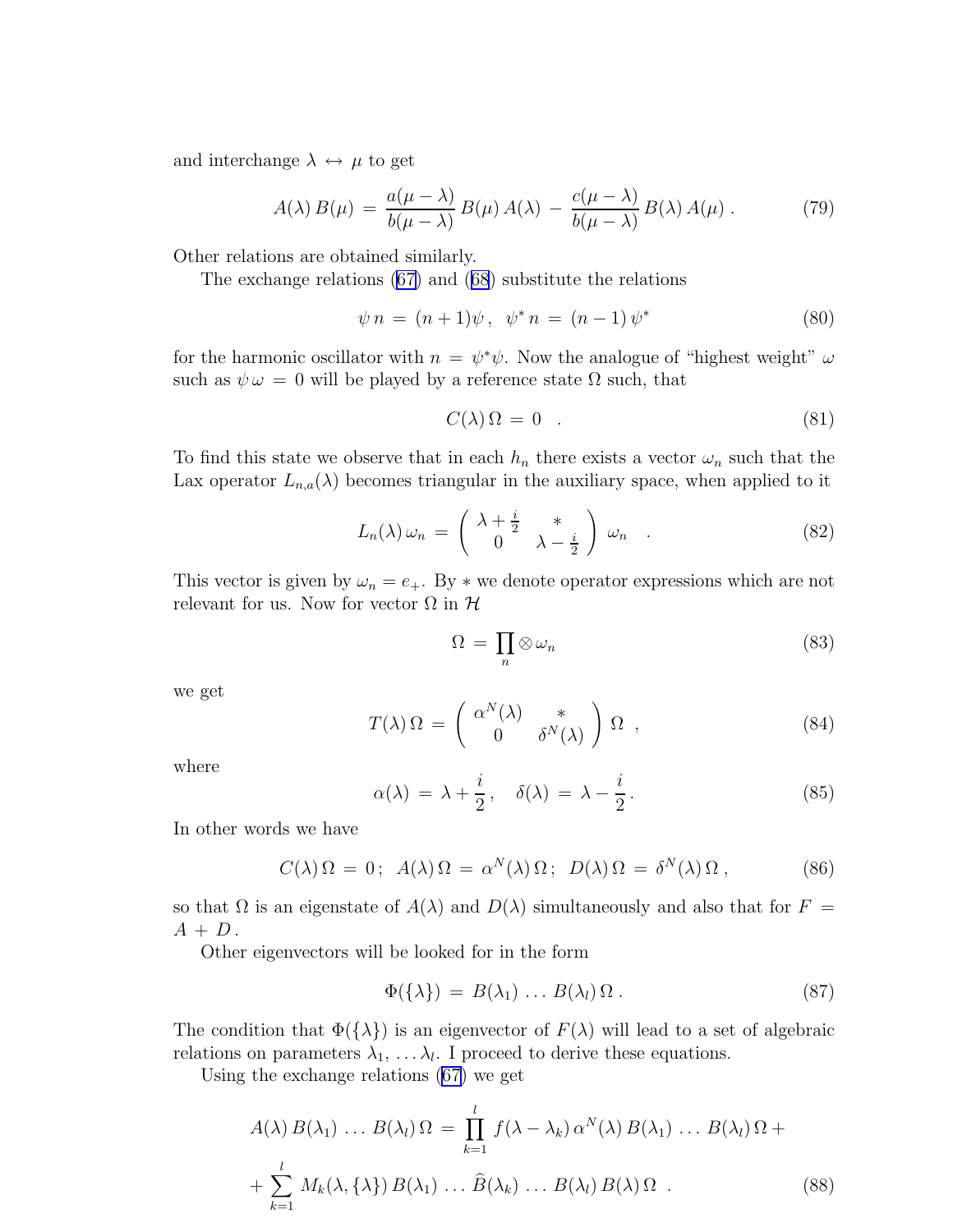<span id="page-13-0"></span>The first term in RHS has a desirable form and is obtained using only the first term in the RHS of [\(67\)](#page-10-0). All other terms are combinations of  $2<sup>l</sup> - 1$  terms, which one has taking  $A(\lambda)$  to  $\Omega$  using the exchange relation [\(67](#page-10-0)). The coefficients  $M_k$  can be quite involved. However the coefficient  $M_1$  is simple enough, to get it one must use the second term in [\(67](#page-10-0)) during the interchange of  $A(\lambda)$  and  $B(\lambda_1)$  and in all other exchanges use only the first term in RHS of([67](#page-10-0)). Thus we get

$$
M_1(\lambda, \{\lambda\}) = g(\lambda - \lambda_1) \prod_{k=2}^{l} f(\lambda_1 - \lambda_k) \alpha^N(\lambda_1).
$$
 (89)

Now we comment, that due to the commutativity of  $B(\lambda)$  all other coefficients  $M_j(\lambda, {\lambda})$  are obtained from  $M_1(\lambda, {\lambda})$  by a simple substitution  $\lambda_1 \to \lambda_j$  so that

$$
M_j(\lambda, \{\lambda\}) = g(\lambda - \lambda_j) \prod_{k \neq j}^l f(\lambda_j - \lambda_k) \alpha^N(\lambda_j).
$$
 (90)

This means, of course, that the coefficients  $a(\lambda)$ ,  $b(\lambda)$ ,  $c(\lambda)$ , entering R-matrix, satisfy involved sum rules, making the FCR consistent.

Analogously for  $D(\lambda)$  we have

$$
D(\lambda) B(\lambda_1) \dots B(\lambda_l) \Omega = \prod_{k=1}^l h(\lambda - \lambda_k) \delta^N(\lambda) B(\lambda_1) \dots B(\lambda_l) \Omega +
$$
  
+ 
$$
\sum_{k=1}^l N_k(\lambda, \{\lambda\}) B(\lambda_1) \dots \widehat{B}(\lambda_k) \dots B(\lambda_l) B(\lambda) \Omega , \qquad (91)
$$

where

$$
N_j(\lambda, \{\lambda\}) = k(\lambda - \lambda_j) \prod_{k \neq j}^l h(\lambda_j - \lambda_k) \delta^N(\lambda_j).
$$
 (92)

Observe now, that

$$
g(\lambda - \lambda_j) = -k(\lambda - \lambda_j) . \tag{93}
$$

This allows to cancel the unwanted terms in([88](#page-12-0)) and (91) for the application of  $A(\lambda) + D(\lambda)$  to  $\Phi({\lambda})$ . We get, that

$$
(A(\lambda) + D(\lambda)) \Phi(\{\lambda\}) = \Lambda(\lambda, \{\lambda\}) \Phi(\{\lambda\})
$$
\n(94)

with

$$
\Lambda(\lambda, \{\lambda\}) = \alpha^N(\lambda) \prod_{j=1}^l f(\lambda - \lambda_j) + \delta^N(\lambda) \prod_{j=1}^l h(\lambda - \lambda_j), \qquad (95)
$$

if the set of  $\{\lambda\}$  satisfy the equations

$$
\prod_{k \neq j}^{l} f(\lambda_j - \lambda_k) \alpha^N(\lambda_j) = \prod_{k \neq j}^{l} h(\lambda_j - \lambda_k) \delta^N(\lambda_j)
$$
\n(96)

for  $j = 1, \ldots, l$ . Using the explicit expressions [\(69\)](#page-10-0) and [\(85](#page-12-0)) we rewrite (96) in the form

$$
\left(\frac{\lambda_j + i/2}{\lambda_j - i/2}\right)^N = \prod_{k \neq j}^l \frac{\lambda_j - \lambda_k + i}{\lambda_j - \lambda_k - i} \tag{97}
$$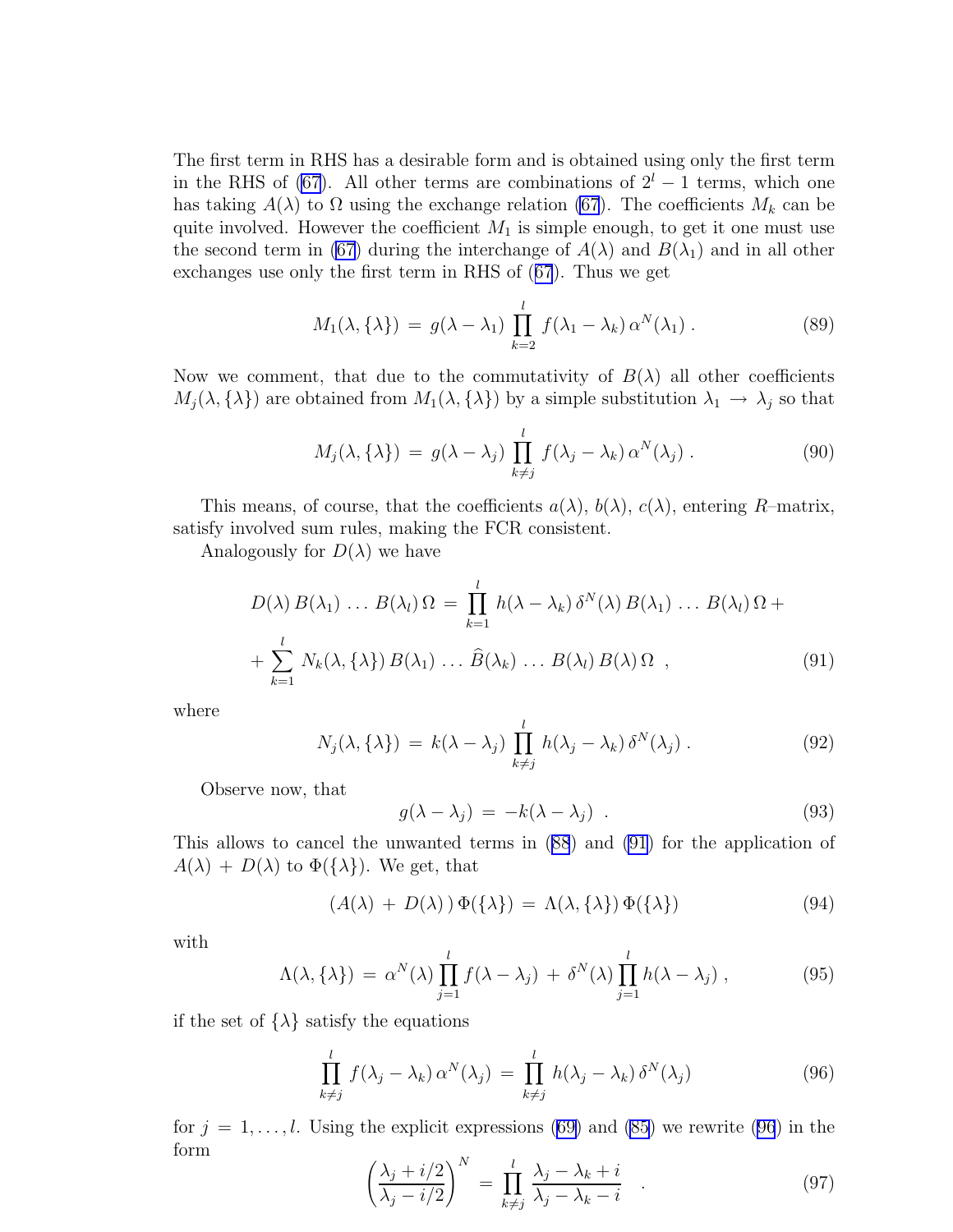This is the main result of this section. In what follows we shall use the equations ([97\)](#page-13-0) to investigate the  $N \to \infty$  limit.

An important observation is, that equations([97](#page-13-0)) mean, that the superficial poles in the eigenvalue  $\Lambda(\lambda, \{\lambda\})$  actually cancel so that  $\Lambda$  is a polynomial in  $\lambda$  of degree N as it should. This observation makes one think that only solutions  $\{\lambda\}$  with  $\lambda_j \neq \lambda_k$ are relevant for our purpose. Indeed, equal  $\lambda$  will lead to higher order spurious poles, cancelling of which requires more than l equations. And indeed we shall see below, that solutions with nonequal  $\lambda_i$  are enough to give all spectrum.

The equations([97](#page-13-0)) appeared first (in a different form) in the paper of H.Bethe in 1931, in which exactly the hamiltonian  $H$  was investigated. The algebraic derivation in this lecture is completely different from the original approach of Bethe, who used an explicit Ansatz for the eigenvectors  $\Phi$  in a concrete coordinate representation for the spin operators. The term Bethe Ansatz originates from that paper. We propose to call our approach "The Algebraic Bethe Ansatz" (ABA). The equations ([97\)](#page-13-0) and vector  $\Phi({\lambda})$  will be called Bethe Ansatz equations (BAE) and Bethe vector correspondingly.

We finish this section by giving the explicit expressions for the eigenvalues of the important observables on Bethe vectors. We begin with the spin.

Takinglimit  $\mu \to \infty$  in FCR ([44\)](#page-8-0) and using [\(45\)](#page-8-0) we get the following relation

$$
\[T_a(\lambda), \frac{1}{2}\sigma^{\alpha} + S^{\alpha}\] = 0 \quad , \tag{98}
$$

which expresses the  $sl(2)$  invariance of the monodromy in the combined space  $\mathcal{H} \otimes V$ . From here we have in particular

$$
[S^3, B] = -B \qquad , \tag{99}
$$

$$
[S^+, B] = A - D \t . \t (100)
$$

Now for reference state  $\Omega$  we have

$$
S^+ \Omega = 0, \quad S^3 \Omega = \frac{N}{2} \Omega \quad , \tag{101}
$$

showing, that it is the highest weight for spin  $S^{\alpha}$ .

From (99) and (101) we have

$$
S^{3}\Phi(\{\lambda\}) = \left(\frac{N}{2} - l\right)\Phi(\{\lambda\}) . \tag{102}
$$

Let us show, that

$$
S^+ \Phi(\{\lambda\}) = 0 \tag{103}
$$

From (100) we have

$$
S^{+}\Phi(\{\lambda\}) = \sum_{j} B(\lambda_{1}) \dots B(\lambda_{j-1}) (A(\lambda_{j}) - D(\lambda_{j})) B(\lambda_{j+1}) \dots B(\lambda_{l}) \Omega
$$
  
= 
$$
\sum_{k} O_{k}(\{\lambda\}) B(\lambda_{1}) \dots \widehat{B}(\lambda_{k}) \dots B(\lambda_{l}) \Omega
$$
 (104)

and repeating the procedure that was used to derive BAE we can show, that all coefficients  $O_k({\{\lambda\}})$  vanish if BAE are satisfied.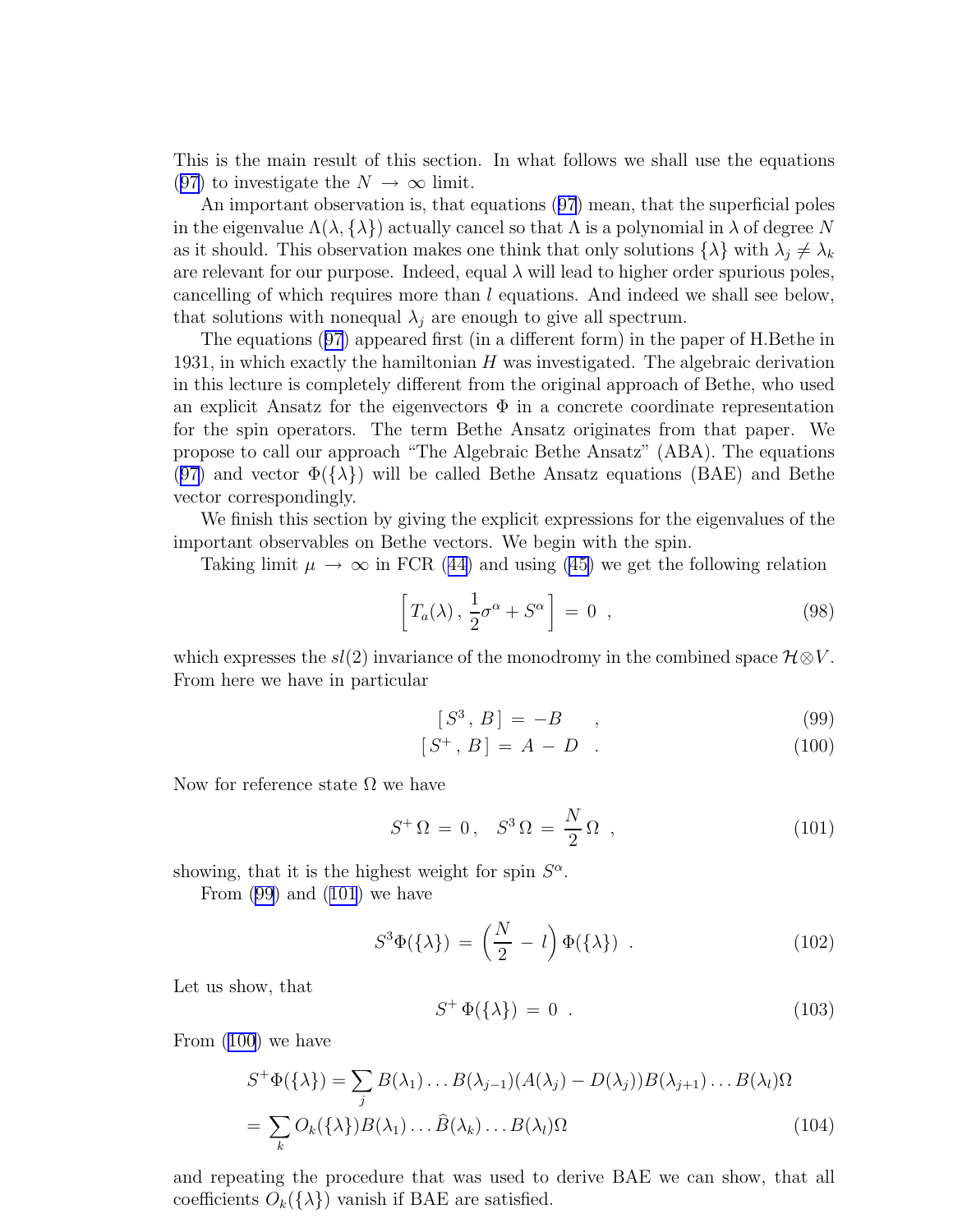<span id="page-15-0"></span>Thus  $\Phi({\lambda})$  are all highest weights. In particular it means, that the l cannot be too large, because the  $S<sup>3</sup>$  eigenvalue of the highest weight is nonnegative. More exactly we have an estimate

$$
l \leq \frac{N}{2} \tag{105}
$$

We see that the cases of even and odd N are quite different. When  $N$  is even, the spin of all states is integer and there are  $sl(2)$  invariant states, corresponding to  $l = N/2$ . For odd N spins are half-integer.

Now we turn to the shift operator. For  $\lambda = i/2$  the second term (and many of its derivatives over  $\lambda$  ) in  $\Lambda(\lambda, {\lambda})$  vanishes and this eigenvalue becomes multiplicative. In particular

$$
U\,\Phi(\{\lambda\})\,=\,i^N F(i/2)\Phi(\{\lambda\})\,=\,\prod_j\frac{\lambda_j+i/2}{\lambda_j-i/2}\Phi(\{\lambda\})\,.\tag{106}
$$

Taking log here we see, that the eigenvalues of the momentum P are additive and

$$
P\,\Phi(\{\lambda\})\,=\,\sum_{j}\,p(\lambda_j)\,\Phi(\{\lambda\})\quad,\tag{107}
$$

where

$$
p(\lambda) = \frac{1}{i} \ln \frac{\lambda + i/2}{\lambda - i/2} \quad . \tag{108}
$$

The additivity property holds also for the energy H. Differentiating  $\ln \Lambda$  over  $\lambda$  once and putting  $\lambda = i/2$  we get

$$
H\,\Phi(\{\lambda\})\,=\,\sum_{j}\,\epsilon(\lambda_j)\,\Phi(\{\lambda\})\,,\tag{109}
$$

where

$$
\epsilon(\lambda) = -\frac{1}{2} \frac{1}{\lambda^2 + 1/4} \quad . \tag{110}
$$

Formulas (108) and (110) allow to use the quasiparticle interpretation for the spectrum of observables on Bethe vectors. Each quasiparticle is created by operator  $B(\lambda)$ , it diminishes the  $S^3$  eigenvalue by 1 and has momentum  $p(\lambda)$  and energy  $\epsilon(\lambda)$ given in (108) and (110). Let us note, that

$$
\epsilon(\lambda) = \frac{1}{2} \frac{d}{d\lambda} p(\lambda) \quad . \tag{111}
$$

The variable  $\lambda$  in this interpretation can be called a rapidity of a quasiparticle.

It is possible to exclude the rapidity to get the dispersion relation, describing connection of energy and momentum

$$
\epsilon(p) = \cos p - 1 \quad . \tag{112}
$$

The eigenvalues of hamiltonian are all negative, so that the reference state  $\Omega$ cannot be taken as a ground state, i.e. state of the lowest energy. It trivially changes if we take  $-H$  as a hamiltonian. Both cases H and  $-H$  are interesting for the physical applications, corresponding to antiferromagnetic and ferromagnetic phases, correspondingly. The mathematical (and physical) features of the  $N \to \infty$ limit in these two cases are completely different, as we shall see soon.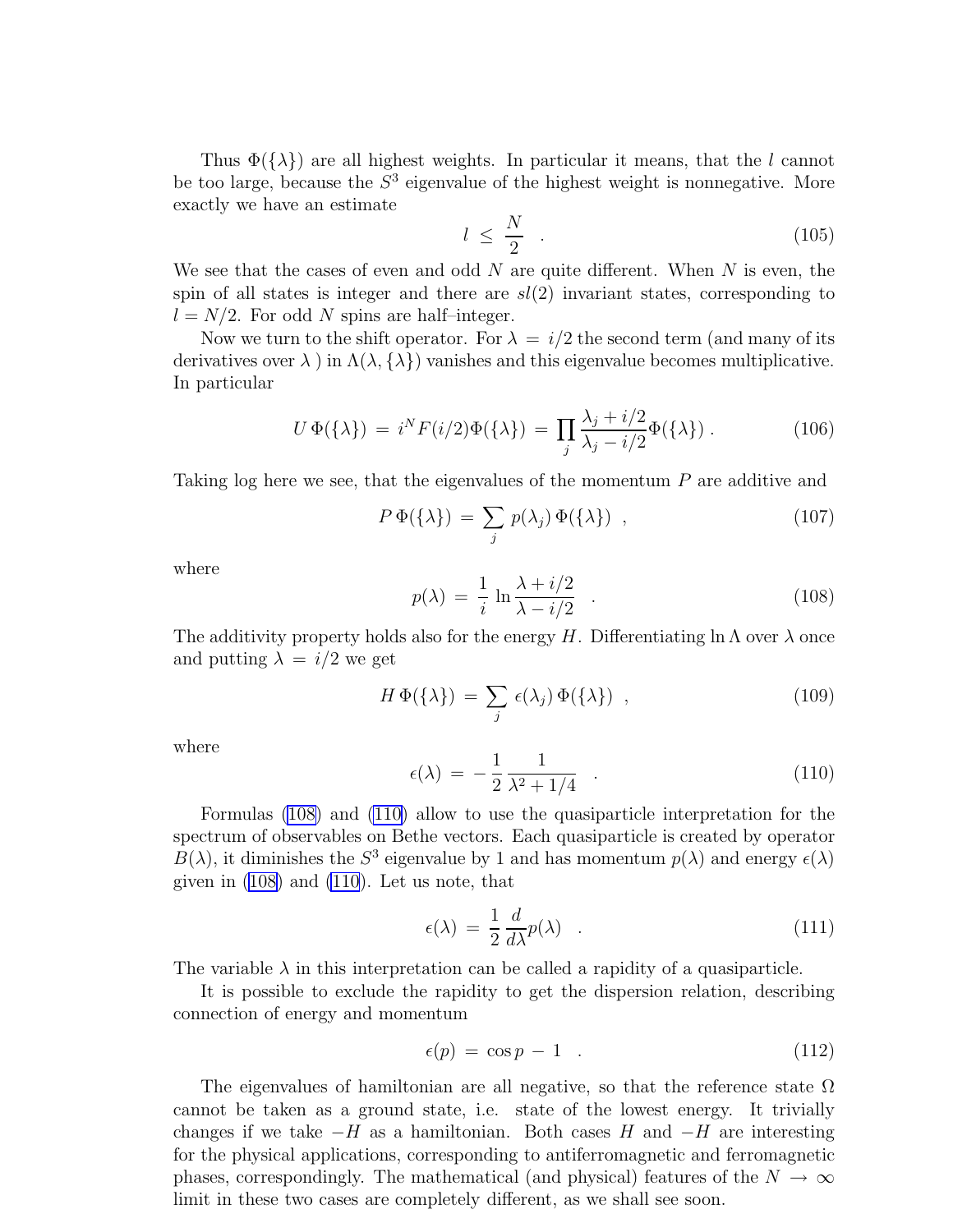# <span id="page-16-0"></span> $5$   $\text{XXX}_{1/2}$  model. Physical spectrum in the ferromagnetic thermodynamic limit

In our case the thermodynamic limit is just limit  $N \to \infty$ . We shall see, how BAE simplify in this limit. Looking at BAE  $(97)$  we see that N enters there only in the exponent in the LHS. For real  $\lambda_1, \ldots, \lambda_l$  both sides in BAE are functions with values on the circle and LHS is wildly oscillating when  $N$  is large. Taking the log we get

$$
Np(\lambda_j) = 2\pi Q_j + \sum_{k=1}^{l} \varphi(\lambda_j - \lambda_k), \qquad (113)
$$

where the integers  $Q_j$ ,  $0 \leq Q_j \leq N-1$  define the branch of the log and  $\varphi(\lambda)$  is a fixed branch of  $\ln \frac{\lambda + i}{\lambda - i}$ . For large N and Q and fixed l the second term in the RHS of (113) is negligible and we get the usual quasicontinuous expression for the momentum of a free particle on a chain

$$
p_j = 2\pi \frac{Q_j}{N} \,. \tag{114}
$$

In the ferromagnetic case when the hamiltonian is  $-H$  the energy of this particle is given by  $\epsilon(p) = 1 - \cos p$ .

The correction (second term in RHS of (113)) expresses the scattering of these particles. The comparison with the usual quantum mechanical treatment of a particle in a box shows that  $\varphi(\lambda_i - \lambda_k)$  plays the role of the phase shift of particles with rapidities  $\lambda_j$  and  $\lambda_k$ . Thus the function

$$
S(\lambda - \mu) = \frac{\lambda - \mu + i}{\lambda - \mu - i}
$$
\n(115)

is a corresponding S–matrix element.

Another analogy is with the classical inverse scattering method, where the combination

$$
Z(\lambda) = B(\lambda) A^{-1}(\lambda) \tag{116}
$$

was more important, than  $B(\lambda)$ . The factor S enters the exchange algebra

$$
Z(\lambda) Z(\mu) = Z(\mu) Z(\lambda) S(\lambda - \mu) , \qquad (117)
$$

valid in the limit  $N \to \infty$  because the second term in the RHS of [\(67\)](#page-10-0) effectively vanishes. Operator  $Z(\lambda)$  can be interpreted as a creation operator of a normalized particle state.

This argument by analogy should be justified by the adequate scattering theory applicable to our case. We do not have time to do it here and refer to the original papers of Babbit and Thomas.

The BAE allow also for the complex solutions which in our situation correspond to bound states. Let us see it in more detail. The first nontrivial case is  $l = 2$ . From two BAE

$$
\left(\frac{\lambda_1 + i/2}{\lambda_1 - i/2}\right)^N = \frac{\lambda_1 - \lambda_2 + i}{\lambda_1 - \lambda_2 - i},\tag{118}
$$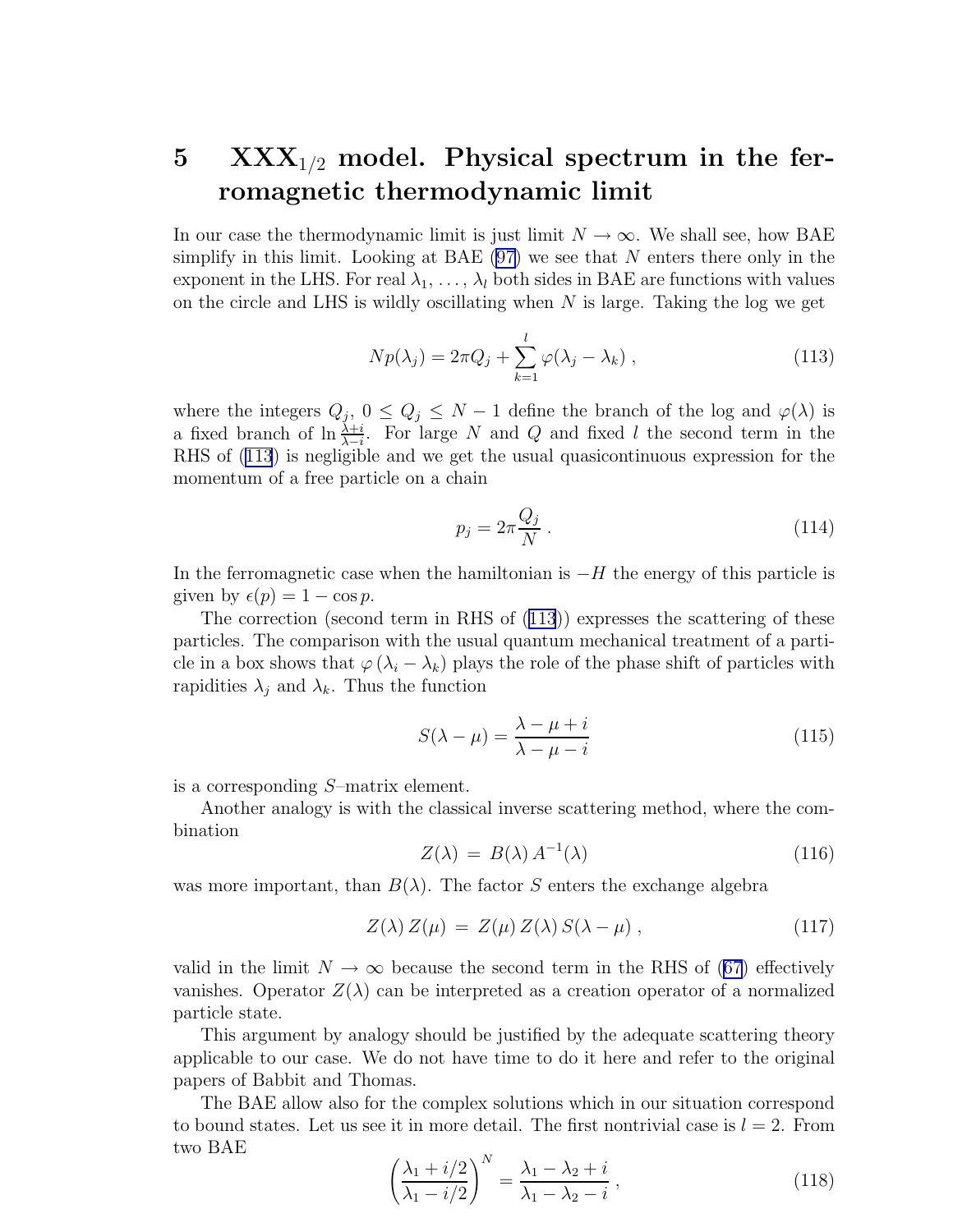$$
\left(\frac{\lambda_2 + i/2}{\lambda_2 - i/2}\right)^N = \frac{\lambda_2 - \lambda_1 + i}{\lambda_2 - \lambda_1 - i} \tag{119}
$$

we see, that

$$
\left(\frac{\lambda_1 + i/2}{\lambda_1 - i/2}\right)^N \left(\frac{\lambda_2 + i/2}{\lambda_2 - i/2}\right)^N = 1,
$$
\n(120)

sothat  $p(\lambda_1) + p(\lambda_2)$  is real. Further, for Im $\lambda_1 \neq 0$  the LHS in ([118](#page-16-0)) grows (or decreases) exponentially when  $N \to \infty$  and to compensate it in the RHS we must have, that

$$
\operatorname{Im}(\lambda_1 - \lambda_2) = i \quad \text{(or } -i).
$$
 (121)

As  $\lambda_1$  and  $\lambda_2$  can be interchanged, we can say, that in the limit  $N \to \infty$   $\lambda_1$  and  $\lambda_2$ acquire the form

$$
\lambda_1 = \lambda_{1/2} + \frac{i}{2}, \quad \lambda_2 = \lambda_{1/2} - \frac{i}{2} \quad , \tag{122}
$$

where  $\lambda_{1/2}$  is real. In the thermodynamic limit  $\lambda_{1/2}$  can become arbitrary.

The momentum  $p_{1/2}(\lambda)$  and energy  $\epsilon_{1/2}(\lambda)$  for the corresponding Bethe vector are given by

$$
e^{ip_{1/2}(\lambda)} = e^{ip_0(\lambda + i/2) + ip_0(\lambda - i/2)} = \frac{\lambda + i/2 + i/2}{\lambda - i/2 + i/2} \cdot \frac{\lambda + i/2 - i/2}{\lambda - i/2 - i/2} = \frac{\lambda + i}{\lambda - i} \tag{123}
$$

and

$$
\epsilon_{1/2}(\lambda) = \frac{1}{2} \frac{d}{d\lambda} \ln p_{1/2}(\lambda) = \frac{1}{\lambda^2 + 1} \,. \tag{124}
$$

Theorigin of notation  $p_0(\lambda)$  for the momentum ([108](#page-15-0)) and  $p_{1/2}(\lambda)$ ,  $\epsilon_{1/2}(\lambda)$  for momentum and energy of the complex solution will be clear soon. Excluding  $\lambda$  from (123) and (124) we get

$$
\epsilon_{1/2}(p) = \frac{1}{2}(1 - \cos p) \,. \tag{125}
$$

The interpretation of this eigenvector as bound state is supported by the inequality

$$
\epsilon_{1/2}(p) < \epsilon_0(p - p_1) + \epsilon_0(p_1) \tag{126}
$$

for all p,  $p_1$ ,  $0 \leq p$ ,  $p_1 \leq 2\pi$ . The S-matrix elements for scattering will be discussed later.

For  $l > 2$  the complex solutions are described analogously. Roots  $\lambda_l$  are combined in the complexes of type  $M$ , where  $M$  runs through half-integer values  $M = 0, 1/2, 1, \ldots$ , defining the partition

$$
l = \sum_{M} \nu_M (2M + 1) \,, \tag{127}
$$

where  $\nu_M$  gives the number of complexes of type M.

The set of integers  $\{\nu_M\}$  defines a configuration of Bethe roots. Each complex contains roots of the type

$$
\lambda_{M,m} = \lambda_M + im \;, \quad -M \le m \le M \;, \tag{128}
$$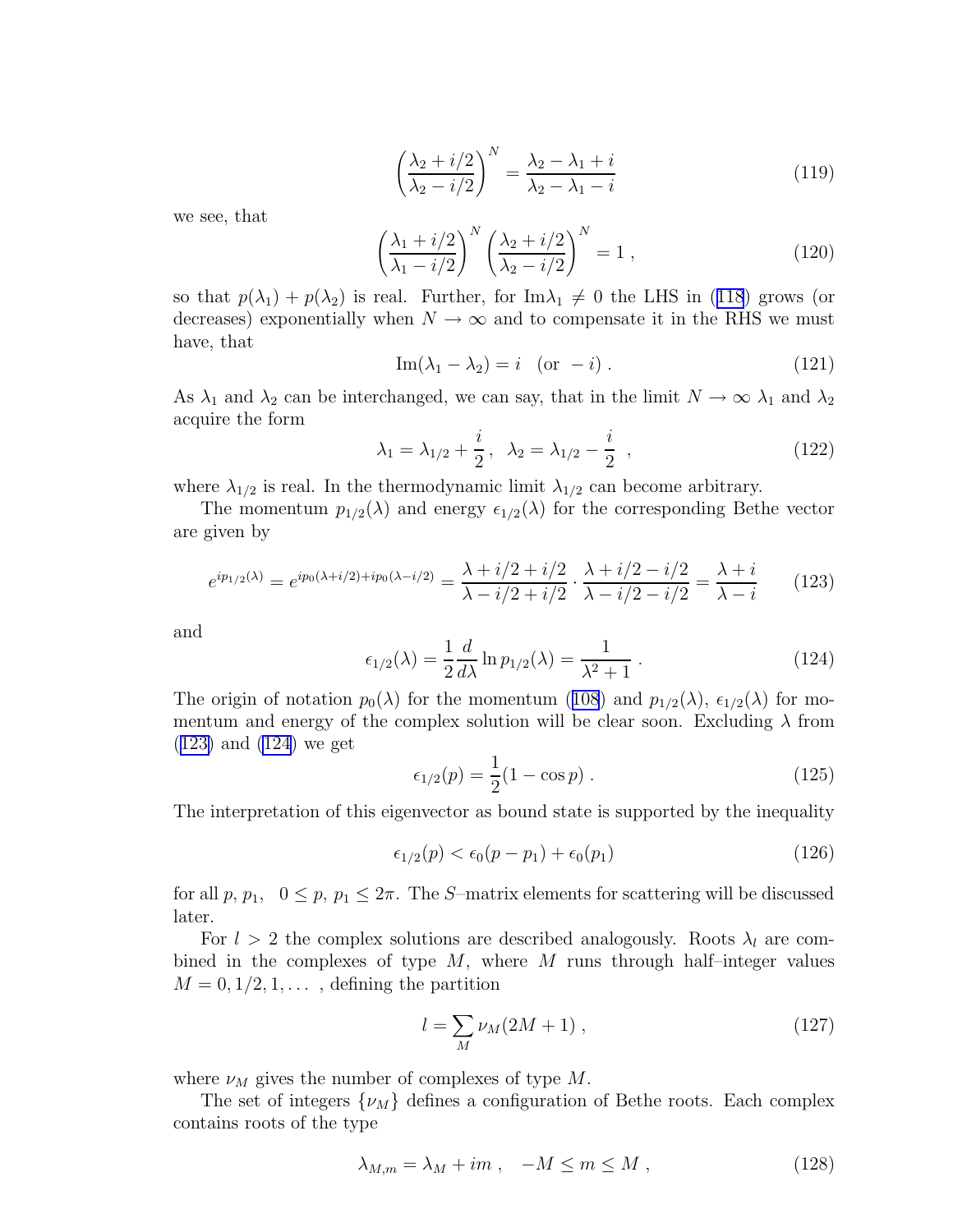<span id="page-18-0"></span>where  $\lambda_M$  is real, m being integer or half–integer together with M. The momentum and energy of complex is given by

$$
p_M(\lambda) = \frac{1}{i} \ln \frac{\lambda + i(M + 1/2)}{\lambda - i(M + 1/2)}
$$
\n(129)

and

$$
\epsilon_M(\lambda) = \frac{1}{2} \frac{2M + 1}{\lambda^2 + (M + 1/2)^2} = \frac{1}{2M + 1} (1 - \cos p_M) \,. \tag{130}
$$

The S–matrix element for the scattering of complex of type 0 on a complex of type  $M$  is given by

$$
S_{0,M}(\lambda) = \frac{\lambda + iM}{\lambda - iM} \cdot \frac{\lambda + i(M+1)}{\lambda - i(M+1)}
$$
(131)

and for scattering of complexes M and N

$$
S_{M,N}(\lambda) = \prod_{L=|M-N|}^{M+N} S_{0,L}(\lambda) .
$$
 (132)

It is the superficial analogy of this formula with the Klebsch–Gordan formula for  $sl(2)$  which prompted me to use label M for complexes instead of their length  $2M+1$ .

The derivations are just the direct calculation of products

$$
\prod_{m=-M}^{M} \frac{\lambda + i/2 + im}{\lambda - i/2 + im}, \quad \prod_{m=-M}^{M} \frac{\lambda + i + im}{\lambda - i + im}, \quad \prod_{m,n=-M,N}^{M,N} \frac{\lambda + i + i(m+n)}{\lambda - i + i(m+n)},
$$

where many terms cancel.

This finishes the description of the physical spectrum of  $-H$  in the thermodynamic limit. The ground state  $\Omega = \prod \omega_n$  defines the incomplete infinite tensor product in the sense of John von Neumann. The space  $\mathcal{H}_{\mathrm{F}}$  is a completion of the states which differ from  $\omega_n$  only in finite number of factors in  $\prod \otimes h_n$ . The excitations are particles, classified by half-integers  $M, M = 0, 1/2, 1, \ldots$  and rapidity  $\lambda$ (or momentum  $p$ ). The dispersion law for a particle of type M is given by (130) and scattering matrix elements are given by (132). The interpretation of particles with  $M > 0$  as bound states is possible but not necessary.

The spin components  $S^{\pm}$  have no sense in the physical Hilbert space  $\mathcal{H}_{F}$  as they change vector  $\Omega$  in any site n. Operator  $S^3$  after shift by  $N/2$ 

$$
Q = \frac{N}{2} - S^3 \tag{133}
$$

makes sense in  $\mathcal{H}_F$  and has integer eigenvalues  $2M + 1$ . This phenomenon gives the example of "symmetry breaking" by vacuum: only  $U(1)$  part of  $sl(2)$  remains intact in the thermodynamic limit. Physically we call this phase ferromagnetic because the prescribed direction of spin (in 3-d direction in spin space) is macroscopic and fixed.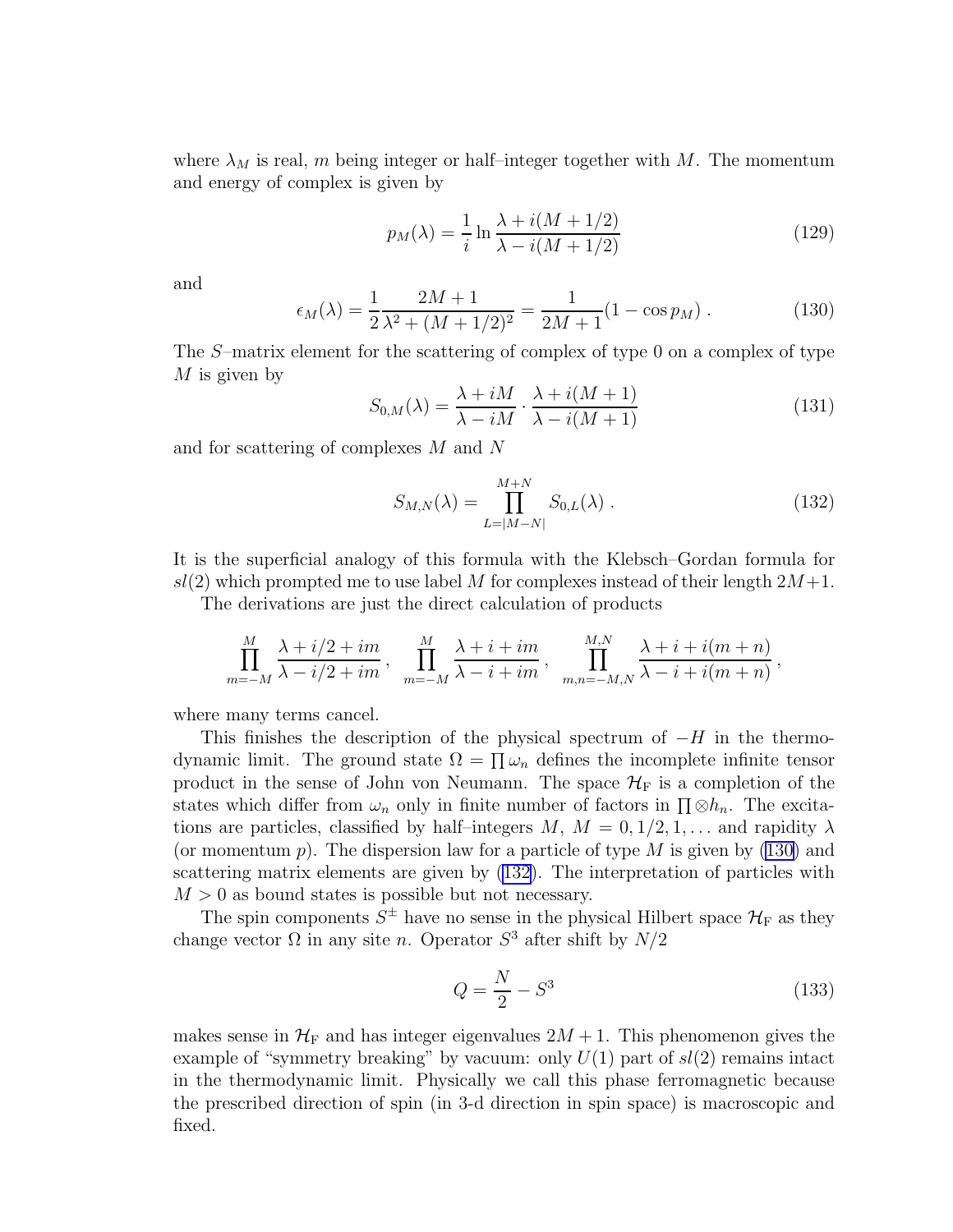### <span id="page-19-0"></span>6  $\text{XXX}_{1/2}$  model. BAE for an arbitrary configuration

Before turning to physics of the antiferromagnetic chain we shall consider in more detail the BAE for arbitrary configuration  $\{\nu_M\}$ , where each integer  $\nu_M$  gives the number of complexes of type  $M$  combined from  $l$  quasiparticles, so that

$$
l = \sum_{M} (2M + 1)\nu_M \quad . \tag{134}
$$

We shall investigate the approximate BAE for the real centers of complexes  $\lambda_{M,i}$ , and allow l to be of order  $N/2$ . There are some doubts, expressed in the literature, about validity of the picture of complexes in this case. Indeed, in our arguing above we supposed, that  $l$  is much smaller than  $N$ . However in the physical applications only  $\nu_0$  will be large and in this case the picture of complexes is correct.

The BAE for the  $\lambda_{M,j}$ ,  $j = 1, \ldots, \nu_M$  are obtained by multiplying the BAE for each complex in the LHS of [\(97\)](#page-13-0) and rearranging the RHS according to the picture of complexes. They look as follows

$$
e^{ip_M(\lambda_{M,j})N} = \prod_{M'} \prod_{(M',k)\neq(M,j)} S_{M,M'}(\lambda_{M,j} - \lambda_{M',k}).
$$
\n(135)

The factors in the RHS are scattering matrix elements from [\(132](#page-18-0)); in the LHS the momentum $p_M(\lambda)$  from ([129](#page-18-0)) enters; condition  $(M', k) \neq (M, j)$  means, that among  $\nu_{M'}$  roots  $\lambda_{M',k}$ , entering the RHS in (135), the one which is equal to  $\lambda_{M,j}$  from LHS is absent.

Taking the logarithm of (135) and using the basic branch in the form

$$
\frac{1}{i}\ln\frac{\lambda + ia}{\lambda - ia} = \pi - 2\arctg\frac{\lambda}{a}
$$
\n(136)

we get the equation

$$
2N \arctg \frac{\lambda_{M,j}}{M+1/2} = 2\pi Q_{M,j} + \sum_{M'} \sum_{(M',k)\neq(M,j)} \Phi_{M,M'}(\lambda_{M,j} - \lambda_{M',k}), \qquad (137)
$$

where

$$
\Phi_{M,M'}(\lambda) = 2 \sum_{L=|M-M'|}^{M+M'} \left( \arctg \frac{\lambda}{L} + \arctg \frac{\lambda}{L+1} \right) \tag{138}
$$

with the understanding that the term with  $L = 0$  is omitted and  $Q_{M,j}$  is an integer or half–integer (depending on the configuration, which parametrizes the roots  $\lambda_{M,j}$ ).

The main hypothesis of our investigation is that  $Q_{M,j}$  classify the roots uniquely and monotonously: roots  $\lambda_{M,j}$  increase, when  $Q_{M,j}$  increase; moreover there are no coinciding  $Q_{M,j}$  for a given complex of type M. The last condition corresponds to the requirement for the BAE roots to be distinct, which was discussed in the course of derivation of BAE.

We shall look for the real and bounded solutions of equation (137). For those the numbers  $Q_{M,j}$  have a natural bound. Indeed, taking into account, that

$$
\arctg \pm \infty = \pm \frac{\pi}{2} \tag{139}
$$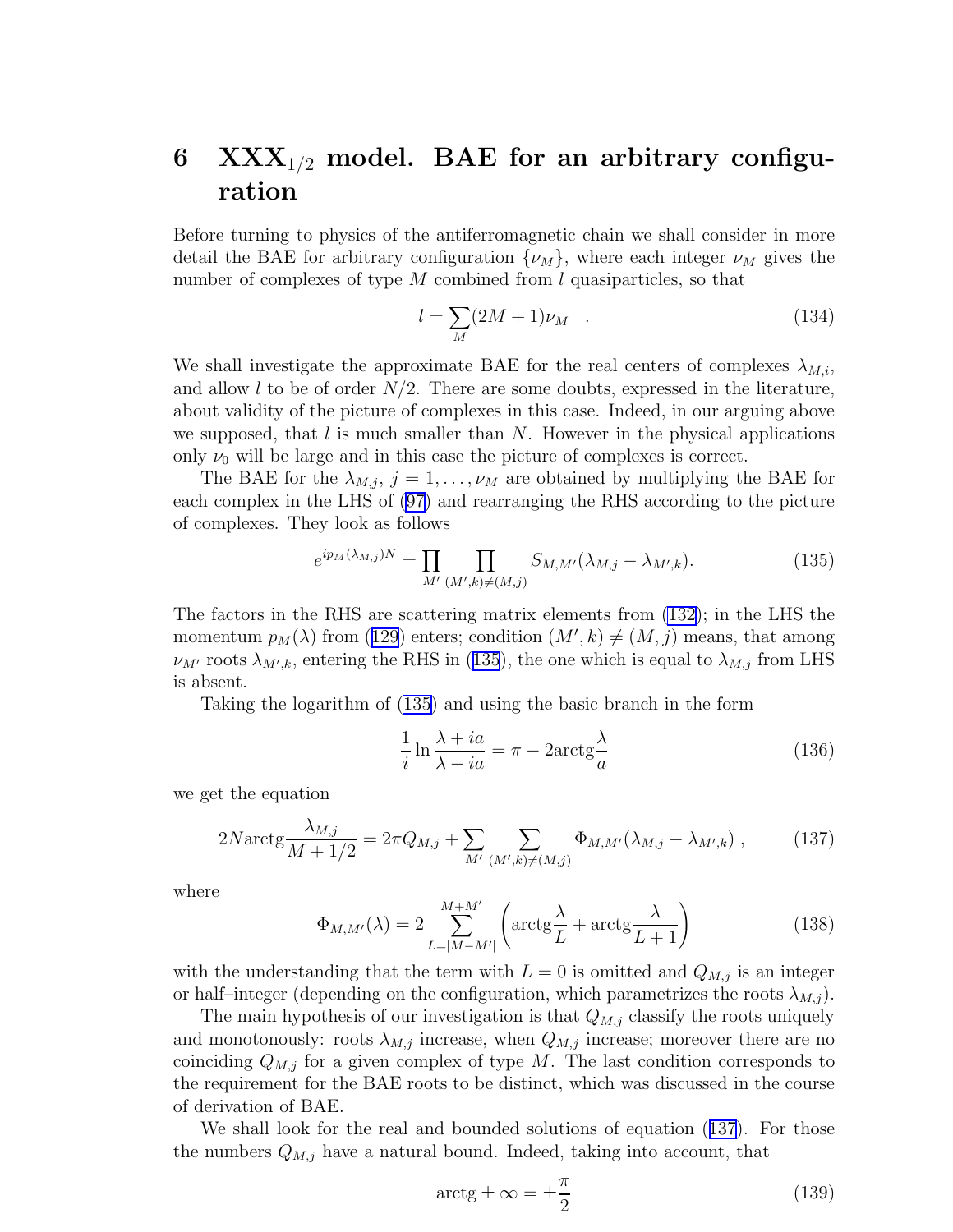and putting  $\lambda_{M,j} = \infty$  we get for the corresponding  $Q_{M,j}$  the expression

$$
Q_{M,\infty} = -\sum_{M' \neq M} \left(2\min(M, M') + 1\right) \nu_{M'} - \left(2M + \frac{1}{2}\right) \left(\nu_M - 1\right) + \frac{N}{2} \,. \tag{140}
$$

The maximal admissible  $Q_{M,j}$  is then

$$
Q_{M,\max} = Q_{M,\infty} - (2M + 1)
$$
\n(141)

because complex of type M has  $(2M + 1)$  roots. We suppose, that when  $Q_{M,j}$  gets values bigger than  $Q_{M,\text{max}}$ , the roots in our complex turn to be infinite one after another, so that for  $Q_{M,j} = Q_{M,\infty}$  the whole complex becomes infinite.

I understand, that all this is quite a host of hypotheses, but the result we shall get soon is quite satisfactory. It will be nice to produce more detailed justification for our considerations.

From  $(140)$  and  $(141)$  we get

$$
Q_{M,\max} = \frac{N}{2} - \sum_{M'} J(M, M') \nu_{M'} - \frac{1}{2} \tag{142}
$$

where

$$
J(M, M') = \begin{cases} 2\min(M, M') + 1 & M \neq M' \\ 2M + \frac{1}{2} & M = M' \end{cases} .
$$
 (143)

Analogously we find  $Q_{M,\text{min}}$ . Due to the fact, that  $\arctg\lambda$  is odd we have

$$
Q_{M,\min} = -Q_{M,\max} \quad . \tag{144}
$$

Thus for the number of vacances  $P_M$  for the numbers  $Q_{M,j}$  we have

$$
P_M = 2Q_{M,\text{max}} + 1 = N - 2\sum_{M'} J(M, M')\nu_{M'} . \qquad (145)
$$

The numbers  $Q_{M,j}$  are integers for odd  $P_M$  and half-integers for  $P_M$  even.

Now we can estimate the number of Bethe vectors, characterized by the admissible numbers  $Q_{M,i}$ . For a given configuration  $\{\nu_M\}$  the states are given by fixing the distribution of Q-s over the vacances; so the whole number  $Z(N, \{\nu_M\})$  of them is given by

$$
Z(N, \{\nu_M\}) = \prod_M C_{P_M}^{\nu_M} \t{146}
$$

where  $C_n^m$  is a binomial coefficient

$$
C_n^m = \frac{n!}{m!(n-m)!} \tag{147}
$$

Let us consider the number of states for given  $l$  and number of complexes

$$
q = \sum \nu_M \tag{148}
$$

inside each configuration  $\{\nu_M\}$ 

$$
Z(N, l, q) = \sum_{\substack{\sum (2M+1)\nu_M = l \\ \sum \nu_M = q}} Z(N; \{\nu_M\}) . \tag{149}
$$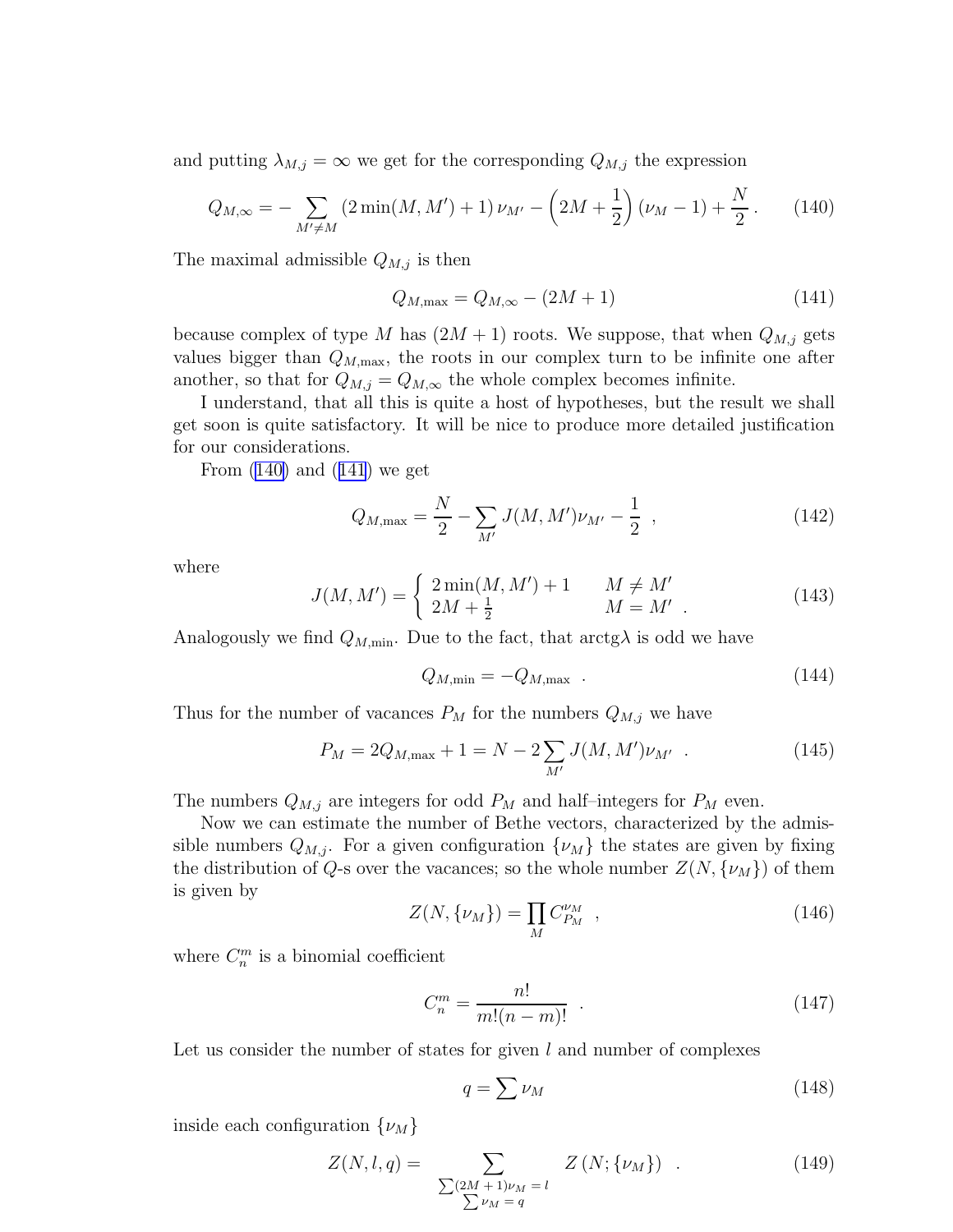We shall calculate  $Z(N, l, q)$  by reduction via a partial summation. For that we shall begin by extracting the contribution of roots of type 0, or in other words by substituting the configuration  $\{\nu_M\}$  by  $\{\nu'_M\}$ , where

$$
\nu'_M = \nu_{M+1/2}, \quad M = 0, \frac{1}{2}, \dots \tag{150}
$$

First we observe, that

$$
P_M(N, \{\nu_M\}) = P_{M-1/2} (N - 2q, \{\nu'_M\}) \quad . \tag{151}
$$

Indeed, it is easy to see that

$$
J(M, M') = J(M - \frac{1}{2}, M' - \frac{1}{2}) + 1 \t\t(152)
$$

so that for  $M \geq 1/2$ 

$$
P_M(N, \{\nu_M\}) = N - 2J(M, 0)\nu_0 - 2 \sum_{M' \ge 1/2} J(M, M')\nu_{M'} =
$$
  
=  $N - 2\nu_0 - 2 \sum_{M' \ge 1/2} \left( J\left(M - \frac{1}{2}, M' - \frac{1}{2}\right) + 1 \right) \nu_{M'} =$   
=  $N - 2q - 2 \sum_{M'} J\left(M - \frac{1}{2}, M'\right) \nu'_{M'}$  (153)

and (151) follows. Thus we have a recurrence relation

$$
Z(N, \{\nu_M\}) = C_{P_0}^{\nu_0} Z (N - 2q, \{\nu'_M\})
$$
\n(154)

and summing over the allowed  $\nu_0$  we get

$$
Z(N, l, q) = \sum_{\nu=0}^{q-1} C_{N-2q+\nu}^{\nu} Z(N - 2q, l - q, q - \nu) \tag{155}
$$

With the initial condition

$$
Z(N, 1, 1) = N - 1 \tag{156}
$$

this gives

$$
Z(N,l,q) = \frac{N-2l+1}{N-l+1} C_{N-l+1}^q C_{l-1}^q
$$
\n(157)

and finally for the number of the Bethe vectors with given  $l$ 

$$
Z(N,l) = \sum_{q=1}^{l} Z(N,l,q) = C_N^l - C_N^{l-1} . \qquad (158)
$$

Now we remember that each Bethe vector of spin  $\frac{N}{2} - l$  is a highest weight in the multiplet of dimension  $N - 2l + 1$ . Thus the full number of states, described in our picture

$$
Z = \sum_{l} (N - 2l + 1)Z(N, l) = 2N
$$
 (159)

is equal to the dimension of our Hilbert space. This is very satisfactory and strongly confirms all the hypotheses, which we used in this calculation. We stop here the general investigation of the BAE [\(137\)](#page-19-0).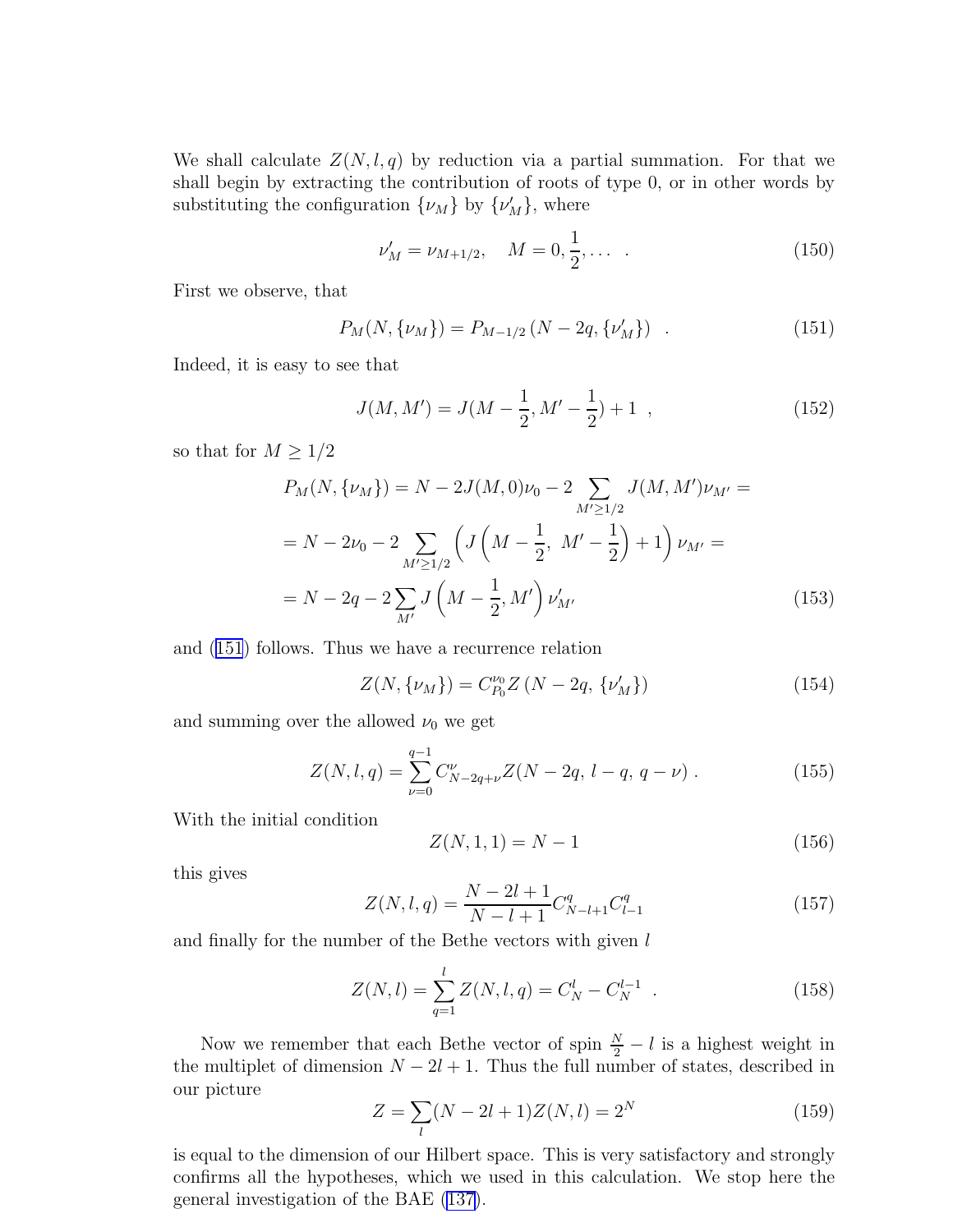# <span id="page-22-0"></span>7  $\text{XXX}_{1/2}$  model. Physical spectrum in the antiferromagnetic case

I am ready now to describe some important states. The ground state, i.e. the state of the lowest energy, is obtained by taking the maximal number of real roots. We shall suppose, that N is even to be able to have an  $sl(2)$  invariant state. The corresponding configuration looks like

$$
\nu_0 = \frac{N}{2}; \quad \nu_M = 0, \quad M \ge \frac{1}{2}.\tag{160}
$$

For this configuration  $l = N/2$  and so

$$
S^3 = \frac{N}{2} - l = 0 \tag{161}
$$

thus the spin of the state vanishes. Now the number of vacances  $P_0$ 

$$
P_0 = N - 2J(0,0)\nu_0 = N - \frac{N}{2} = \frac{N}{2}
$$
\n(162)

is equal to the number of roots and so there is no freedom for the allocating the numbers  $Q_{0,k}$ ; they span all interval

$$
-\frac{N}{4} + \frac{1}{2} \le Q_{0,k} \le \frac{N}{4} - \frac{1}{2}
$$
\n(163)

being integer (half–integer) for  $N/2$  odd (even).

Thus the state in question is unique and gives us the singlet for  $sl(2)$  group of spin observables.

Using physical terminology we can call this state the Dirac sea of quasiparticles. The mere existence of this state is due to the Fermi character of the quasiparticles spectrum, i.e. to the condition that all  $Q_{0,j}$  are distinct.

In what follows we consider states, for which  $\nu_0$  differs from its maximal value  $N/2$  by a finite amount

$$
\nu_0 = \frac{N}{2} - \kappa \tag{164}
$$

We shall see, how a Fock-like space of excitations will emerge step by step with increasing of  $\kappa$  in the limit  $N \to \infty$ . Thus it is  $\kappa$ , which will play the role of the "grading" in our definition of the physical portion in the formal infinite tensor product  $\Pi \otimes C^2$ .

For a fixed  $\kappa$  all  $\nu_M$ ,  $M \geq 1/2$  are bounded, when  $N \to \infty$ . Indeed, from inequality  $l \leq N/2$  it follows

$$
\sum_{M \ge 1/2} (2M + 1)\nu_M = l - \nu_0 \le \frac{N}{2} - \nu_0 = \kappa \tag{165}
$$

and N disappears from this estimate. Thus for a fixed  $\kappa$  the number of configurations is finite and we can consider them one after another.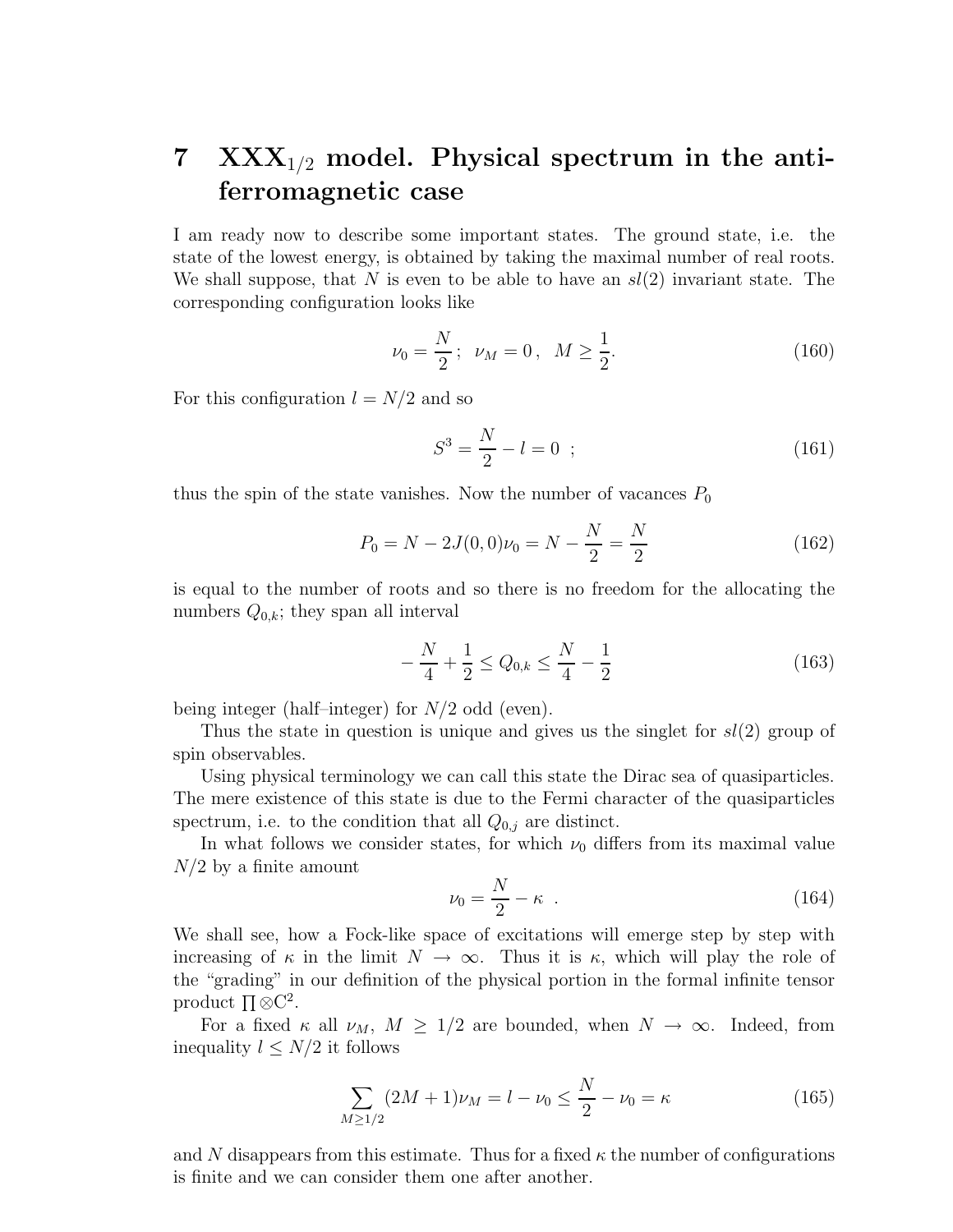<span id="page-23-0"></span>For  $\kappa = 1$  only  $\nu_M = 0, M \geq 1/2$  are allowed. The l for these states is  $l = N/2-1$ , thus the spin is 1. The number of vacances

$$
P_0 = N - 2 \cdot \frac{1}{2} \left( \frac{N}{2} - 1 \right) = \frac{N}{2} + 1 \tag{166}
$$

exceeds the number of roots by two. Thus two admissible numbers  $Q_{0,i}$  are not to be used, which gives the two parameter degeneracy of the state. In physical jargon one speaks of the holes in the Dirac sea.

For  $\kappa = 2$  there are two possibilities:  $\nu_M = 0$ ,  $M \ge 1/2$  and  $\nu_{1/2} = 1$ ,  $\nu_M = 0$ ,  $M \geq 1$ . Let us consider the latter in more detail. First,  $l = N/2$  for it, so that the spin vanishes. Second, for the corresponding  $P_0$  we have

$$
P_0 = N - 2\left(\frac{N}{2} - 2\right) \cdot \frac{1}{2} - 2J\left(0, \frac{1}{2}\right) = \frac{N}{2} \tag{167}
$$

and

$$
P_{1/2} = N - 2\left(\frac{N}{2} - 2\right)J\left(\frac{1}{2}, 0\right) - 2J\left(\frac{1}{2}, \frac{1}{2}\right) = 4 - 3 = 1.
$$
 (168)

We see, that the number of vacances for real roots once more exceeds their number by 2 and there is no freedom at all for the root of complex of type 1/2.

In the former case

$$
P_0 = \frac{N}{2} - 2\left(\frac{N}{2} - 2\right)\frac{1}{2} = \frac{N}{2} + 2\tag{169}
$$

exceeds the number of roots by 4 and the spin of the state is 2.

For general  $\kappa$  we have a similar picture. First, for the configurations

$$
\nu_0 = \frac{N}{2} - \kappa; \quad \nu_M = 0, \ \ M \ge 1/2 \tag{170}
$$

we have

$$
P_0 = \frac{N}{2} + \kappa \quad , \tag{171}
$$

so that there are  $2\kappa$  holes, characterized by the missing places in the choice of admissible  $Q_{0,j}$ . The spin of this state is equal to  $\kappa$ . Then there are states with a smaller spin, corresponding to a few nonzero  $\nu_M$ ,  $M \geq 1/2$ . More on this will be said later.

We return to a more detailed characteristic of the states already described. For this more control over the roots of BAE is needed. Fortunately these equations are simplified drastically in the thermodynamic limit  $N \to \infty$ . The real roots become quasicontinuous and we can evaluate their distribution.

We begin with the ground state. The roots are real and corresponding  $Q_{0,i}$ fill without holes all interval [\(163\)](#page-22-0). We shall put for  $N/2$  odd (with an evident correction for  $N/2$  even)

$$
Q_{0,j} = j \t\t(172)
$$

so that the BAE take the form

$$
\operatorname{arctg2}\lambda_j = \frac{\pi j}{N} + \frac{1}{N} \sum_{k} \operatorname{arctg}(\lambda_j - \lambda_k). \tag{173}
$$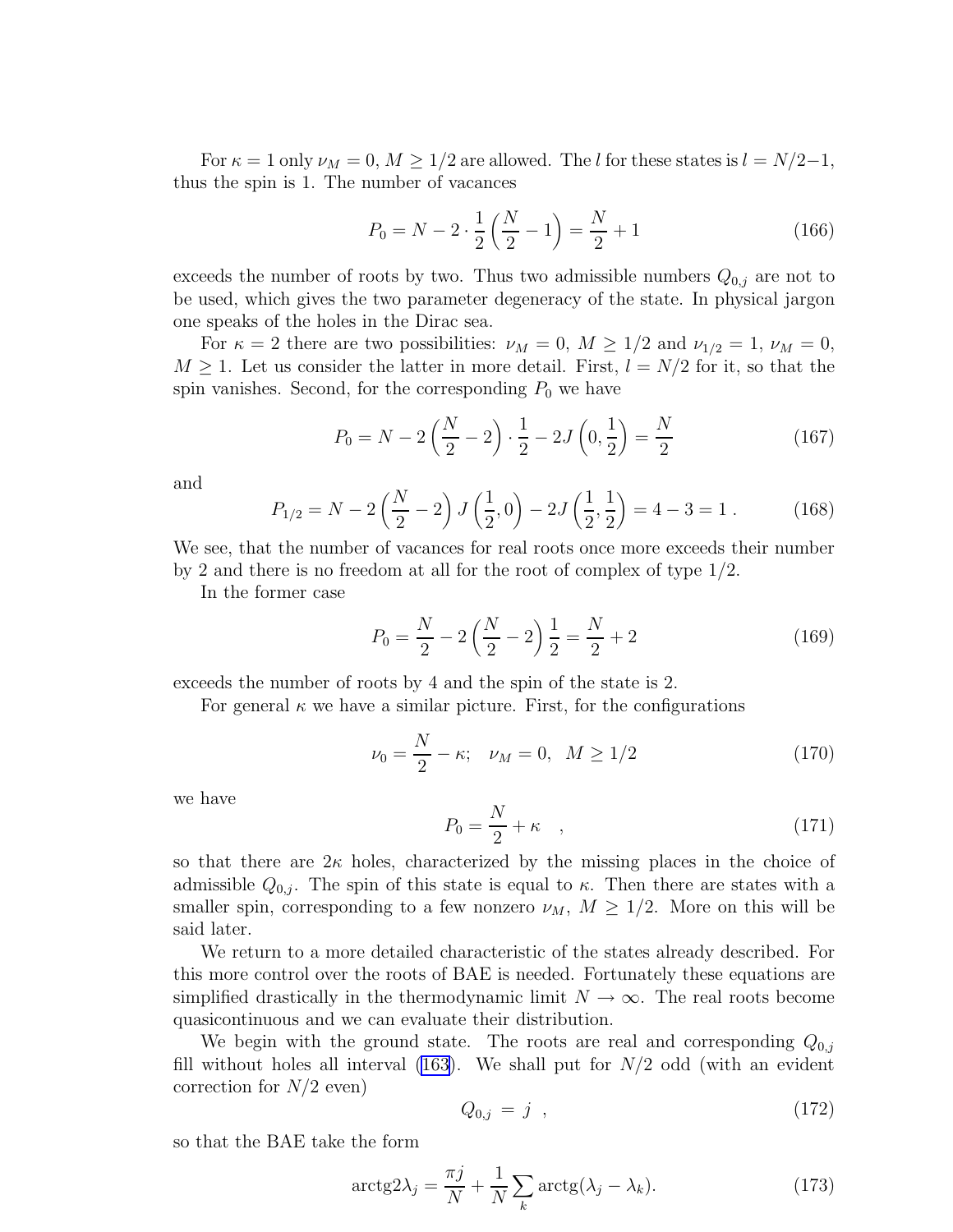The variable

$$
x = \frac{j}{N} \tag{174}
$$

becomes continuous in the limit  $N \to \infty$  with values  $-1/4 \leq x \leq 1/4$ ; the set of roots  $\lambda_j$  turn into function  $\lambda(x)$ .

The equation [\(173\)](#page-23-0) becomes

$$
\arctg 2\lambda(x) = \pi x + \int_{-1/4}^{1/4} \arctg \left( \lambda(x) - \lambda(y) \right) dy \tag{175}
$$

and looks rather formidable. Fortunately it is not  $\lambda(x)$  which is of prime concern to us. Indeed, we are interested in the eigenvalues of local observables, which take the form of the sums over roots (see e.g.  $(107)$ ). With our conventions we have

$$
\sum_{j} h(\lambda_j) = N \int_{-1/4}^{1/4} h(\lambda(x)) dx = N \int_{-\infty}^{\infty} h(\lambda) \rho(\lambda) d\lambda , \qquad (176)
$$

where the change of variables  $\lambda : x \to \lambda(x)$  maps interval  $-1/4 \leq x \leq 1/4$  into whole real line  $-\infty < \lambda < \infty$  due to the monotonicity of  $\lambda(x)$ . The density  $\rho(\lambda)$  is nothing but

$$
\rho(\lambda) = \frac{dx}{d\lambda} = \frac{1}{\lambda'(x)}\bigg|_{x = \lambda^{-1}(\lambda)}.
$$
\n(177)

Differentiating (175) we get for this density, which we denote by  $\rho_0(\lambda)$  for our state, a linear integral equation

$$
\frac{2}{1+4\lambda^2} = \pi \rho_0(\lambda) + \int_{-\infty}^{\infty} \frac{\rho_0(\mu)}{1+(\lambda-\mu)^2} d\mu \quad , \tag{178}
$$

which can be easily solved by Fourier transform. We get

$$
\rho_0(\lambda) = \frac{1}{2\cosh \pi \lambda} \quad . \tag{179}
$$

The momentum and energy of the ground state are given by

$$
P_0 = N \int p_0(\lambda) \rho_0(\lambda) d\lambda = 0
$$
\n(180)

due to the fact, that the integrand is odd if we use for  $p_0(\lambda)$  slightly shifted expression

$$
p_0(\lambda) = -2\arctg 2\lambda\tag{181}
$$

and

$$
E_0 = N \int \epsilon_0(\lambda) \rho_0(\lambda) d\lambda = -N \ln 2 \quad . \tag{182}
$$

Note, that the sign of  $\epsilon_M(\lambda)$  in this section is opposite to that in section [5.](#page-16-0) Thus the energy of the ground state is proportional to the volume as always in the correct thermodynamic limit. Adding it to the hamiltonian  $H$  will make it nonnegative.

Now we turn to the configuration  $\nu_0 = N/2 - 1$ ,  $\nu_M = 0$ ,  $M \ge 1/2$ . There are two holes and we can put

$$
Q_{0,j} = j + \theta(j - j_1) + \theta(j - j_2) \quad , \tag{183}
$$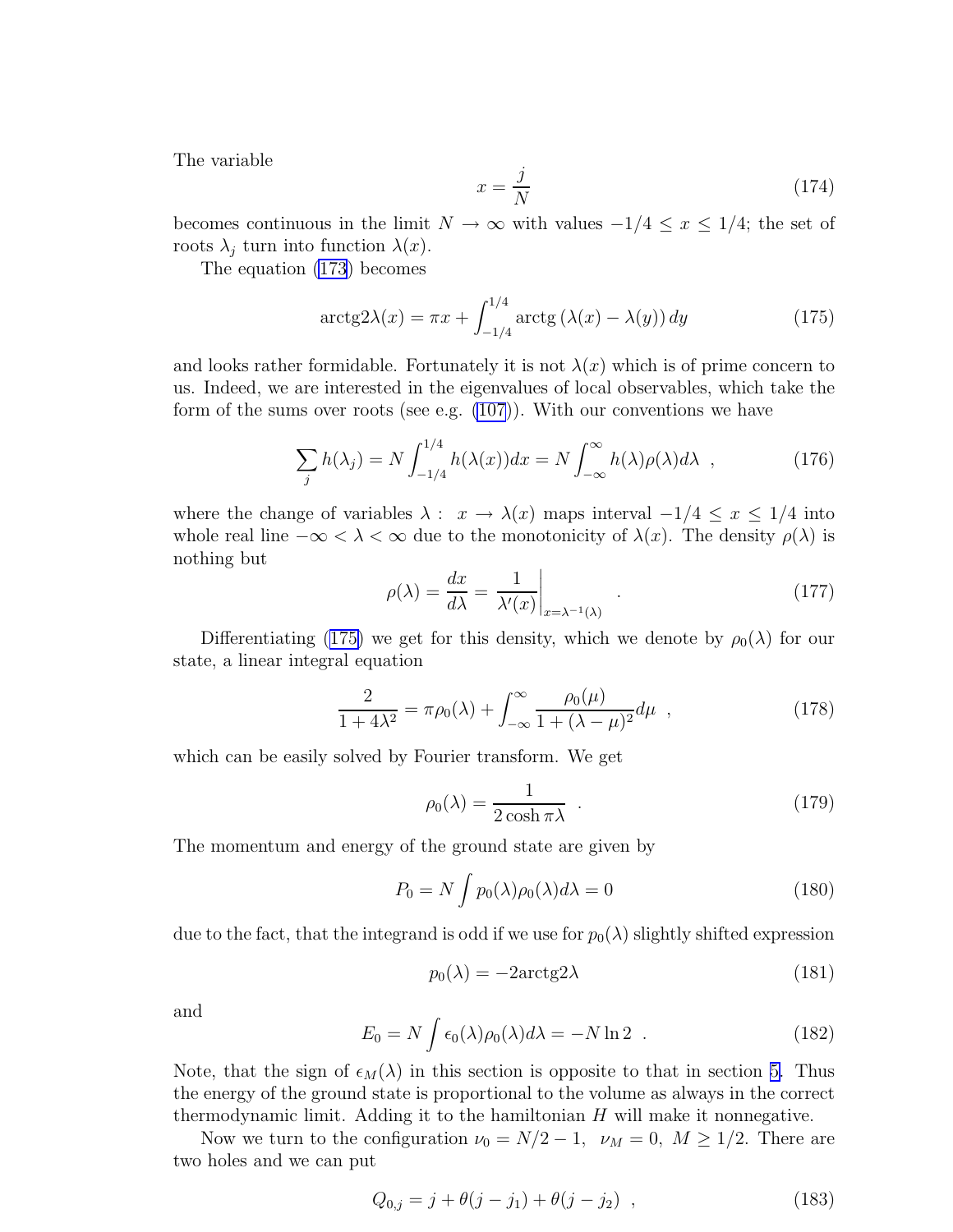<span id="page-25-0"></span>where  $\theta$  is a step function

$$
\theta(j) = \begin{cases} 1 & j \ge 0 \\ 0 & j < 0 \end{cases}
$$
 (184)

and  $j_1$  and  $j_2$  are integer, characterizing the holes. By the same trick as before we get for the distribution  $\rho_t(\lambda)$  (t for triplet) of real roots the linear integral equations

$$
\frac{2}{1+4\lambda^2} = \pi \rho_t(\lambda) + \int_{-\infty}^{\infty} \frac{\rho_t(\mu)}{1+(\lambda-\mu)^2} d\mu + \frac{\pi}{N} (\delta(\lambda-\lambda_1) + \delta(\lambda-\lambda_2)), \qquad (185)
$$

where  $\lambda_1$  and  $\lambda_2$  are images of  $x_1 = j_1/N$  and  $x_2 = j_2/N$  in the map  $x \to \lambda(x)$ defined by  $\lambda_t(x)$  (or  $\lambda_0(x)$ , because  $\lambda_1$  and  $\lambda_2$  enter in terms of order  $1/N$ ). From (185) we get

$$
\rho_t(\lambda) = \rho_0(\lambda) + \frac{1}{N} (\sigma(\lambda - \lambda_1) + \sigma(\lambda - \lambda_2)) \quad , \tag{186}
$$

where  $\sigma(\lambda)$  solves the equation

$$
\sigma(\lambda) + \frac{1}{\pi} \int_{-\infty}^{\infty} \frac{\sigma(\mu)}{1 + (\lambda - \mu)^2} d\mu + \delta(\lambda) = 0 \quad . \tag{187}
$$

Solving it we can evaluate the momentum and energy of the corresponding state

$$
P = k(\lambda_1) + k(\lambda_2) \quad ; \tag{188}
$$

$$
E = E_0 + h(\lambda_1) + h(\lambda_2) \quad , \tag{189}
$$

where

$$
k(\lambda) = \arctg \sinh \pi \lambda, \quad \epsilon(\lambda) = \frac{\pi}{2 \cosh \pi \lambda} \tag{190}
$$

It is time to comment, that the constructed states once more allow for the particle interpretation: we have described a family of two particle states with the energy and momentum of a particle given by (190) and dispersion law is

$$
\epsilon(k) = \frac{\pi}{2}\cos k, \quad -\pi/2 \le k \le \pi/2 \quad . \tag{191}
$$

Next example is  $\nu_0 = N/2 - 2$ ,  $\nu_{1/2} = 1$ ,  $\nu_M = 0$ ,  $M \ge 1$ . For the density of real roots  $\rho_s(\lambda)$  (s for singlet) we get the equation

$$
\frac{2}{1+4\lambda^2} = \pi \rho_s(\lambda) + \int_{-\infty}^{\infty} \frac{\rho_s(\mu)}{1+(\lambda-\mu)^2} d\mu + \n+ \frac{1}{N} \left( \delta(\lambda - \lambda_1) + \delta(\lambda - \lambda_2) + \Phi'_{0,1/2}(\lambda - \lambda_{1/2}) \right) ,
$$
\n(192)

where  $\lambda_1$  and  $\lambda_2$  stand for the holes and the last term in the RHS is a contribution of the complex of type  $1/2$ . For  $\lambda_{1/2}$  we have one more equation

$$
\arctg\lambda_{1/2} = \frac{1}{N} \sum_{j} \Phi_{1/2,0}(\lambda_{1/2} - \lambda_{0,j}) \quad , \tag{193}
$$

because the corresponding number  $Q_{1/2,j}$  has just one admissible value equal to zero.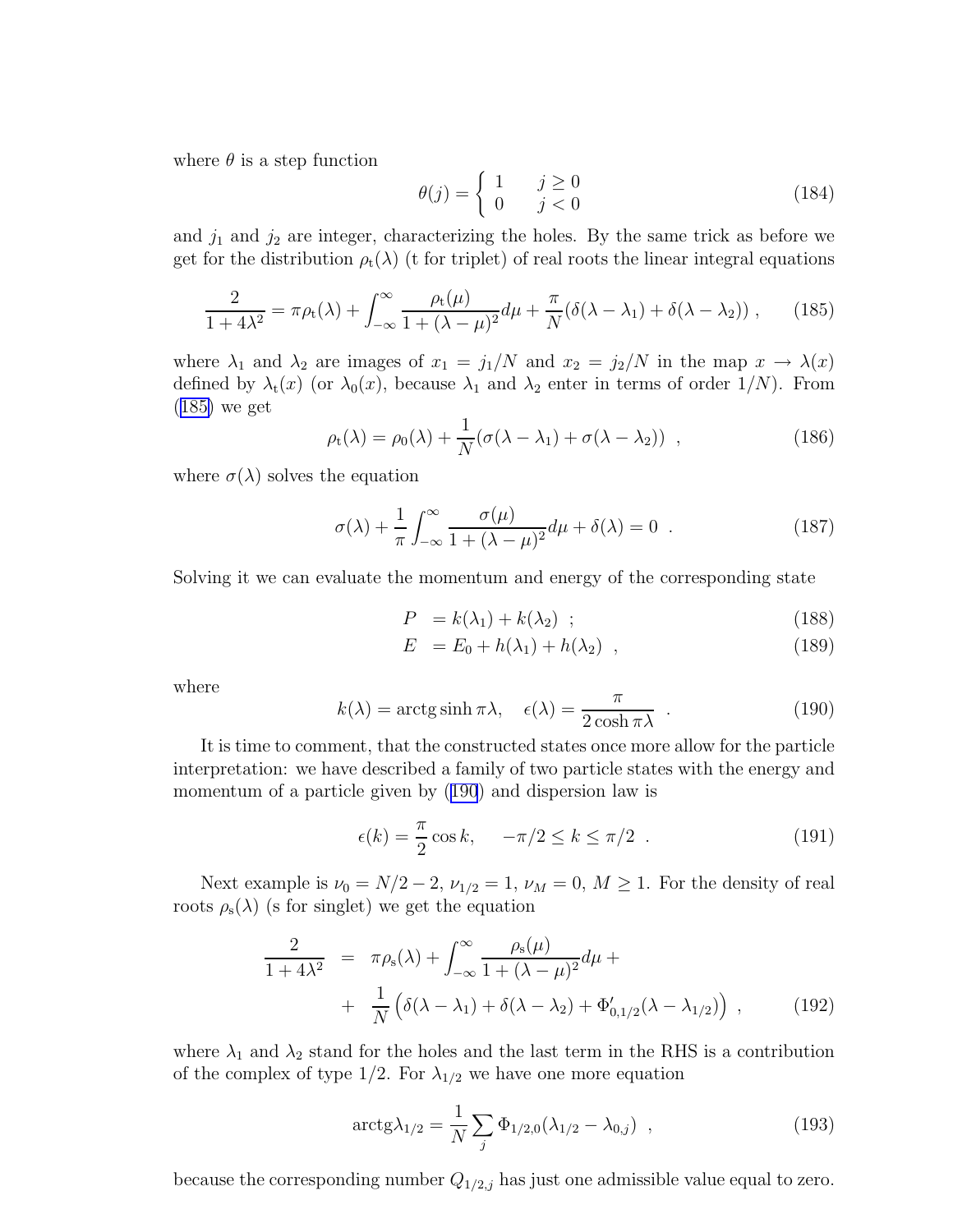From [\(192\)](#page-25-0) we get

$$
\rho_{\rm s}(\lambda) = \rho_0(\lambda) + \frac{1}{N} (\sigma(\lambda - \lambda_1) + \sigma(\lambda - \lambda_2) + \omega(\lambda - \lambda_{1/2})) \quad , \tag{194}
$$

where  $\sigma(\lambda)$  is as above and  $\omega$  is a solution of equation

$$
\pi \omega(\lambda) + \int_{-\infty}^{\infty} \frac{\omega(\mu)}{1 + (\lambda - \mu)^2} d\mu + \Phi'_{0,1/2}(\lambda) = 0 \quad . \tag{195}
$$

Toevaluate  $\lambda_{1/2}$  let us rewrite ([193](#page-25-0)) in the form

$$
\begin{split} &\arctg\lambda_{1/2} - \int_{-\infty}^{\infty} \Phi_{1/2,0}(\lambda_{1/2} - \lambda)\rho_0(\lambda)d\lambda = \\ &= \frac{1}{N} \int_{-\infty}^{\infty} \Phi_{1/2,0}(\lambda_{1/2} - \lambda)[\sigma(\lambda - \lambda_1) + \sigma(\lambda - \lambda_2) + \omega(\lambda - \lambda_{1/2})]d\lambda \;, \end{split} \tag{196}
$$

where the limit  $N \to \infty$  is already taken into account by changing the sums over  $\lambda_{0,j}$  by integral over density  $\rho_s(\lambda)$ . LHS here vanishes for any  $\lambda_{1/2}$  and contribution of  $\omega$  disappears due to oddness of integrand; so we get the equation

$$
\int_{-\infty}^{\infty} \Phi_{1/2,0}(\lambda_{1/2} - \lambda)(\sigma(\lambda - \lambda_1) + \sigma(\lambda - \lambda_2))d\lambda = 0 , \qquad (197)
$$

or

$$
\arctg( \lambda_{1/2} - \lambda_1) + \arctg( \lambda_{1/2} - \lambda_2) = 0 \tag{198}
$$

with the solution

$$
\lambda_{1/2} = \frac{\lambda_1 + \lambda_2}{2} \tag{199}
$$

We are ready now to evaluate the observables. The spin of our state is zero. For momentum and energy we get exactly the same expressions([188](#page-25-0)) and [\(189\)](#page-25-0) as in the previous example; the contribution of a complex of type 1/2 cancels exactly.

The examples considered are all, which give a two-parameter family of states. Returning to the particle interpretation, we can say, that our particles have spin 1/2. Indeed, we constructed the highest weights in triplet and singlet two-particle states with exactly the same momentum and energy content. Thus they are highest weights in  $\mathbb{C}^2 \otimes \mathbb{C}^2$  representation of a spin observable. This is why I say, that the particles have spin 1/2.

This picture is recurrently confirmed in the description of the next excitation. The state  $\nu_0 = N/2 - \kappa$ ,  $\nu_M = 0$ ,  $M \ge 1/2$  defines a  $2\kappa$  particle state being the highest weight in the highest spin irreducible component in  $\prod^{2\kappa} \otimes C^2$ . All other states for the same  $\kappa$  are states of lower spin, entering into multiplets with the number of particles not exceeding  $2\kappa$ . The contribution of complexes of type M into energy and momentum always vanishes, so that the energy-momentum expressions depend only on the number of particles.

All this allows to say, that the only excitation of our system is a particle with spin  $1/2$ and energy – momentum relation ([191](#page-25-0)). Note, that the momentum  $\kappa(\lambda)$  runs through the half of the usual Brillouin zone. There is one important restriction: the number of particles is even. These particles are usually referred to as spin waves. For a long time it was stated in the physical literature, that spin waves of the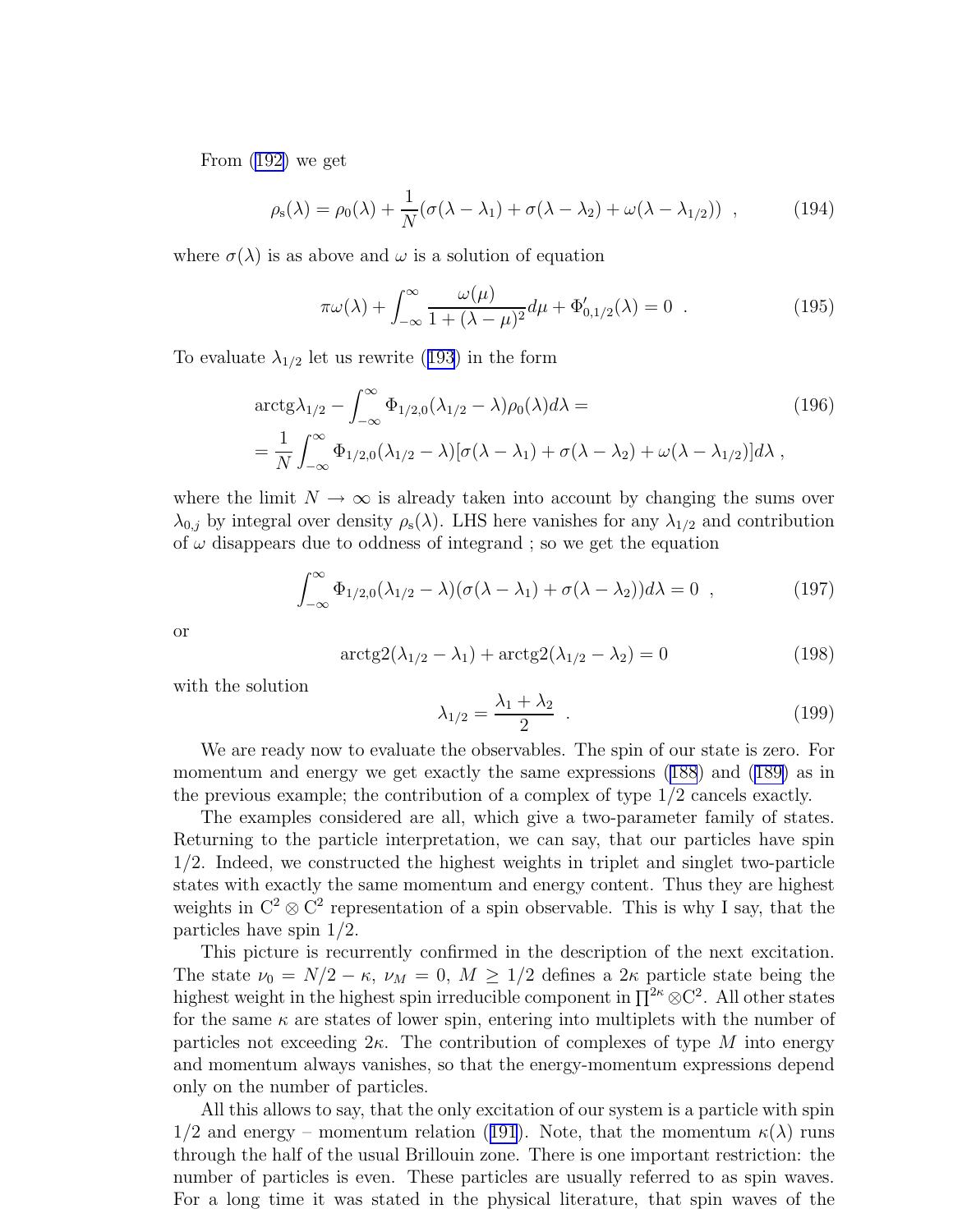antiferromagnetic chain of spin  $1/2$  magnets has spin 1. Indeed, spin wave being a hole in the singlet Dirac sea corresponds to a turn of one spin, amounting to spin  $1/2 + 1/2 = 1.$ 

However, our more precise analysis shows, that turn of a spin corresponds to 2 holes and two spin wave excitations. The momentum of this state runs through the whole Brillouin zone  $-\pi \leq k \leq \pi$ .

Mathematically the Hilbert space  $\mathcal{H}_{AF}$  is a (half) Fock space

$$
\mathcal{H}_{\rm AF}^{\rm even} = \sum_{n=0}^{\infty} \int_{-\pi/2}^{\pi/2} d\kappa_1 \dots \int_{-\pi/2}^{\pi/2} d\kappa_{2n} \prod_{n=0}^{2n} \otimes C^2 \,. \tag{200}
$$

(Compare it with Professor's Miwa lectures, where  $\mathcal{H}_{AF}$  corresponds to  $\Lambda_0 \otimes \Lambda_0$ , or  $\Lambda_1 \otimes \Lambda_1$ ).

Natural question is how to describe one particle (or odd number of particles) state. The answer is, that they enter the chain of odd length. The lowest energy state there has spin  $1/2$  and have one hole in the distribution of numbers  $Q_{o,i}$ . Thus this state becomes a one-particle state in the thermodynamic limit. Chain of odd length has no ground state but just 1 particle, 3 particles etc. states. The corresponding Hilbert space is

$$
\mathcal{H}_{\rm AF}^{\rm odd} = \sum_{n=0}^{\infty} \int_{-\pi/2}^{\pi/2} d\kappa_1 \dots \int_{-\pi/2}^{\pi/2} d\kappa_{2n+1} \prod_{n=0}^{2n+1} \otimes C^2 \tag{201}
$$

(and corresponds to  $\Lambda_0 \otimes \Lambda_1$  or  $\Lambda_1 \otimes \Lambda_0$  in Professor's Miwa lectures).

We finish with some formalization of our result. The expression for the Bethe state

$$
\Phi(\{\lambda\}) = B(\lambda_1) \dots B(\lambda_l) \Omega \tag{202}
$$

can be formally rewritten as

$$
\Phi(\{\lambda\}) = \left\{ \exp \sum_{\lambda_j=1}^{l} \ln B(\lambda_i) \right\} \Omega \tag{203}
$$

and now it is possible to go to the thermodynamic limit. For the ground state  $\Phi_0$ we have

$$
\Phi_0 = \exp\left\{ N \int_{-\infty}^{\infty} \ln B(\lambda) \rho_0(\lambda) d\lambda \right\} \Omega . \tag{204}
$$

Exponential dependence of a true ground state on the volume is a typical phenomenon in quantum field theory. Now the triplet excited state  $\Phi(\lambda_1, \lambda_2)$  can be written as

$$
\Phi(\lambda_1, \lambda_2) = \tilde{Z}(\lambda_1)\tilde{Z}(\lambda_2)\Phi_0
$$
\n(205)

without any reference to  $\Omega$  and dependence on the volume. Here

$$
\tilde{Z}(\lambda) = \exp\left\{ \int \ln B(\lambda)\sigma(\lambda - \mu)d\mu \right\}
$$
\n(206)

plays the role of a creation operator of one-particle state from the physical ground state.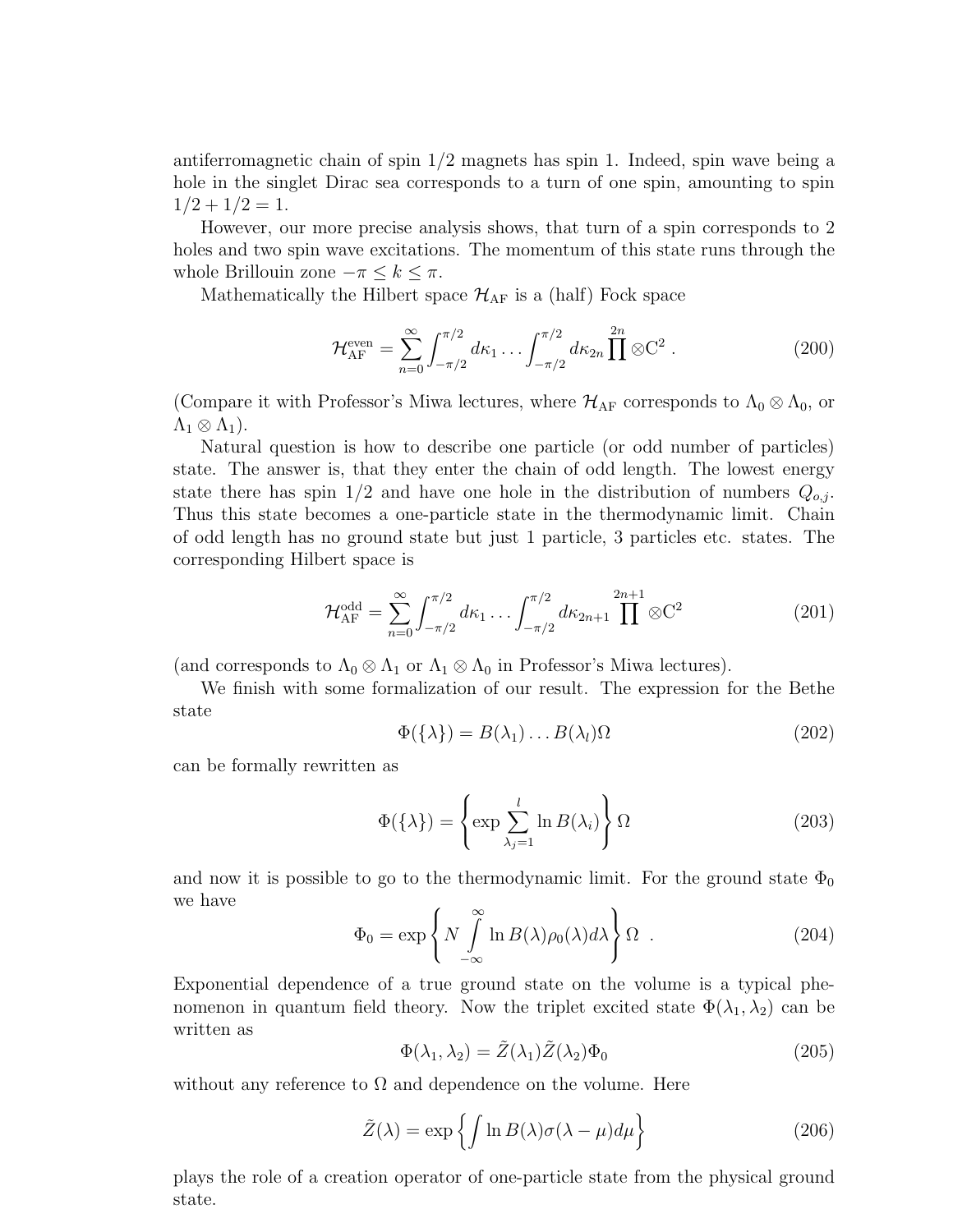<span id="page-28-0"></span>As was mentioned in the section [5](#page-16-0) it is

$$
Z(\lambda) = \tilde{Z}(\lambda)A^{-1}(\lambda)
$$
\n(207)

which is a more natural object in the scattering problem. Of course  $Z(\lambda)$  is defined up to a constant normalization factor, which we can use to cancel the N-dependent factor  $a_{\infty}(\lambda)$ 

$$
a_{\infty}(\lambda) = (\lambda + \frac{i}{2})^N \exp\left\{ N \int_{-\infty}^{\infty} \ln \frac{\lambda - \mu - i}{\lambda - \mu} \rho_0(\mu) d\mu \right\}
$$
(208)

entering the eigenvalue

$$
A_N(\lambda)\Phi_0 = a_\infty(\lambda)\Phi_0 \tag{209}
$$

in the limit  $N \to \infty$ , when the contribution of  $D_N(\lambda)$  to  $\Lambda(\lambda, {\lambda})$  vanishes.

Operators  $Z(\lambda)$  satisfy the exchange relation

$$
Z(\lambda)Z(\mu) = Z(\mu)Z(\lambda)S_t(\lambda - \mu),
$$
\n(210)

where the phase-factor  $S_t(\lambda - \mu)$  is given by

$$
S_{t}(\lambda) = \exp\left\{ \int_{-\infty}^{\infty} \ln \frac{\mu + i}{\mu - i} \sigma(\mu - \lambda) d\mu \right\} = \frac{1}{i} \frac{\Gamma(\frac{1+i\lambda}{2}) \Gamma(1 - \frac{i\lambda}{2})}{\Gamma(\frac{1-i\lambda}{2}) \Gamma(1 + \frac{i\lambda}{2})} \,. \tag{211}
$$

In course of derivation the contribution of the second term in the exchange relations ([67\)](#page-10-0) is neglegted, which can be justified in the limit  $N \to \infty$ .

The factor  $S_t(\lambda)$  is to be interpreted as a triplet eigenvalue of the S-matrix for spin 1/2 particles, acting in  $\mathbb{C}^2 \otimes \mathbb{C}^2$ 

$$
S^{1/2,1/2}(\lambda - \mu) = S_t(\lambda - \mu) \left( \frac{\lambda - \mu}{\lambda - \mu + i} \mathbf{I} + \frac{i}{\lambda - \mu + i} \mathbf{P} \right) \tag{212}
$$

The creation operators  $Z_{\varepsilon}(\lambda), \varepsilon = \pm 1$  are to satisfy the exchange Zamolodchikov relation

$$
Z_{\varepsilon_1}(\lambda_1)Z_{\varepsilon_2}(\lambda_2) = Z_{\varepsilon_2'}(\lambda_2)Z_{\varepsilon_1'}(\lambda_1)S_{\varepsilon_1\varepsilon_2'}^{\varepsilon_1'\varepsilon_2'}(\lambda-\mu) \ . \tag{213}
$$

We did not construct operator  $Z_{\varepsilon}(\lambda)$  (the vertex operators of the second kind in Professor Miwa terminology). We can only identify in  $\mathcal{H}_{\rm AF}^{\rm even}$ 

$$
Z_{+}(\lambda)Z_{+}(\mu) = Z(\lambda)Z(\mu) \quad , \tag{214}
$$

where  $Z(\lambda)$  is given by (207) and

$$
Z_{+}(\lambda)Z_{-}(\mu) - Z_{-}(\lambda)Z_{+}(\mu) =
$$
\n
$$
Z(\lambda) \exp\left\{ \int_{-\infty}^{\infty} \ln B(\sigma) \omega \left( \frac{\lambda + \mu}{2} - \sigma \right) d\sigma \right\} B\left( \frac{\lambda + \mu + i}{2} \right) B\left( \frac{\lambda + \mu - i}{2} \right) Z(\mu).
$$
\n(215)

This identification is, however, sufficient to justify all S-matrix (212).

The interesting but not understood comment on the formula (211) is as follows: the phase-factor  $S_t(\lambda)$  coincides with the S-matrix for the rotationally symmetric subspace of the Laplacian on Poincare plane. Indeed putting  $s = (1 + i\lambda)/2$  we get

$$
S_{t}(\lambda) = \frac{f(s)}{f(1-s)} \quad , \tag{216}
$$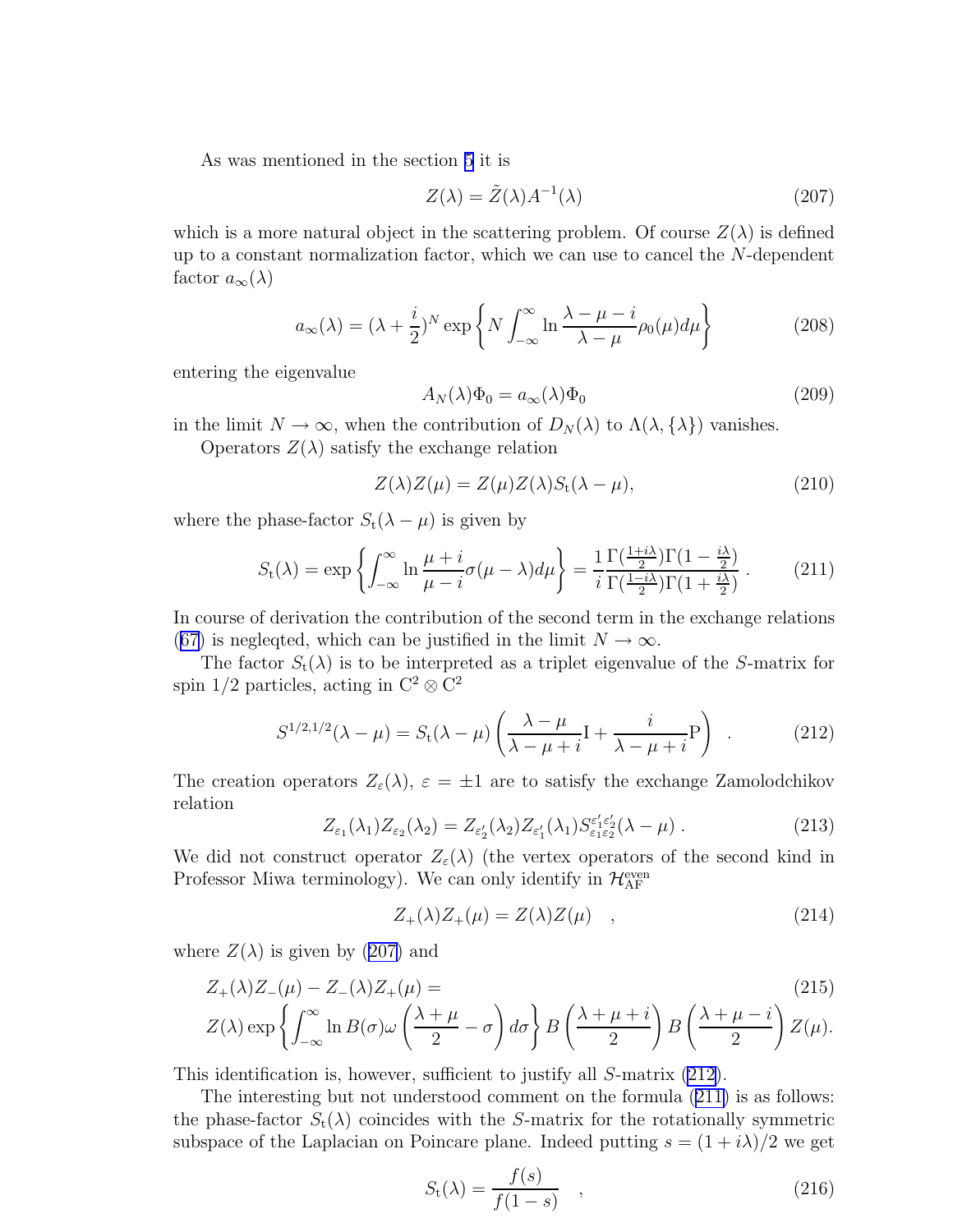<span id="page-29-0"></span>where

$$
f(s) = \frac{\Gamma(s)}{\Gamma(1/2 + s)}\tag{217}
$$

is a Harrish–Chandra factor for  $sl(2, R)$ . With this intriguing comment we finish our long and detailed treatment of the  $XXX_{1/2}$  model. From now on I shall describe several directions of development and/or generalization along the similar lines without giving too much details. The first generalization is a XXX model for higher spin.

### $8$   $\text{XXX}_s$  model

Now I consider the spin chain with local spin variables  $S_n^{\alpha}$  realizing the finite dimensional representation of  $sl(2)$  in  $2s+1$  dimensional space  $C^{2s+1}$ , where s is spin, integer or half–integer. I am not ready to write the corresponding hamiltonian. To maintain the integrability I shall find it as a member of the commuting family of operators, generating function for which will be trace of an appropriate monodromy of the family of local Lax operators, satisfying the FCR  $a$ -la [\(44\)](#page-8-0).

The Lax operator  $L_{n,a}(\lambda)$  with the auxilialy space  $V = \mathbb{C}^2$  does not differ from ([32\)](#page-6-0). Indeed, operator, defined in  $h_n \otimes V = C^{2s+1} \otimes C^2$  by matrix

$$
L_{n,a}(\lambda) = \lambda \mathbf{I} + i \sum_{\alpha} S_n^{\alpha} \sigma^{\alpha} = \begin{pmatrix} \lambda + i S_n^3 & i S_n^- \\ i S_n^+ & \lambda - i S_n^3 \end{pmatrix}
$$
 (218)

satisfy the relation

$$
R_{a_1,a_2}(\lambda - \mu) L_{n,a_1}(\lambda) L_{n,a_2}(\mu) = L_{n,a_2}(\mu) L_{n,a_1}(\lambda) R_{a_1,a_2}(\lambda - \mu) \tag{219}
$$

withthe same R-matrix  $R_{a_1,a_2}(\lambda)$  from ([35\)](#page-7-0). The derivation from section [3](#page-5-0) is not applicable. We shall not derive (219) here because a more general check will be done below for the XXZ model.

Introducing the monodromy

$$
T_a(\lambda) = \prod L_{n,a}(\lambda) = \begin{pmatrix} A(\lambda) & B(\lambda) \\ C(\lambda) & D(\lambda) \end{pmatrix}
$$
 (220)

we see, that it satisfies FCR of the form([44\)](#page-8-0), so that its trace

$$
F(\lambda) = A(\lambda) + D(\lambda) \tag{221}
$$

is a commuting family of operators

$$
[F(\lambda), F(\mu)] = 0. \tag{222}
$$

This family can be diagonalized by means of Algebraic Bethe Ansatz (ABA). Indeed, we have local vacuum  $\omega_n$  – the highest weight in  $C^{2s+1}$ , the reference state

$$
\Omega = \prod \otimes \omega_n \tag{223}
$$

with the eigenvalues for  $A(\lambda)$ ,  $D(\lambda)$  and  $C(\lambda)$ 

$$
A(\lambda)\Omega = \alpha^N(\lambda)\Omega, \quad D(\lambda)\Omega = \delta^N(\lambda)\Omega, \quad C(\lambda)\Omega = 0 \quad , \tag{224}
$$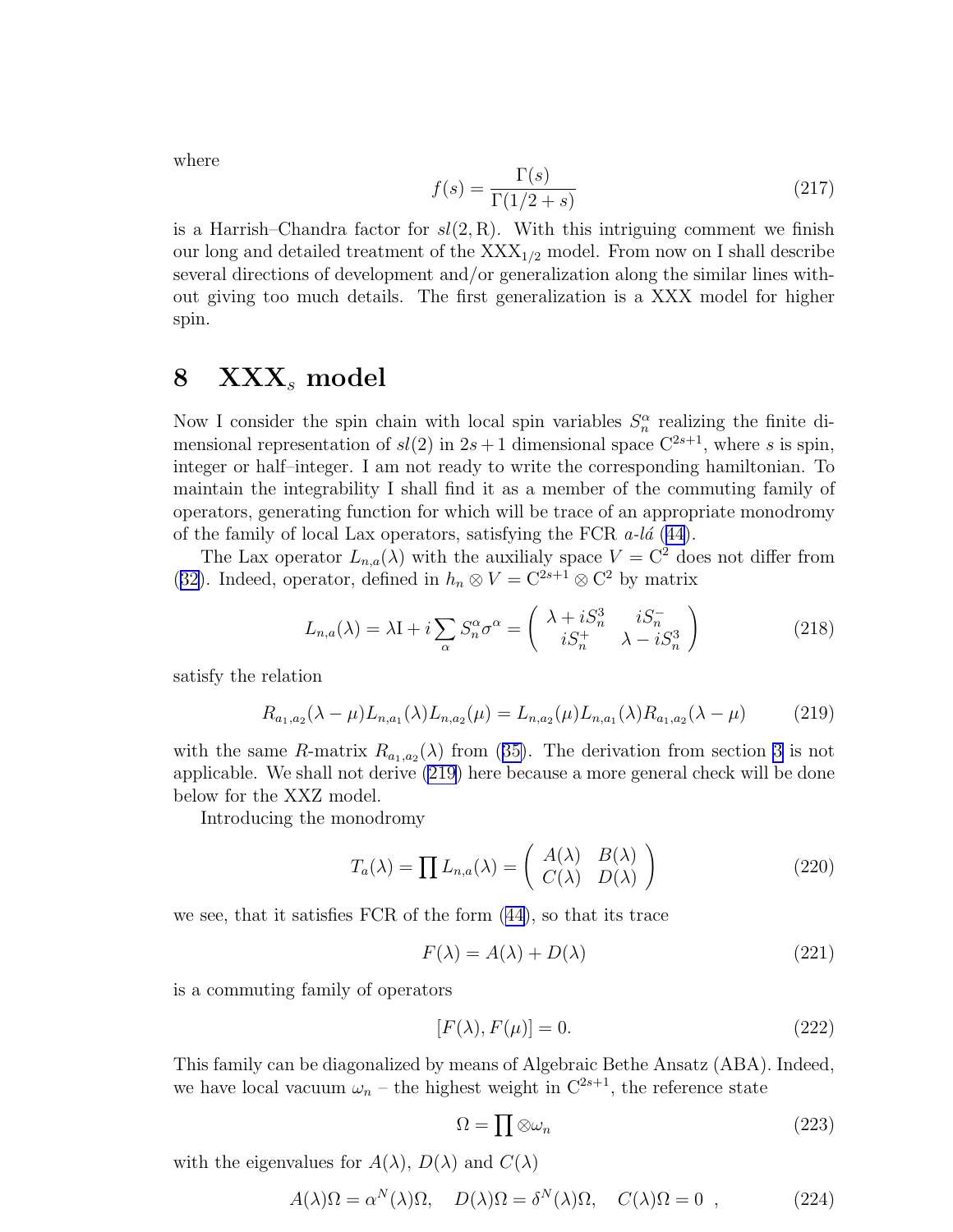<span id="page-30-0"></span>where

$$
\alpha(\lambda) = \lambda + is , \quad \delta(\lambda) = \lambda - is , \qquad (225)
$$

andexactly the same exchange relation for  $A(\lambda)$ ,  $D(\lambda)$  and  $B(\lambda)$  as ([67](#page-10-0))-[\(68](#page-10-0)). Thus the state

$$
\Phi(\{\lambda\}) = B(\lambda_1) \dots B(\lambda_l) \Omega \tag{226}
$$

is an eigenstate of the family  $F(\lambda)$  with the eigenvalue

$$
\Lambda(\lambda, \{\lambda\}) = (\lambda + is)^N \prod_{j=1}^l \frac{\lambda - \lambda_j - i}{\lambda - \lambda_j} + (\lambda - is)^N \prod_{i=1}^l \frac{\lambda - \lambda_j + i}{\lambda - \lambda_j},
$$
\n(227)

if  $\{\lambda\}$  are roots of the BAE

$$
\left(\frac{\lambda_k + is}{\lambda_k - is}\right)^N = \prod_{j \neq k}^l \frac{\lambda_k - \lambda_j + i}{\lambda_k - \lambda_j - i} \quad . \tag{228}
$$

When  $s = 1/2$  we return to the case already considered above.

However the construction of the local hamiltonian cannot repeat one from section [3](#page-5-0). Indeed, in no point  $\lambda$  the Lax operator  $L_{n,a}(\lambda)$  is a permutation, just because the quantum space  $h_n = C^{2s+1}$  and auxiliary space  $V = C^2$  are essentially different.

The way out is to find another Lax operator, for which the auxiliary space  $V$  is  $\mathrm{C}^{2s+1}.$ 

The existence of such an operator is based on a more general interpretation of the FCR due to V.Drinfeld.

In this interpretation the generating object for Lax operators is a universal Rmatrix R defined as an element in  $\mathcal{A} \otimes \mathcal{A}$  for some algebra  $\mathcal{A}$ , satisfying the abstract Yang–Baxter relation (YBR)

$$
\mathcal{R}_{12}\mathcal{R}_{13}\mathcal{R}_{23} = \mathcal{R}_{23}\mathcal{R}_{13}\mathcal{R}_{12} \tag{229}
$$

This equation holds in  $\mathcal{A} \otimes \mathcal{A} \otimes \mathcal{A}$  and rather evident notations are used, i.e.

$$
\mathcal{R}_{12} = \mathcal{R} \otimes I, \quad \mathcal{R}_{23} = I \otimes \mathcal{R} \quad . \tag{230}
$$

The algebra A must have a family of representations  $\rho(\lambda, a)$ , parametrized by a discrete label a and continuous parameter  $\lambda$ . For instance the loop algebra of any unitary group has such representations called the evaluation representations. In our case of XXX models the algebra  $A$  was identified by Drinfeld and called Yangian by him. Below on the case of XXZ models we will encounter the  $q$ -deformed affine algebra as A.

The concrete Lax operators are obtained via the evaluation representations of the universal  $\mathcal{R}$ -matrix, i.e.

$$
L_{n,a}(\lambda - \mu) = (\rho(a, \lambda) \otimes \rho(n, \mu))\mathcal{R} = R^{a,n}(\lambda - \mu) \quad . \tag{231}
$$

The dependence in the LHS on  $\lambda - \mu$  reflects some homogeneity in the family of representations  $\rho(a, \lambda)$ . The Yangian for  $sl(2)$  has representations  $\rho(a, \lambda)$ , where a is just spin label of representations of  $sl(2)$ ,  $a = 0, 1/2, 1, \ldots$ . The relation [\(36\)](#page-7-0) is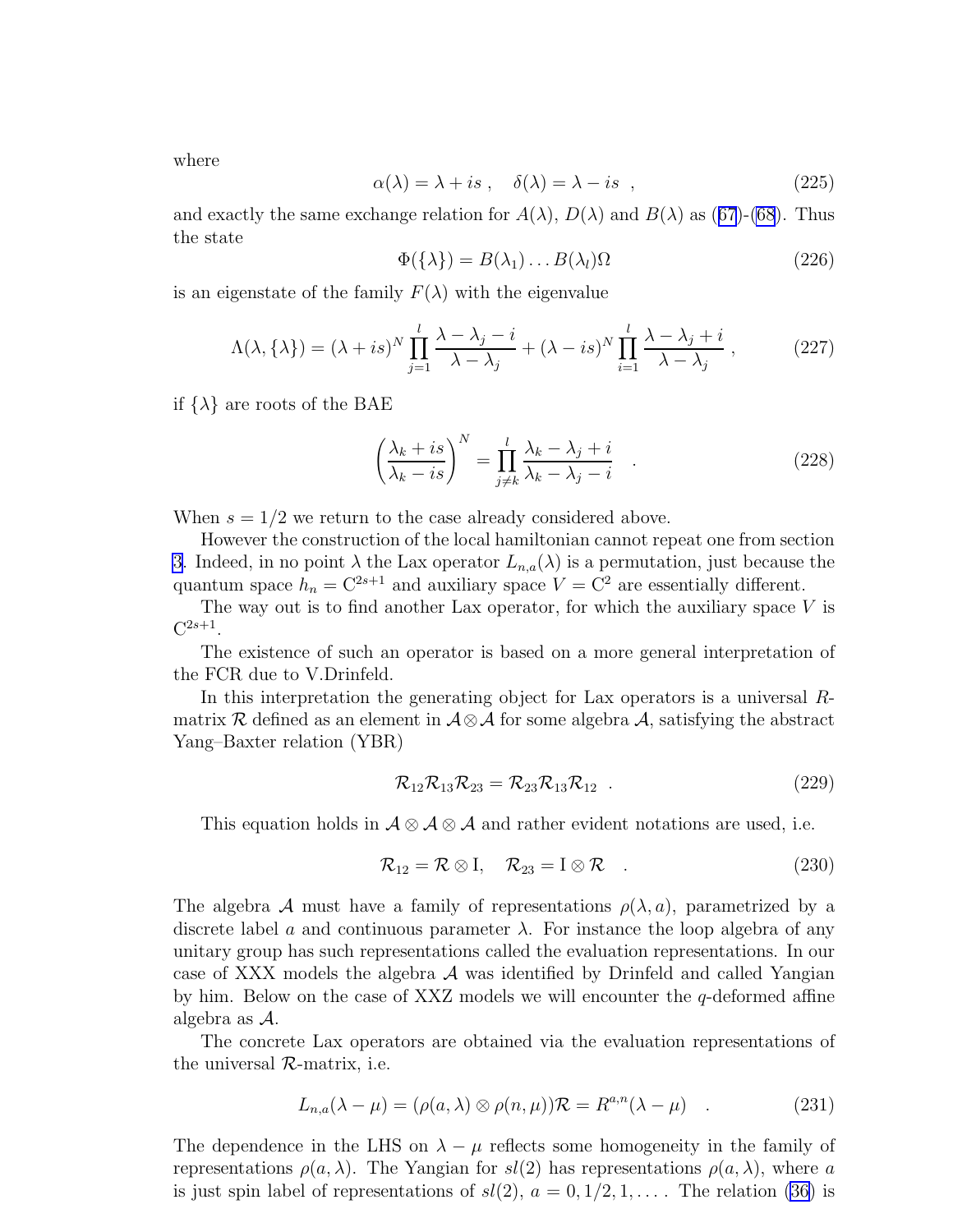<span id="page-31-0"></span>obtained if we apply the representation  $\rho(1/2, \lambda) \otimes \rho(1/2, \mu) \otimes \rho(s, \sigma)$  to YBR [\(229\)](#page-30-0), put  $\sigma = 0$  and identify

$$
R_{a_1,a_2}(\lambda) = R^{1/2,1/2}(\lambda) ; L_{n,a_1}(\lambda) = R^{1/2,s}(\lambda).
$$
 (232)

However we can use another combination of the representations. Let us rewrite the YBR [\(229](#page-30-0)) in the form

$$
\mathcal{R}_{12}\mathcal{R}_{32}\mathcal{R}_{31} = \mathcal{R}_{31}\mathcal{R}_{32}\mathcal{R}_{12} , \qquad (233)
$$

which can be easily derived from([229](#page-30-0)) by applying the appropriate permutation to it. Now apply to (233) the representation  $\rho(s_1, \lambda) \otimes \rho(s_2, \mu) \otimes \rho(1/2, \sigma)$ . We get

$$
R^{s_1, s_2}(\lambda - \mu) R^{1/2, s_2}(\sigma - \mu) R^{1/2, s_1}(\sigma - \lambda) =
$$
  
=  $R^{1/2, s_1}(\sigma - \lambda) R^{1/2, s_2}(\sigma - \mu) R^{s_1, s_2}(\lambda - \mu)$ . (234)

The factors  $R^{1/2,s}(\lambda)$  can be identified with the Lax operators  $L_{n,a}(\lambda)$  above; the operator  $R^{s_1,s_2}(\lambda)$  give us a new Lax operator; we can take representation with spin  $s_1$  as a local quantum space and that with spin  $s_2$  as an auxiliary space. In particular for  $s_1 = s_2$  we get the Lax operator  $L_{n,f}(\lambda)$  we are looking for. Equation (234) is a linear equation, which allows to calculate  $L_{n,f}$  if  $L_{n,a}$  are known. We shall call  $L_{n,f}$ the fundamental Lax operator and label  $f$  stems from this.

Let us now calculate  $R^{s_1,s_2}(\lambda)$  for representations  $s_1$  and  $s_2$  being the same, using equation (234). To simplify the notation we shall denote two sets of spin variables by  $S^{\alpha}$  and  $T^{\alpha}$  and use the notations

$$
L_T(\lambda) = \lambda + i(T, \sigma), \quad L_S(\lambda) = \lambda + i(S, \sigma)
$$
\n(235)

for the corresponding Lax operators  $R^{1/2,s}$ . Here

$$
(T, \sigma) = \sum_{\alpha} T^{\alpha} \sigma^{\alpha} \tag{236}
$$

and analogously for  $(S, \sigma)$ . We shall look for  $R^{s_1, s_2}(\lambda)$  in the form

$$
R^{s_1, s_2}(\lambda) = P^{s_1, s_2} r((S, T), \lambda) , \qquad (237)
$$

where  $P^{s_1,s_2}$  is a permutation in  $C^{2s+1} \otimes C^{2s+1}$  and  $(S,T)$  is a Casimir C

$$
C = (S, T) = \sum_{\alpha} S^{\alpha} T^{\alpha} . \qquad (238)
$$

Using

$$
P(S, \sigma)P = (T, \sigma) \tag{239}
$$

we rewrite the equation (234) as follows

$$
(\lambda - i(T, \sigma))(\mu - i(S, \sigma))r(\lambda - \mu) = r(\lambda - \mu)(\mu - i(T, \sigma))(\lambda - i(S, \sigma)).
$$
 (240)

We have due to the property of Pauli matrices  $\sigma^{\alpha}$ 

$$
(T, \sigma)(S, \sigma) = (T, S) + i((S \times T), \sigma) \quad , \tag{241}
$$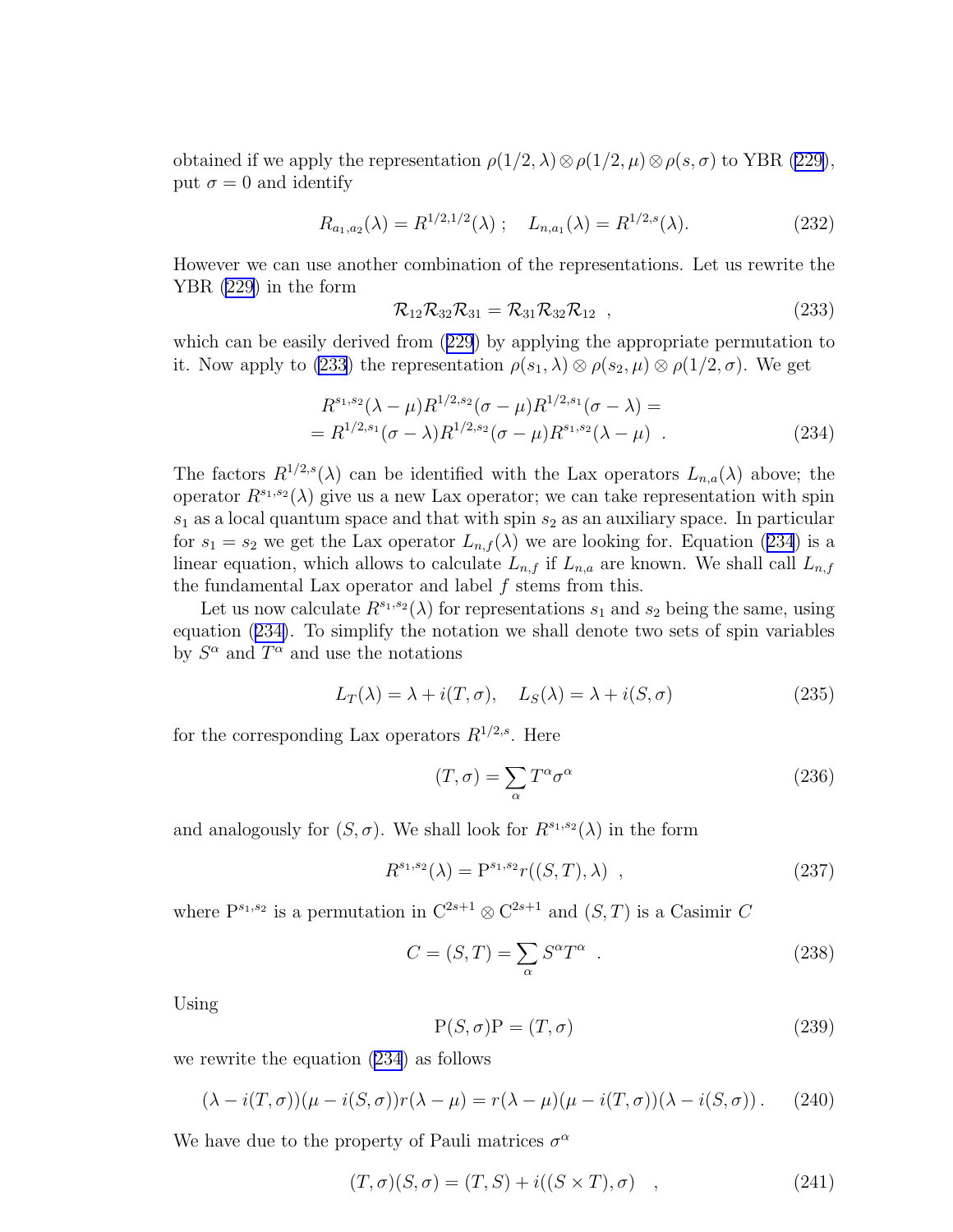<span id="page-32-0"></span>where

$$
(S \times T)^{\alpha} = \varepsilon_{\alpha\beta\gamma} S^{\beta} T^{\gamma} . \tag{242}
$$

Now using the central property of Casimir we transform equation([240](#page-31-0)) into

$$
(\lambda S^{\alpha} + (T \times S)^{\alpha})r(\lambda) = r(\lambda)(\lambda T^{\alpha} + (T \times S)^{\alpha}).
$$
\n(243)

Due to symmetry, it is enough to consider one out of three equations (243) e.g. the combination

$$
(\lambda S^{+} + i(T^{3}S^{+} - S^{3}T^{+}))r(\lambda) = r(\lambda)(\lambda T^{+} + i(T^{3}S^{+} - S^{3}T^{+}))
$$
\n(244)

We shall use a convenient variable  $J$  instead of Casimir  $(S, T)$ ; taking into account that representations for  $S$  and  $T$  are irreducible we have

$$
(S+T)2 = S2 + T2 + 2(S,T) = 2s(s+1) + 2(S,T) = J(J+1),
$$
 (245)

where the operator J have an eigenvalue j in each irreducible representation  $D_j$ entering the Klebsch–Gordan decomposition

$$
D_s \otimes D_s = \sum_{j=0}^{2s} D_j \quad . \tag{246}
$$

We shall look for operator  $r(\lambda)$  as a function of J. To find it we shall use the equation (244) in the subspace of the highest weights in each  $D_j$ , i.e. put

$$
T^+ + S^+ = 0 \tag{247}
$$

This is permissible because

$$
[T^+S^3 - S^+T^3 , T^+ + S^+] = 0 . \qquad (248)
$$

In this subspace due to the fact, that in general

$$
(S+T)2 = (S3 + T3)2 + S3 + T3 + (S- + T-)(S+ + T+)
$$
 (249)

we can identify

$$
J = S^3 + T^3 \tag{250}
$$

In the constrainted subspace the equation (244) reduces to

$$
(\lambda S^+ + iJS^+)r(\lambda, J) = r(\lambda, J)(-\lambda S^+ + iJS^+) \tag{251}
$$

Now we use the commutation relation

$$
S^{+}J = S^{+}(S^{3} + T^{3}) = (S^{3} + T^{3} - 1)S^{+} = (J - 1)S^{+}
$$
 (252)

to turn (251) into the functional equation

$$
(\lambda + iJ)r(\lambda, J - 1) = r(\lambda, J)(-\lambda + iJ)
$$
\n(253)

with solution

$$
r(J,\lambda) = \frac{\Gamma(J+1+i\lambda)}{\Gamma(J+1-i\lambda)} \tag{254}
$$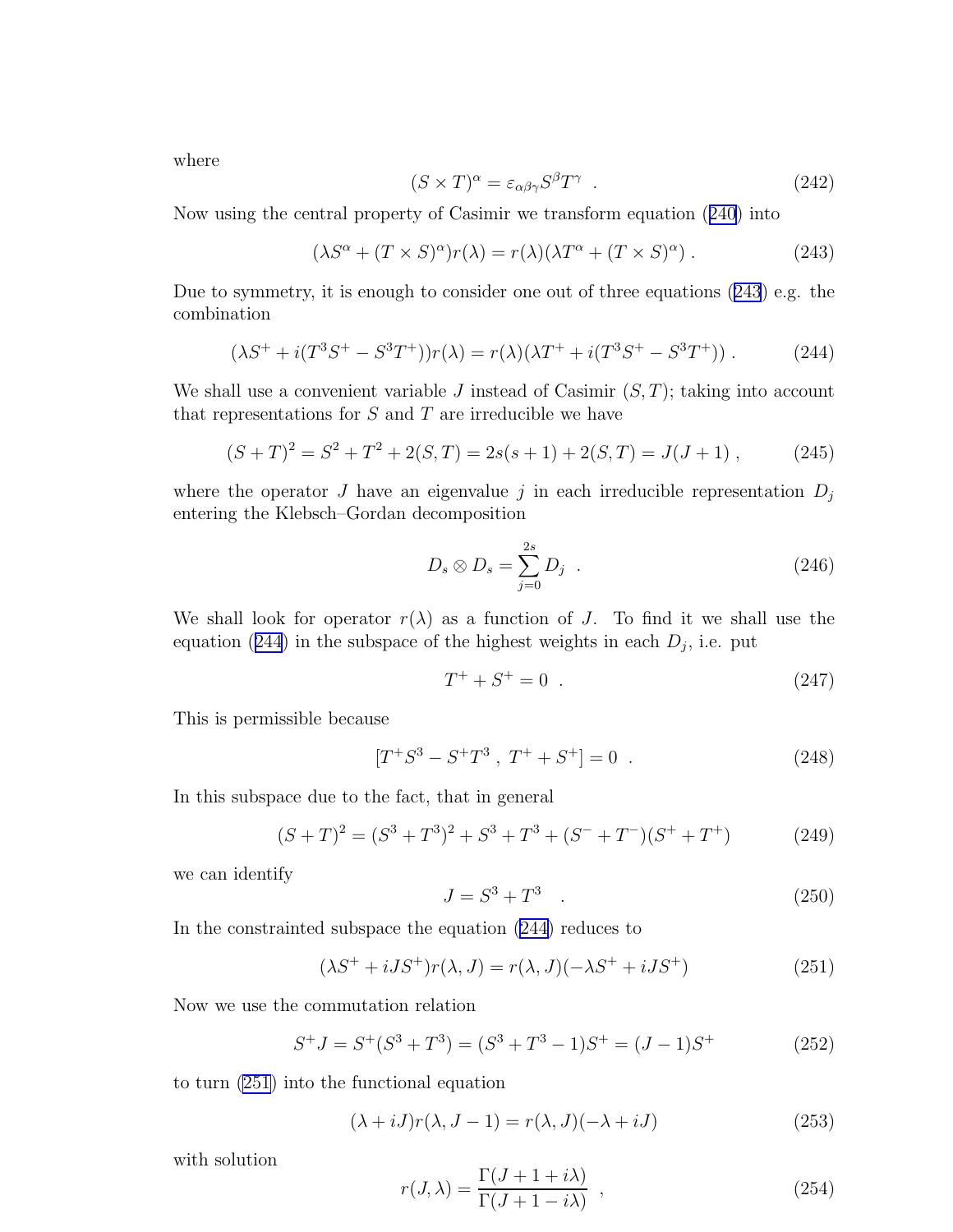<span id="page-33-0"></span>normalized in such a way

$$
r(J,0) = I; \quad r(J,-\lambda)r(J,\lambda) = I . \tag{255}
$$

Of course in our case of finite dimensional  $D_s$  we are interested only in  $r(J, \lambda)$  for J taking values  $J = 0, 1, 2, \ldots, 2s$ . But in what follows we shall use the representations with any complex s and then formula  $(254)$  will be used in all generality.

Having this Lax operator  $L_{n,f}(\lambda)$  we can write one more variant of FCR

$$
R_{f_1,f_2}(\lambda - \mu) L_{n,f_1}(\lambda) L_{n,f_2}(\mu) = L_{n,f_2}(\mu) L_{n,f_1}(\lambda) R_{f_1,f_2}(\lambda - \mu) . \tag{256}
$$

From this we infer, that the spectral invariants of the monodromy

$$
T_f(\lambda) = L_{N,f}(\lambda) L_{N-1,f}(\lambda) \dots L_{1,f}(\lambda)
$$
\n(257)

(i.e.  $F_f(\lambda) = \text{tr}_f T_f(\lambda)$ ) are commuting

$$
[F_f(\lambda), F_f(\mu)] = 0 \tag{258}
$$

Therelation ([234](#page-31-0)) with  $s_1 = s_2$ , where  $R^{1/2,s}(\lambda - \mu)$  is used as R-matrix and  $R^{1/2,s}(\mu)$ and  $R^{s,s}(\lambda)$  as Lax operators leads to the commutativity of the families  $F_f(\lambda)$  and  $F_a(\lambda)$ 

$$
[F_f(\lambda), F_a(\mu)] = 0 \t\t(259)
$$

Thus we can use  $F_f(\lambda)$  to get observables and  $F_a(\lambda)$  to construct BAE.

Repeating the considerations in section [3](#page-5-0) we get

$$
F_f(0) = U = e^{iP} \tag{260}
$$

and

$$
H = i \left. \frac{d}{d\lambda} \ln F_f(\lambda) \right|_{\lambda=0} = \sum_{n=1}^{N} H_{n,n+1} \quad , \tag{261}
$$

where

$$
H_{n,n+1} = i \left. \frac{d}{d\lambda} \ln r(J,\lambda) \right|_{\lambda=0} , \qquad (262)
$$

where *J* is constructed via local spins  $S_n^{\alpha}$  and  $S_{n+1}^{\alpha}$  as

$$
J(J+1) = 2\sum_{\alpha} (S_n^{\alpha} S_{n+1}^{\alpha}) + 2s(s+1)
$$
 (263)

From $(254)$  $(254)$  $(254)$  and  $(262)$  we get

$$
H_{n,n+1} = -2\psi(J+1) \quad , \tag{264}
$$

where  $\psi(z)$  is logarithmic derivative of  $\Gamma(z)$ . For positive integer n we have

$$
\psi(1+n) = \sum_{k=1}^{n} \frac{1}{k} - \gamma \quad , \tag{265}
$$

where  $\gamma$  is the Euler constant, and it allows to express  $H_{n,n+1}$  as a polinomial in invariant  $\sum_{\alpha} S_n^{\alpha} S_{n+1}^{\alpha} = C_{n,n+1}$  as follows

$$
H_{n,n+1} = \sum_{j=1}^{2s} c_k (C_{n,n+1})^k = f_{2s} (C_{n,n+1}) \quad , \tag{266}
$$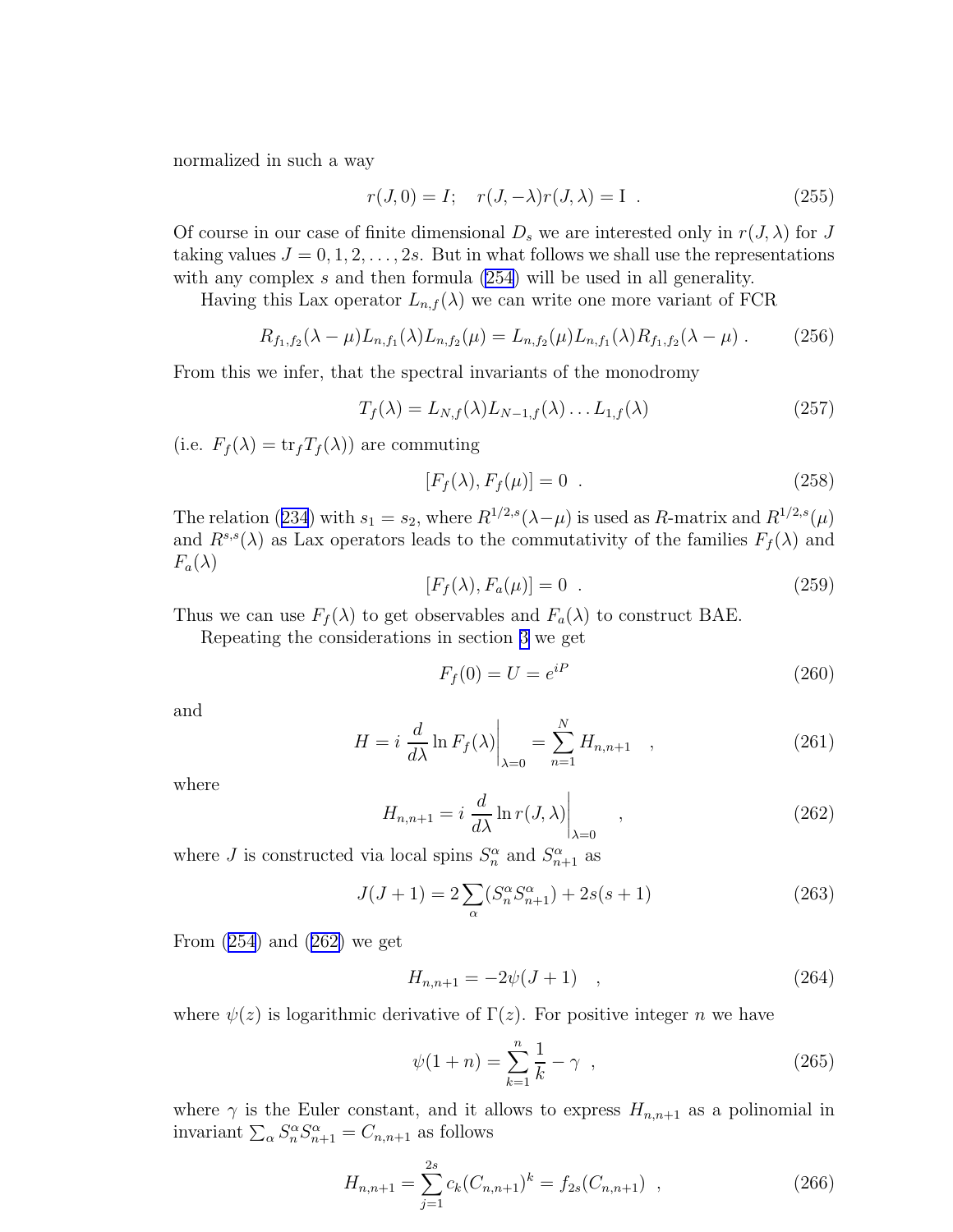where the polinomial  $f_{2s}(x)$  can be written using Lagrange interpolation as

$$
f_{2s}(x) = \sum_{j=1}^{2s} \left( \sum_{k=1}^{j} \frac{1}{k} - \gamma \right) \prod_{l=0}^{2s} \frac{x - x_l}{x_j - x_l}, \quad x_l = \frac{1}{2} (l(l+1) - 2s(s+1)). \tag{267}
$$

In particular for  $s = 1$  we have

$$
c_1 = -c_2 \t\t(268)
$$

so that the hamiltonian

$$
H = \sum_{\alpha,n} \left( S_n^{\alpha} S_{n+1}^{\alpha} - (S_n^{\alpha} S_{n+1}^{\alpha})^2 \right)
$$
 (269)

is integrable for the representation of local spins in  $\mathbb{C}^3$ . The naive generalization of thehamiltonian  $(27)$  $(27)$  by simple substitution of operators of spins  $1/2$  by those of spin 1 is not integrable.

The construction of the integrable hamiltonians for spin s magnetic chains is one of real achievements of the Algebraic Bethe Ansatz. Indeed, without well understood connection of integrable hamiltonians and Lax operators there is no hope to reproduce the formulas([266\)](#page-33-0), (267).

Now I shall give without derivation the expression for the eigenvalue  $\Lambda_f(\lambda, {\lambda})$ of family  $F_f(\lambda)$  on the Bethe vector  $\Phi({\lambda})$ :

$$
\Lambda_f(\lambda, \{\lambda\}) = \sum_{m=-s}^s \alpha_m(\lambda)^N \prod_{k=1}^l c_m(\lambda - \lambda_k) \quad . \tag{270}
$$

The complete list of  $\alpha_m(\lambda)$  and  $c_m(\lambda)$  is not important. Suffice to say, that

$$
\alpha_m(0) = 0 \tag{271}
$$

for all  $m = -s, -s + 1, \ldots s - 1$  and  $\alpha_s(0) = 1$ . Further,

$$
c_s(\lambda) = \frac{\lambda - is}{\lambda + is} \quad . \tag{272}
$$

The derivation is based on the relation [\(234](#page-31-0)) which allows to commute the diagonal elements of matrix  $T_f(\lambda)$  with  $B(\lambda)$  from  $T_a(\lambda)$ . From (270) we read the momentum and energy of quasiparticles

$$
p(\lambda) = \frac{1}{i} \ln \frac{\lambda + is}{\lambda - is} \quad ; \tag{273}
$$

$$
\epsilon(\lambda) = -\frac{s}{\lambda^2 + s^2} \tag{274}
$$

The relation

$$
\epsilon(\lambda) = \frac{1}{2} \frac{d}{d\lambda} p(\lambda)
$$
\n(275)

holds;also it is  $p(\lambda)$  which enters the LHS of BAE ([228](#page-30-0)), so we do not need the Lax operator  $L_{n,f}(\lambda)$  to calculate  $p(\lambda)$  and  $\epsilon(\lambda)$ .

The BAE [\(228](#page-30-0)) can be investigated similarly to what was done in case  $s = 1/2$ . In the limit  $N \to \infty$  the roots are combined into complexes of type M. The momenta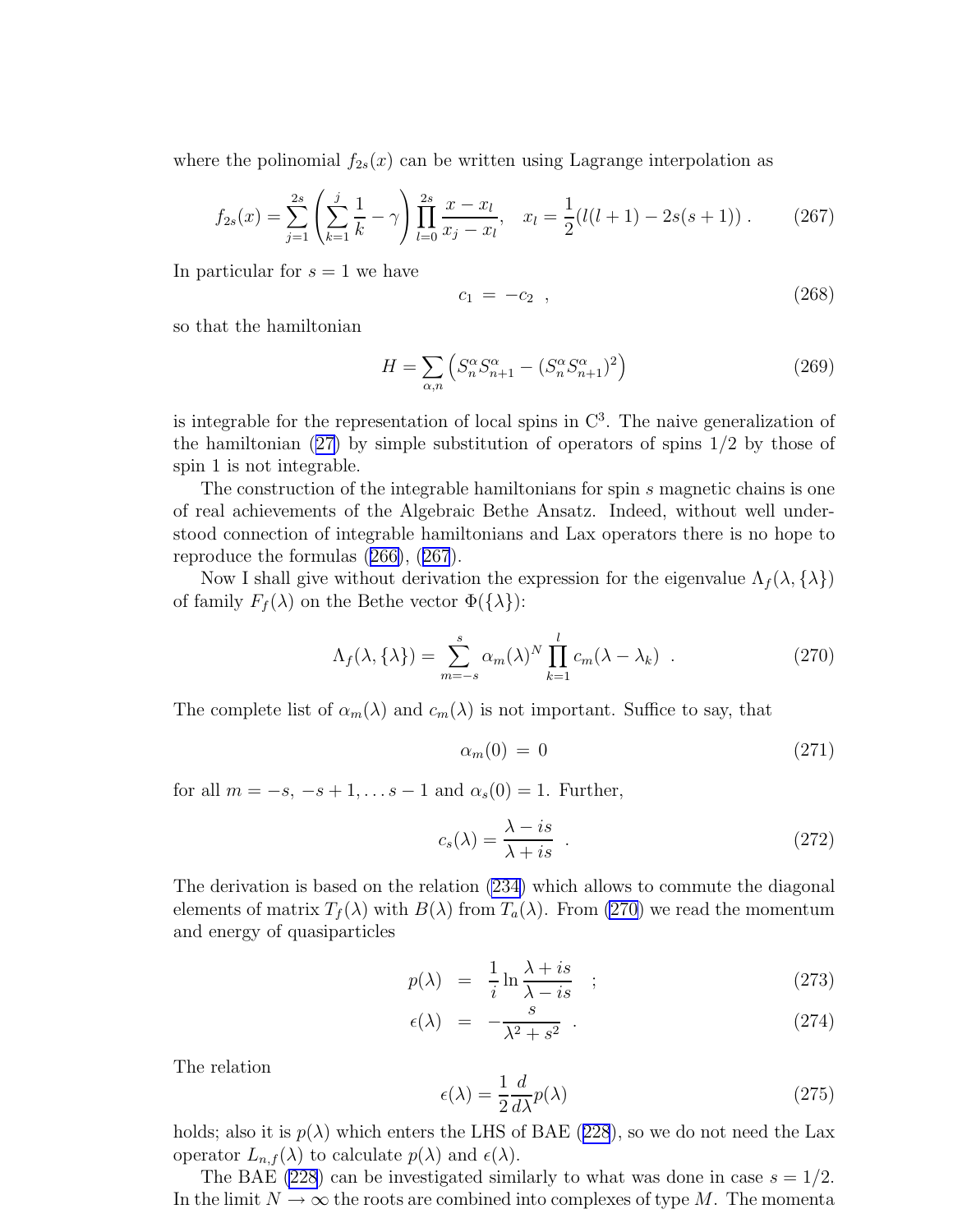<span id="page-35-0"></span>of these complexes are distinct of those for spin 1/2. The S-matrices are defined by the RHS of BAE and are the same for any spin. One can make the counting of roots and get completeness by showing, that full number of states (for which Bethe vectors are the highest weights) is equal to  $(2s+1)^N$ .

Finally, we add some comments on the thermodynamic limit in the antiferromagnetic case. The ground state  $\Phi_0$  is given by  $\nu_{s-1/2} = N/2$ ,  $\nu_M = 0$ ,  $M \neq s - 1/2$ . The excitations correspond to  $\nu_{s-1/2}$  macroscopic and all other  $\nu_M$  finite. They have particle interpretation as spin  $1/2$  particles with the same one particle momentum and energy as in the case  $s = 1/2$ . However the counting of their states shows, that excitations have more degrees of freedom, than just rapidity  $\lambda$  and spin  $\varepsilon$ .

I shall describe the picture of excitations (without derivation) using the language of the creation operators. In addition to spin label  $\varepsilon$  and rapidity  $\lambda$  this operator is supplied by a pair of indeces  $a, a'$  assuming integer values from 0 to 2s and subject to condition  $a' = a \pm 1$ . The *n*-particle excitation is given by a "string"

$$
Z_{\varepsilon_1}^{a_0, a_1}(\lambda_1) Z_{\varepsilon_2}^{a_1, a_2}(\lambda_2) \dots Z_{\varepsilon_n}^{a_{n-1}, a_n}(\lambda_n) \Phi_0 , \qquad (276)
$$

where  $a_0 = 0$  and  $a_n = 0$ . The counting of Bethe vectors is in exact accord with this picture.

The exchange relation for operators Z employs the S-matrix, which is a tensor product of the spin 1/2 S-matrix from section [7](#page-22-0) and S-matrix, which acts on the indeces a.

The latter will be denoted by S  $\begin{array}{ccc} \begin{array}{ccc} \end{array} & \begin{array}{ccc} \end{array} & \end{array}$  $\lambda$  a d c  $\setminus$ and it enters the exchange relations as follows

$$
Z^{ab}(\lambda)Z^{bc}(\mu) = \sum_{d} Z^{ad}(\mu)Z^{dc}(\lambda)S\left(\begin{array}{cc} \lambda - \mu \mid a \quad b \\ d \quad d \end{array}c\right) , \qquad (277)
$$

where we suppressed the usual spin variables. They are easily introduced if we write the full S-matrix as

$$
S = S^{1/2,1/2}(\lambda) \otimes S\left(\begin{array}{cc} \lambda & b & d \\ a & c & d \end{array}\right) . \tag{278}
$$

The consistency of relations of type (277) is based on a star-triangle relation for S  $\begin{pmatrix} 1 & b \end{pmatrix}$  $\lambda$  a d c  $\tilde{ }$ 

$$
\sum_{p} S\left(\begin{array}{cc} \lambda - \mu \mid a & b \\ p & \end{array}\right) S\left(\begin{array}{cc} \lambda - \sigma \mid p & c \\ a & \rho \end{array}\right) S\left(\begin{array}{cc} \mu - \sigma \mid a & p \\ p & \epsilon \end{array}\right) =
$$
  
= 
$$
\sum_{p} S\left(\begin{array}{cc} \mu - \sigma \mid b & c \\ p & \rho \end{array}\right) S\left(\begin{array}{cc} \lambda - \sigma \mid a & b \\ \lambda - \sigma \mid a & p \end{array}\right) S\left(\begin{array}{cc} \lambda - \mu \mid f & a \\ \lambda - \mu \mid f & e \end{array}\right).
$$

The explicit expression for S  $\begin{pmatrix} 1 & b \end{pmatrix}$  $\lambda$  a d c ! contains factor  $S_0(\lambda)$  given by

$$
S_0(\lambda) = \exp\left\{-i \int_0^\infty \frac{dx}{x} \frac{\sin(\lambda x) \sinh(s + 1/2)x}{\cosh(x/2) \sinh(s + 1)x}\right\} \tag{279}
$$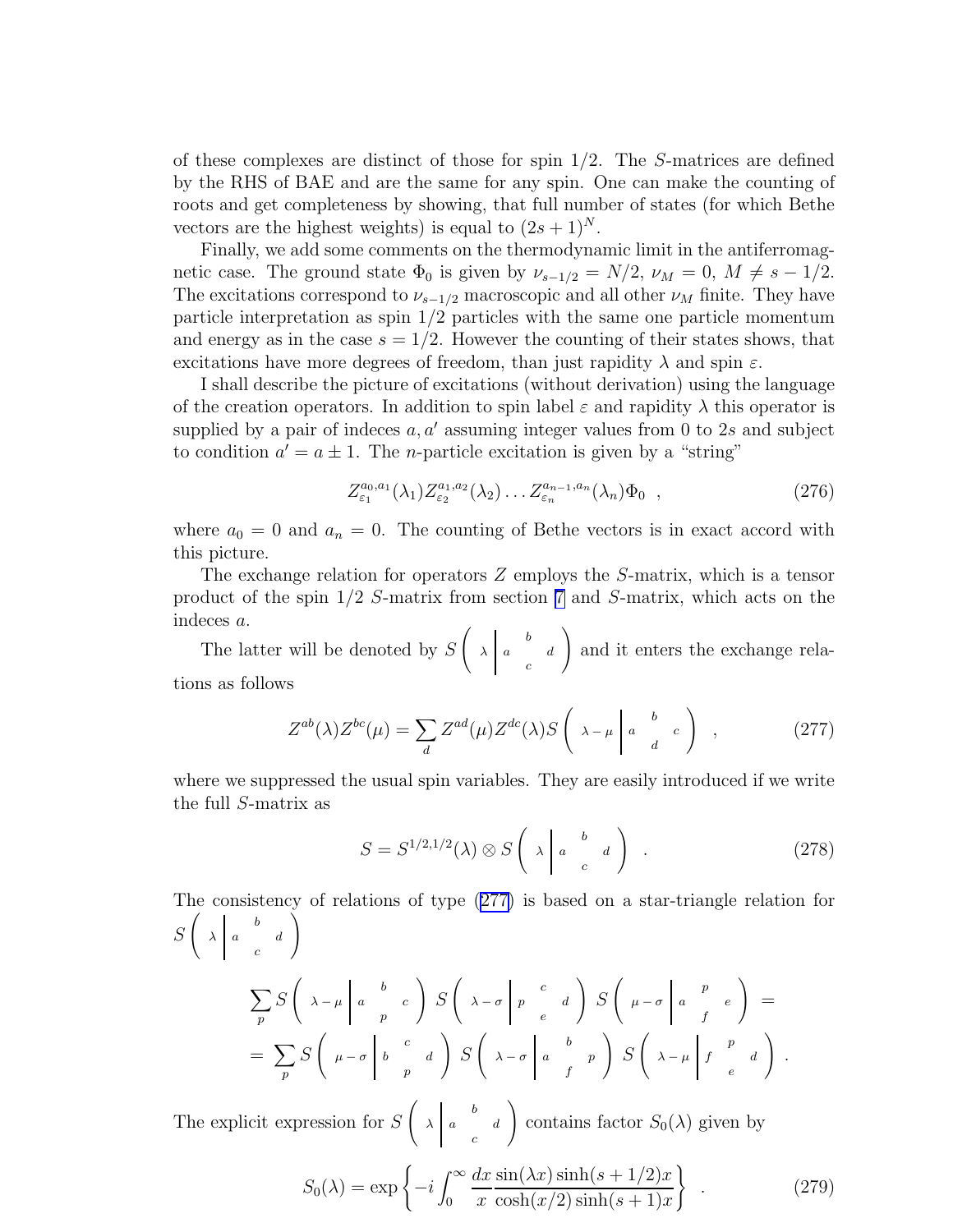<span id="page-36-0"></span>In particular

$$
S\left(\lambda\middle| a \quad \begin{array}{c} a+1 \\ a+1 \end{array} a+2\right) = S\left(\lambda\middle| a \quad \begin{array}{c} a-1 \\ a-1 \end{array} a-2\right) = S_0(\lambda) ;\tag{280}
$$

and

$$
S\left(\lambda \middle| a^{-a+1}_{a+1} a \right) = \frac{\sinh\left(\frac{\pi}{2s+2}(\lambda + i(a+1))\right) \sin\frac{\pi}{2s+2}}{\sin\left(\frac{\pi}{2s+2}(a+1)\right) \sinh\frac{\pi}{2s+2}(\lambda - i)} S_0(\lambda) . \tag{281}
$$

Other components

$$
S\left(\lambda \middle| a \middle| \begin{array}{c} a-1 \\ a-1 \end{array} \right), \quad S\left(\lambda \middle| a \middle| \begin{array}{c} a-1 \\ a+1 \end{array} \right), \quad S\left(\lambda \middle| a \middle| \begin{array}{c} a+1 \\ a-1 \end{array} \right) \tag{282}
$$

contain similar trigonometric factor besides  $S_0(\lambda)$ .

Thus the antiferromagnetic spin s chain has very remarkable excitations. They are particles with rapidity and spin  $1/2$ , but also kinks, relating the "local vacua", labeled by  $a = 0, \ldots, 2s$ . Only transitions between the adjacent vacua are allowed in the physical Hilbert space. Some analogy with the Landau–Ginsburg picture in the topological field theory is evident, but not explored yet. On this intriguing note I finish the general discussion of the  $XXX<sub>s</sub>$  model.

# 9  $\overline{XXX}_s$  spin chain. Applications to the physical systems

The appearance of a parameter s in our disposal allows to use it to construct some models, going beyond the usual spin chains. Of particular interest is the limit of infinite spin  $s \to \infty$ , combined with the formal continuous limit  $\Delta \to 0$ , which can be realized in many variants. I shall show, that such representative models of quantum field theory as Nonlinear Schroedinger equation (NLS) and  $S^2$  nonlinear  $\sigma$ -model can be obtained from the  $XXX<sub>s</sub>$  chain in this limit. The first model is nonrelativistic and of prime interest in the condensed matter physics, but the second one is interesting model of relativistic field theory.

I begin with the NLS model, and employ the realization of spin variables via the complex canonical variables from section [1:](#page-1-0)

$$
S_n^+ = \chi_n^*(2s - \chi_n^* \chi_n); \quad S_n^- = \chi_n; \quad S_n^3 = \chi_n^* \chi_n - s \tag{283}
$$

and suppose, that s is some complex number.

The canonical commutation relations for  $\chi_n^*$ ,  $\chi_n$  assume the usual form

$$
[\chi_m, \chi_n^*] = \delta_{mn} \quad . \tag{284}
$$

If  $\Delta$  is a lattice spacing,  $\chi_n$  and  $\chi_n^*$  have order  $\Delta^{1/2}$  in all expressions, where they enter in the normal order, i.e. all  $\chi_n^*$  to the left of all  $\chi_m$  with the same n.

The invariant  $C_{n,n+1}$  of two adjacent spins  $S_n$  and  $S_{n+1}$  is given by

$$
2C_{n,n+1} = 2\sum_{\alpha} S_n^{\alpha} S_{n+1}^{\alpha} = 2S_n^3 S_{n+1}^3 + S_n^- S_{n+1}^+ + S_n^+ S_{n+1}^- =
$$
  
= 
$$
2s^2 - 2s(\chi_n^* - \chi_{n+1}^*)(\chi_n - \chi_{n+1}) - (\chi_n^* - \chi_{n+1}^*)^2 \chi_{n+1} \chi_n.
$$
 (285)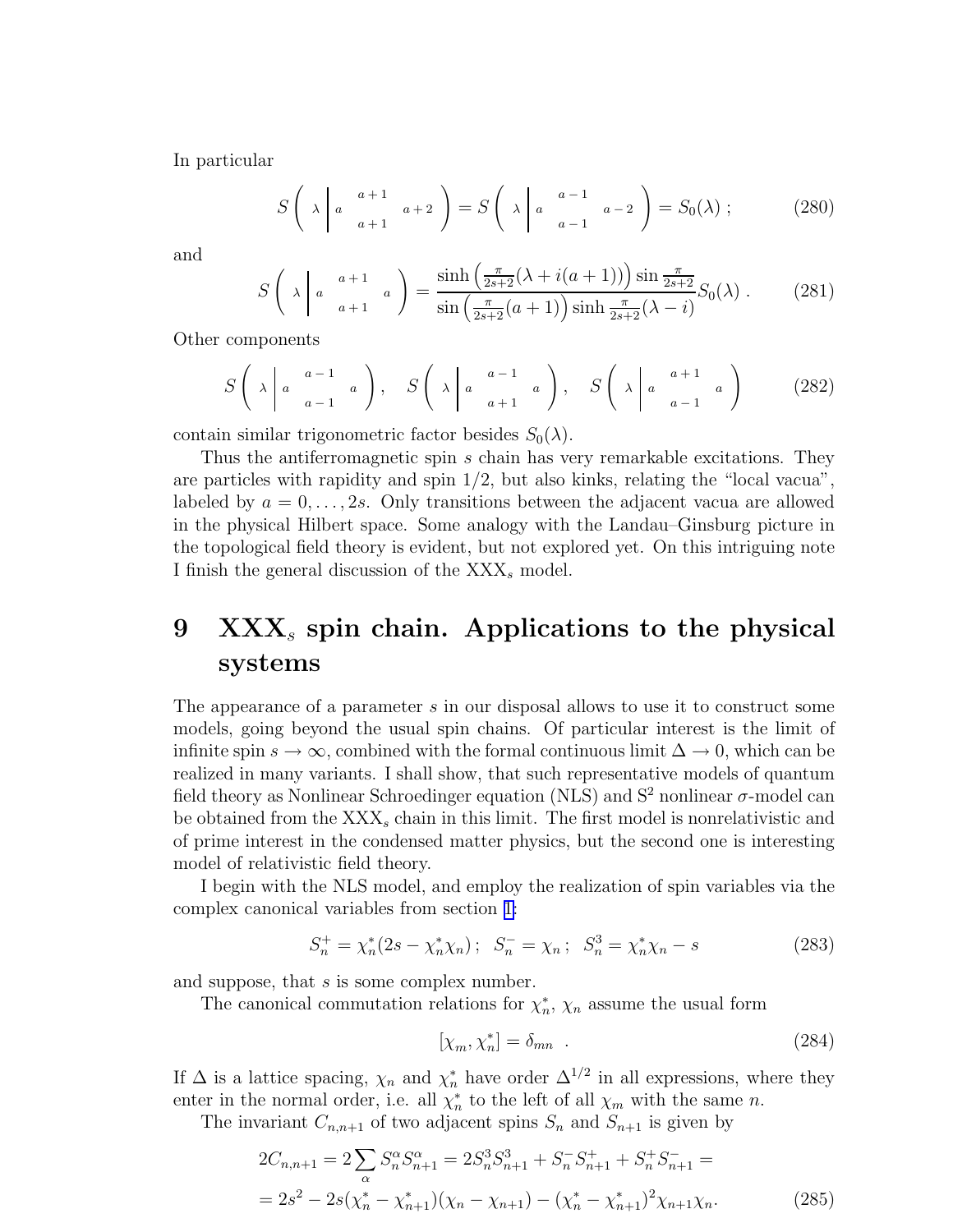The second term in the RHS looks satisfactory, in the formal continuous limit it leads to the quadratic form of derivatives of field  $\chi(x), \chi^*(x)$ 

$$
\chi_n = \Delta^{1/2} \chi(x), \quad \chi_n^* = \Delta^{1/2} \chi^*(x), \quad x = n\Delta
$$
\n(286)

due to the prescription

$$
\chi_{n+1} = \Delta^{1/2}(\chi(x) + \Delta\chi'(x) + O(\Delta^2)) \quad . \tag{287}
$$

However the last term looks bad and does not lead to the desired expressions  $(\chi^*(x))^2(\chi(x))^2$  characteristic of the NLS model. The remedy is to use equivalent variables  $\psi_n^*, \psi_n$  on the lattice

$$
\psi_n = (-1)^n \chi_n, \quad \psi_n^* = (-1)^n \chi_n^* \tag{288}
$$

and consider  $\psi_n^*, \psi_n$  as producing the field  $\psi(x), \psi^*(x)$  in the continuous limit as in (286). In the new variables we have

$$
2C_{n,n+1} = 2s^2 - 2s(\psi_n^* + \psi_{n+1}^*)(\psi_n + \psi_{n+1}) + (\psi_n^* + \psi_{n+1}^*)^2\psi_{n+1}\psi_n.
$$
 (289)

Now the second term in the RHS is bad, but we add and substruct  $4s(\psi_n^*\psi_n +$  $\psi_{n+1}^* \psi_{n+1}$  to change it into

$$
2C_{n,n+1} = 2s^2 - 4s(\psi_n^* \psi_n + \psi_{n+1}^* \psi_{n+1}) +
$$
  
+2s(\psi\_{n+1}^\* - \psi\_n^\*)(\psi\_{n+1} - \psi\_n) + (\psi\_n^\* + \psi\_{n+1}^\*)^2 \psi\_{n+1} \psi\_n , (290)

which in the continuous limit will contain only good densities  $n(x) = \psi^* \psi$ ,  $h_0(x) =$  $\psi^{\prime*}\psi^{\prime}$  and  $h_1(x) = (\psi^*)^2(\psi)^2$ . We introduce the operator J via

$$
J(J+1) = 2s(s+1) + 2C_{n,n+1} =
$$
  
=  $4s^2 + 2s - 8s\Delta n(x) + 2s\Delta^3 h_0(x) + 4\Delta^2 h_1(x)$  (291)

and consider the limit  $s \to \infty$ ,  $\Delta \to 0$ ,  $s\Delta = g$ , where g is a new fixed parameter. We see, that the relation  $(291)$  allows to obtain the asymptotics of  $J$  in this limit

$$
J = 2s + \frac{a}{s} + \frac{b}{s^2} + \dots
$$
 (292)

Substituting this into the expression

$$
H_{n,n+1}(J) = 2 \left. \frac{d}{dz} \ln \Gamma(z) \right|_{z=1+J} \tag{293}
$$

from section [8](#page-29-0), and using Stirling formula for the asymptotics of  $\Gamma(z)$  and formal rule

$$
\Delta \sum_{n} = \int dx \tag{294}
$$

we get for hamiltonian the expression

$$
Hlattice = \text{const} - \frac{1}{s}N + \frac{g^2}{s^3}HNLS + \dots \quad , \tag{295}
$$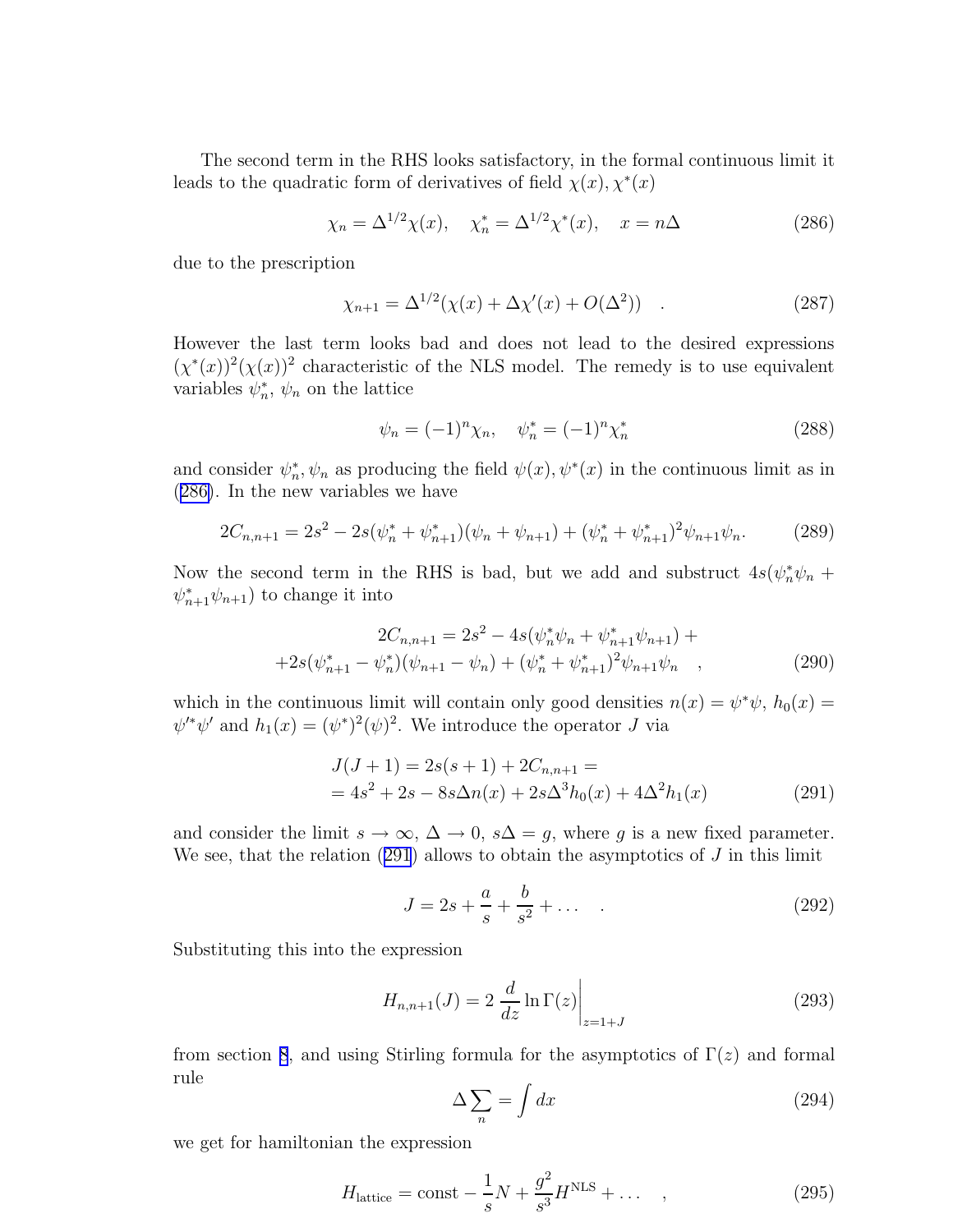<span id="page-38-0"></span>where

$$
N = \int \psi^* \psi dx \tag{296}
$$

$$
HNLS = \int [|\psi'(x)|^2 + g(\psi^*)^2(\psi)^2] dx .
$$
 (297)

This agrees nicely with the dispersion law for the energy of quasiparticles

$$
h(\lambda) = \frac{s}{\lambda^2 + s^2} = \frac{1}{s} - \frac{\lambda^2}{s^3} + \dots \quad , \tag{298}
$$

if we assume, that the momentum  $p$  of NLS particle is connected with the rapidity of XXX particle by a simple scale

$$
p = \lambda/g \quad . \tag{299}
$$

The state  $\Omega$  plays the role of no particle state of the NLS model. The bound states survive in the limit  $s \to \infty$  when  $g < 0$ . For  $g > 0$  the physical hamiltonian is usually taken in the form  $H - \mu N$ , where  $\mu$  is a chemical potential. Here the problem of ground state reappears and Dirac sea of particles, created by  $\psi^*(x)$  from  $\Omega$  is to be used. The analogous problem for the original magnetic chain consists in the inclusion of magnetic field into hamiltonian

$$
H \to H - \mu S^3 \tag{300}
$$

This changes the picture of Dirac sea: only quasiparticles with rapidities, confined to some finite interval  $-B \leq \lambda \leq B$  form the Dirac sea. The excitations are holes and quasiparticles with  $|\lambda| \geq B$ . I shall not treat this case in any detail and finish the discussion of the NLS model.

I turn to the second example — the nonlinear  $\sigma$ -model with the field  $n(x)$  taking values in the 2-sphere  $S^2$ .

The classical field  $n(x)$  can be described as a vector  $n = (n_1, n_2, n_3)$  subject to constraint

$$
(n, n) = n_1^2 + n_1^2 + n_3^2 = 1
$$
\n(301)

for all  $x$ . The canonical conjugate variable may be taken in the form

$$
l = \frac{1}{\gamma} \partial_0 n \times n, \quad (l, n) = 0. \tag{302}
$$

The canonical Poisson brackets

$$
\{l^{\alpha}(x), l^{\beta}(y)\} = \varepsilon^{\alpha\beta\gamma} l^{\gamma}(x)\delta(x-y) ; \qquad (303)
$$

$$
\{l^{\alpha}(x), n^{\beta}(y)\} = \varepsilon^{\alpha\beta\gamma} n^{\gamma}(x)\delta(x-y) ; \qquad (304)
$$

$$
\{n^{\alpha}(x), n^{\beta}(y)\} = 0 \tag{305}
$$

and hamiltonian

$$
H = \frac{\gamma}{2} \int \left( l^2 + \frac{n'^2}{\gamma^2} \right) dx \tag{306}
$$

follow from the lagrangian

$$
\mathcal{L} = \frac{1}{2\gamma} \partial_{\mu} n \partial_{\mu} n \tag{307}
$$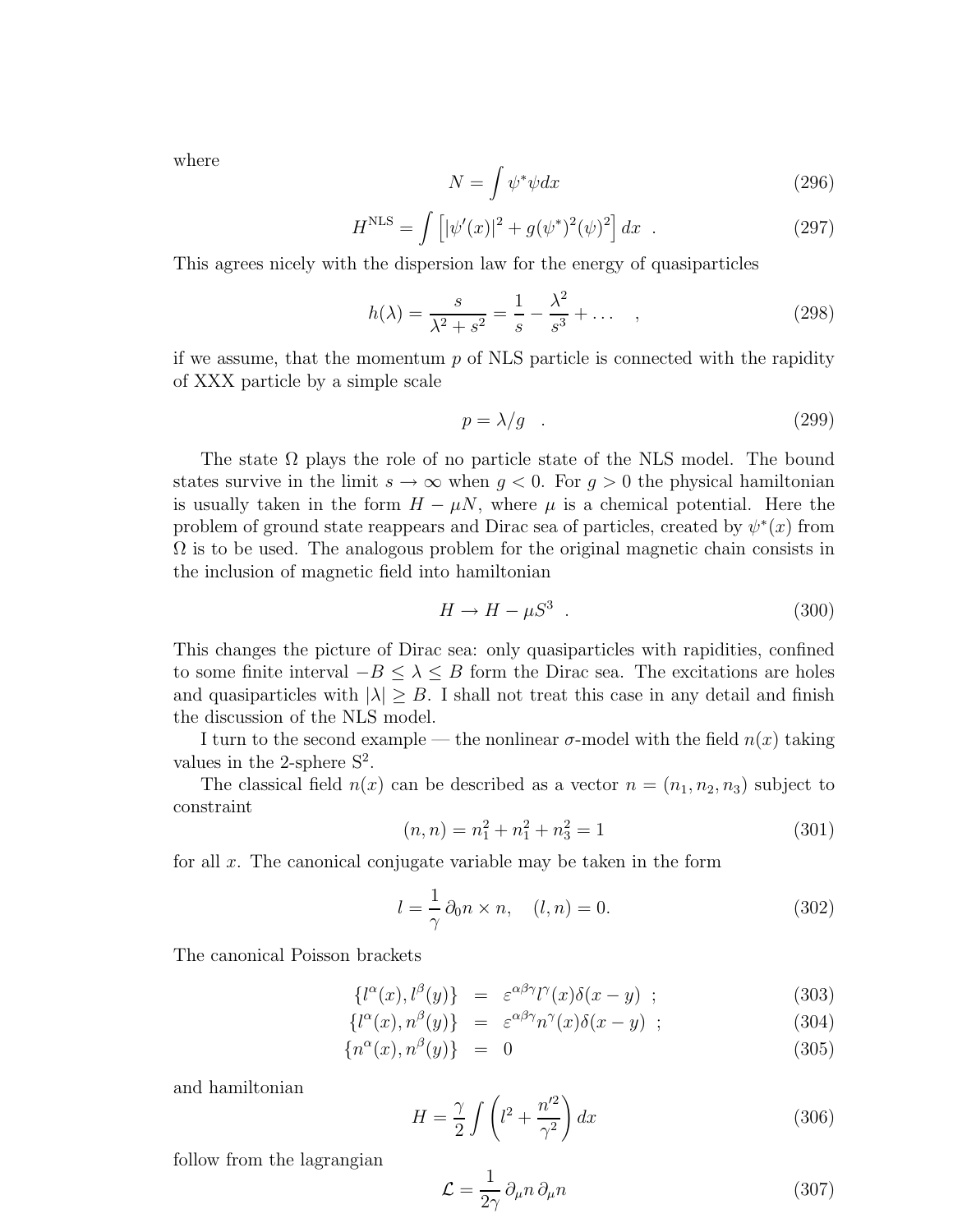<span id="page-39-0"></span>andconstraint ([301](#page-38-0)) in a usual way. Here  $\gamma$  is a coupling constant, which is relevant only in quantum case.

If we regularize the model going to the chain and introducing the variables  $n_k, l_k$ as follows,

$$
l_k = \Delta l(x), \quad n_k = n(x), \quad x = k\Delta , \tag{308}
$$

the brackets [\(303\)](#page-38-0)–([305](#page-38-0)) will assume the ultralocal form

$$
\{l_m^{\alpha}, l_n^{\beta}\} = \varepsilon^{\alpha\beta\gamma} l_m^{\gamma} \delta_{mn} ; \qquad (309)
$$

$$
\{l_m^{\alpha}, n_n^{\beta}\} = \varepsilon^{\alpha\beta\gamma} n_m^{\gamma} \delta_{mn} ; \qquad (310)
$$

$$
\{n_m^{\alpha}, n_n^{\beta}\} = 0 \tag{311}
$$

For each lattice site m the phase space is an orbit of the group  $E(3)$  of motions of R 3 corresponding to the choice of Casimirs

$$
n^2 = 1; \quad (n, l) = 0 \quad , \tag{312}
$$

which is also cotangent bundle of  $S^2$ . Corresponding quantum Hilbert space can be realized as  $L_2(S^2)$ .

To make contact with the spin chains I mention, that this Hilbert space can be realized as an infinite spin limit of a Hilbert space of a pair of spin variables of spin s. Indeed, comparing the Klebsch–Gordan decomposition, already mentioned above,

$$
D_s \otimes D_s = \sum_{j=0}^{2s} D_j \tag{313}
$$

and decomposition of  $L_2(S^2)$ 

$$
L_2(S^2) = \sum_{j=0}^{\infty} D_j \quad , \tag{314}
$$

we see that

$$
L_2(S^2) = \lim_{s \to \infty} D_s \otimes D_s . \tag{315}
$$

Thus the  $\sigma$ -model variables  $n_k, l_k$  must be realized through the pair of spin variables  $S_{2k-1}, S_{2k}$ . The most naive way

$$
l_k = S_{2k-1} + S_{2k} \t ; \t\t(316)
$$

$$
n_k = \frac{1}{2s}(S_{2k} - S_{2k-1})
$$
\n(317)

or inversely

$$
S_{2k-1} = \frac{1}{2}l_k - sn_k \quad ; \tag{318}
$$

$$
S_{2k} = \frac{1}{2}l_k + sn_k \tag{319}
$$

works. Indeed, from the spin commutation relations we reproduce the first two relations (309), (310) (in their quantum form) exactly and have

$$
[n_m^{\alpha}, n_n^{\beta}] = \frac{i}{4s^2} \varepsilon^{\alpha\beta\gamma} l^{\gamma} \delta_{m,n}
$$
 (320)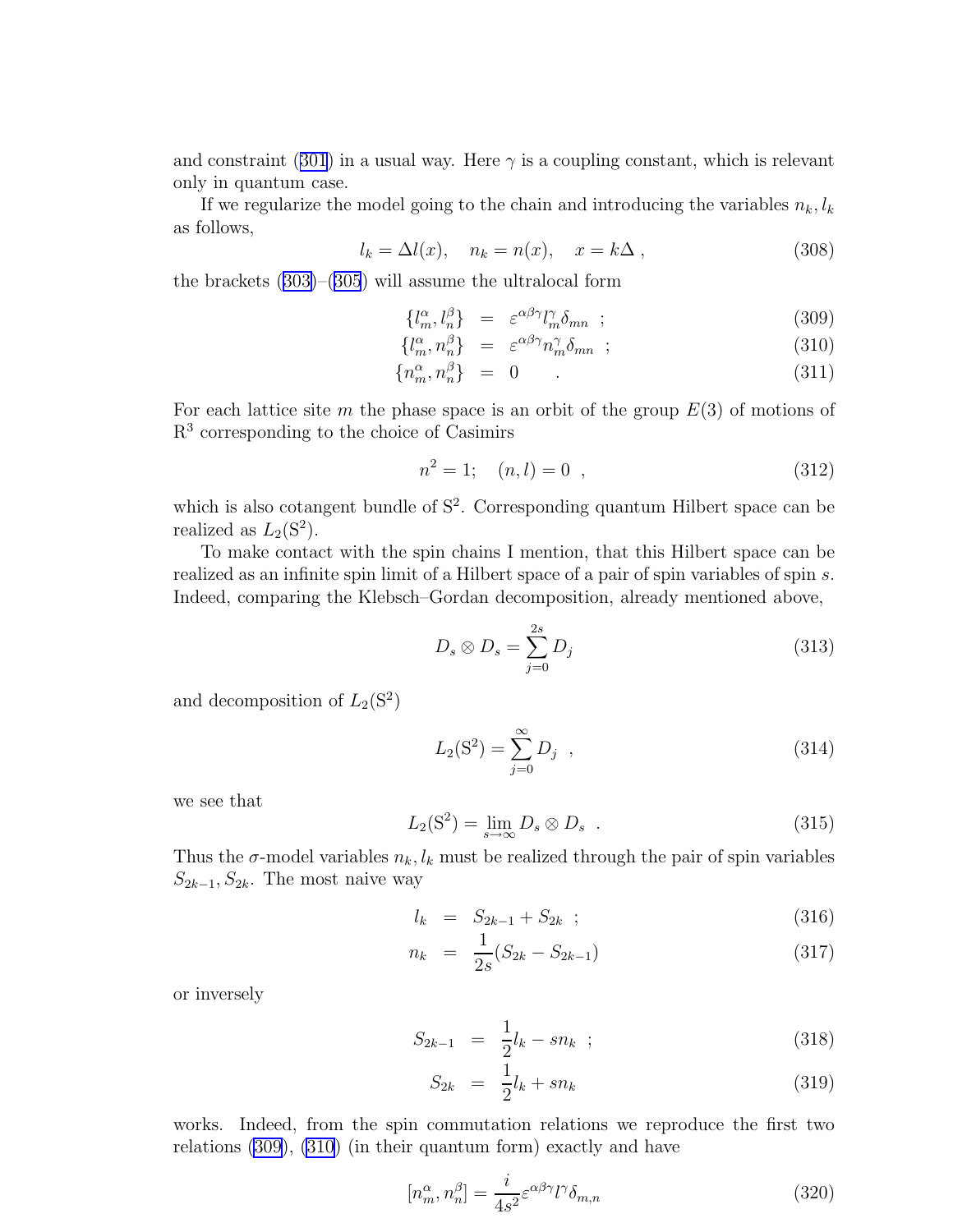with RHS vanishing for  $s \to \infty$ . Furthermore we have

$$
(l_k, n_k) = 0 \; ; \quad 4s^2 n_k^2 + l_k^2 = 4s(s+1) \quad , \tag{321}
$$

whichreproduce ([312](#page-39-0)) in the limit  $s \to \infty$ .

Now the idea is evident: we are to consider the  $XXX<sub>s</sub>$  chain on the lattice of even length and take two adjacent points  $(2k - 1, 2k)$  as one lattice point for  $\sigma$ -model. Let us see, how the hamiltonian([306](#page-38-0)) appears in the formal continuous limit. For that we are to estimate the invariants  $C_{2k-1,2k}$  and  $C_{2k,2k+1}$ . We have

$$
C_{2k-1,2k} = \frac{1}{4}l_k^2 - s^2 n_k^2 = \frac{1}{2}l_k^2 - s(s+1)
$$
\n(322)

and

$$
C_{2k,2k+1} = \frac{1}{4}l_k l_{k+1} + \frac{s}{2}(n_k l_{k+1} - n_{k+1} l_k) - s^2 n_k n_{k+1}
$$
\n(323)

Nowwe estimate the invariant in  $\Delta$  expansion using the convention ([308\)](#page-39-0) and

$$
n_{k+1} = n(x) + \Delta n'(x) + \frac{1}{2}\Delta^2 n''(x) + \dots
$$
 (324)

to get

$$
2C_{2k-1,2k} + 2s(s+1) = \Delta^2 l(x)^2 ;
$$
\n
$$
2C_{2k,2k+1} + 2s(s+1) = \Delta^2 \left( l(x)^2 - 2s(n'(x),l(x)) - s^2(n''(x),n(x)) \right).
$$
\n(325)

Corresponding operators  $J_{2k-1,2k}$  and  $J_{2k,2k+1}$  have order  $\Delta^2$  so that

$$
H_{2k-1,2k} + H_{2k,2k+1} = 2\psi(1 + J_{2k-1,2k}) + 2\psi(1 + J_{2k,2k+1})
$$
\n(326)

can be easily calculated. Taking the sum over  $k$  with our usual understanding

$$
\Delta \sum_{k} = \int dx \tag{327}
$$

and integrating by parts we get for the hamiltonian  $H^{\sigma}$ 

$$
H^{\sigma} = \frac{1}{2s\Delta\psi'(1)}H^{\text{XXX}} = \frac{1}{s} \int \left( \left( l - \frac{1}{2}sn' \right)^2 + \frac{s^2}{4}(n')^2 \right) dx , \qquad (328)
$$

which turns into([306](#page-38-0)) if we comment, that the map

$$
l \to l + \alpha n', \quad n \to n \tag{329}
$$

for any  $\alpha$  is a canonical transformator for the brackets [\(303\)](#page-38-0)–([305\)](#page-38-0). The coupling constant  $\gamma$  is connected with spin s as follows

$$
\gamma = \frac{2}{s} \tag{330}
$$

The shift (329) is produced by a topological term, added to the lagrangian([307](#page-38-0)),

$$
\mathcal{L}_{\vartheta} = \frac{\vartheta}{8\pi} (\partial_{\mu} n \times \partial_{\nu} n, n) \varepsilon_{\mu\nu} . \tag{331}
$$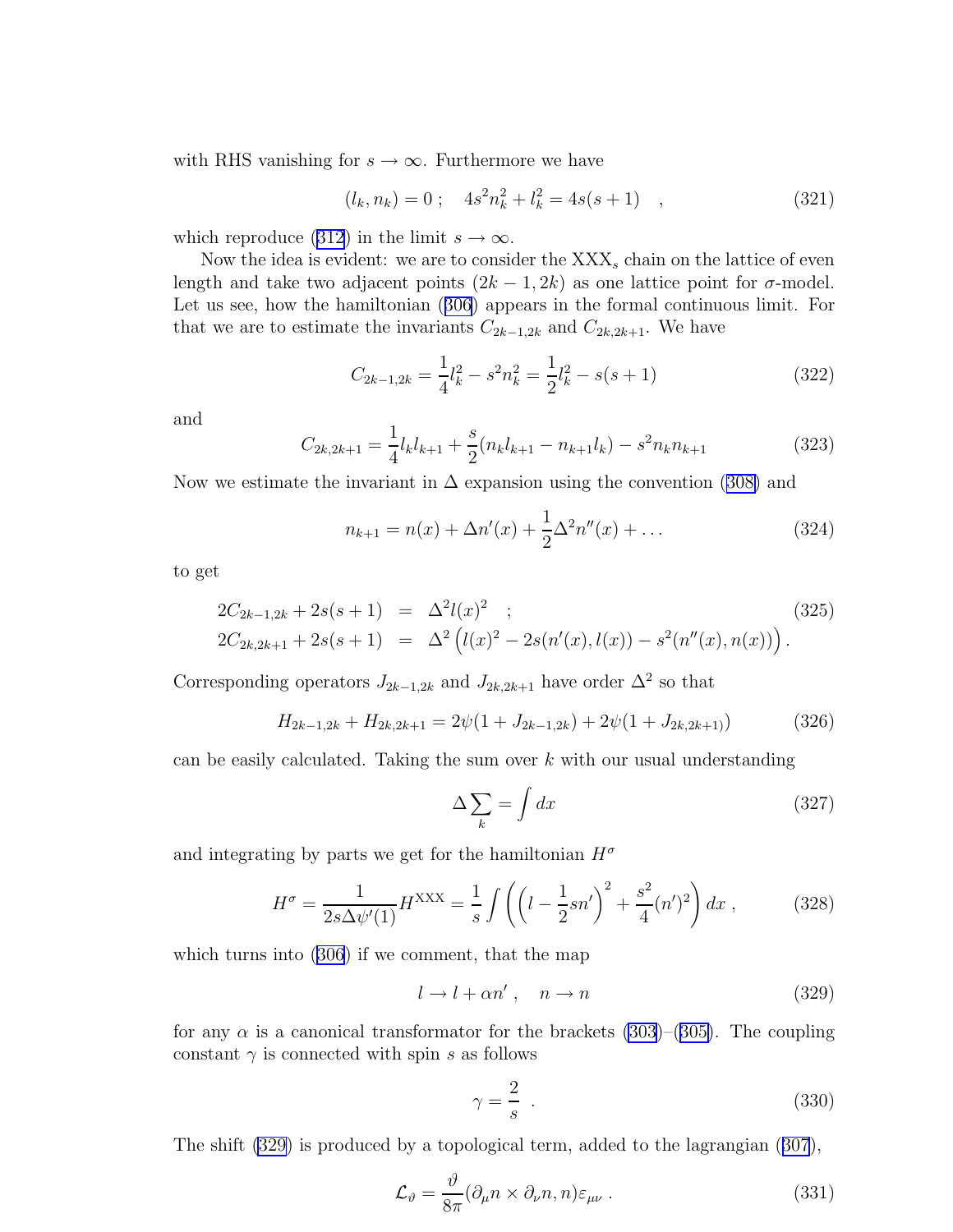<span id="page-41-0"></span>Indeed, such addition changes only the definition of the canonical momenta

$$
l \to l + \frac{\vartheta}{4\pi} n'
$$
\n(332)

and thus we can interpret the model obtained from XXX chain as nonlinear  $\sigma$ -model with  $\vartheta$ -term with

$$
\vartheta = 2\pi s \tag{333}
$$

The  $\vartheta$ -term with  $\vartheta = 2\pi n$  is trivial; in other words  $\vartheta$  is defined mod  $2\pi$ . Thus we see an important difference of integer and half–integer spin s used in our construction. The topological term is present only if spin is half–integer. This phenomenon and its consequences are discussed in detail by Professor I. Affleck in his Les–Houches lectures of 1993 and I can only refer you to the corresponding proceedings.

Unfortunately the described connection was not yet realized in any real computation for the nonlinear  $\sigma$ -model. In particular we expect, that the magnetic chain in the relevant thermodynamic limit must have an excitation of spin 1 with relativistic dispersion law

$$
p(\lambda) = c \sinh \lambda \quad ; \tag{334}
$$

$$
\epsilon(\lambda) = c \cosh \lambda \tag{335}
$$

with parameter c being exponentially small for  $s \to \infty$ 

$$
c = e^{-s/2} \tag{336}
$$

This will lead to the realizations of dimensional transmutation program giving mass m via the lattice spacing  $\Delta$  and the coupling constant  $\gamma = 2/s$ 

$$
m = \frac{1}{\Delta} e^{-1/\gamma} \quad . \tag{337}
$$

Apparently to achieve this we are to understand which portion of the infinite tensor product of the spin chain is compatible with the formal continuous limit we just described.

One comment could be relevant to this program. It is natural to combine the adjacent Lax operator into product  $L_{2k,a}(\lambda)L_{2k-1,a}(\lambda)$  and perform the change of variables [\(318](#page-39-0)),([319](#page-39-0)) there. It turns out, that this new Lax operator has a new local vacuum in  $L_2(S^2)$  and the corresponding BAE look like

$$
\left(\frac{\lambda_k - is}{\lambda_k + is} \frac{\lambda_k + i(s+1)}{\lambda_k - i(s+1)}\right)^{N/2} = \prod_{j \neq k} \frac{\lambda_k - \lambda_j - i}{\lambda_k - \lambda_j + i} \,. \tag{338}
$$

The alternating value of spin necessary to maintain our conventions [\(308](#page-39-0)) is manifest here. However the proper choice of solutions to these equations is not done yet. I leave it as a challenge and stop here the discussion of nonlinear  $\sigma$ -model.

I also finish considerations of XXX chains (with one revisit in section [12\)](#page-50-0) and turn to the XXZ chains.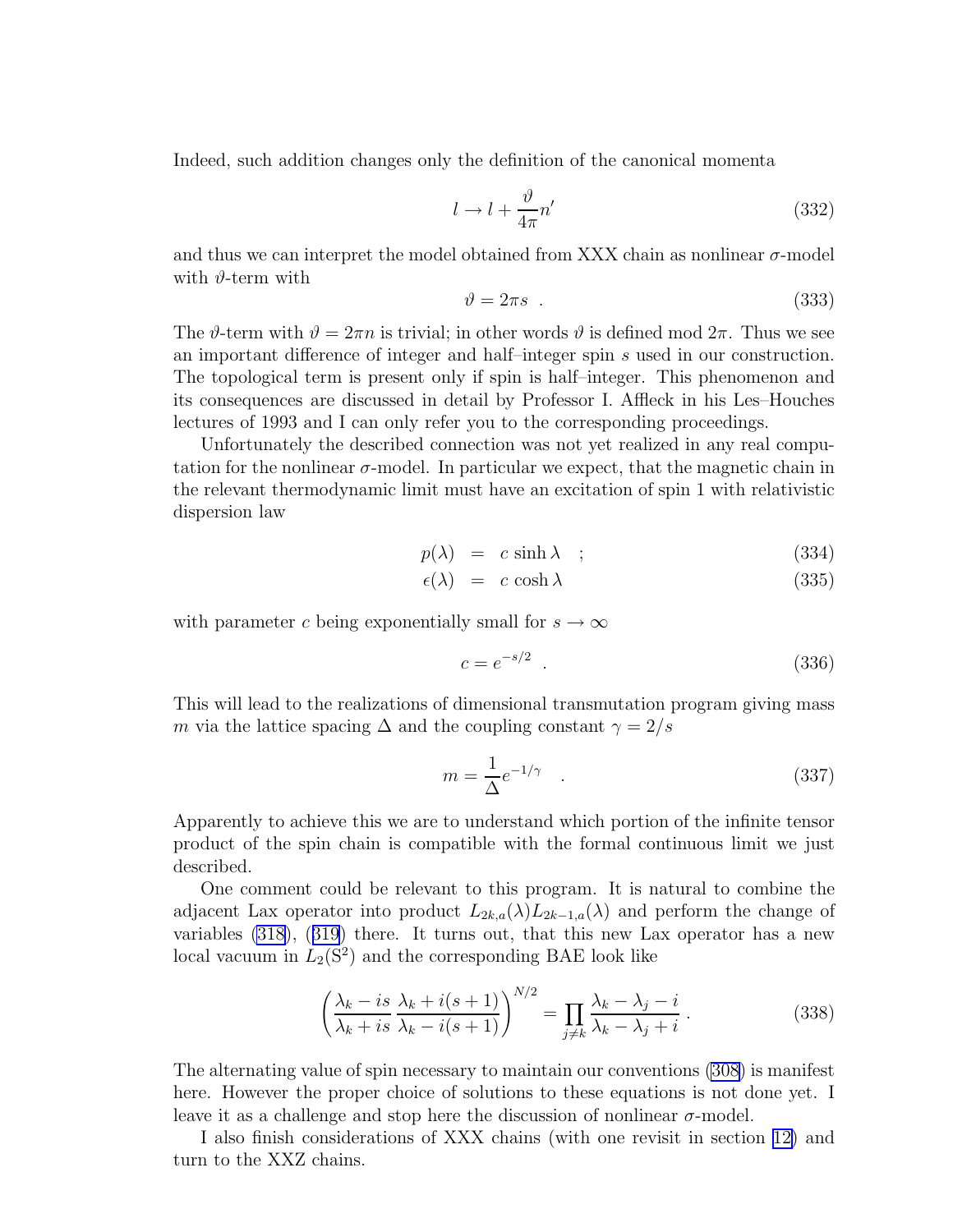### <span id="page-42-0"></span>10 XXZ model

As was told above, this model is a deformation of XXX model with one new parameter. We shall denote this parameter by q or  $\gamma$  with  $q = e^{i\gamma}$ . The deformation uses the q-analogues of usual number

$$
[x]_q = \frac{q^x - q^{-x}}{q - q^{-1}} = \frac{\sin \gamma x}{\sin \gamma} = \prod_{n = -\infty}^{\infty} \left( \frac{x + n\pi \gamma^{-1}}{1 + n\pi \gamma^{-1}} \right) ,
$$
 (339)

which effectively change the complex plane to a strip via the multiplicative averaging in (339). We begin with the construction of the Lax operator of XXZ model using the matrix analogue of this averaging. For classical spin variables the formal averaging

$$
L_{n,a}^{\text{XXZ}}(\lambda) = \prod_{k=-\infty}^{\infty} L_{n,a}^{\text{XXX}}(\lambda + ik\pi\gamma^{-1})
$$
\n(340)

can be evaluated to lead to the expression

$$
L_{n,a}^{\text{XXZ}}(\lambda) = \frac{1}{\sin \gamma} \begin{pmatrix} \sinh \gamma (\lambda + i \tilde{S}_n^3) & \sin \gamma \tilde{S}_n^- \\ \sin \gamma \tilde{S}_n^+ & \sinh \gamma (\lambda - i \tilde{S}_n^3) \end{pmatrix} , \qquad (341)
$$

where  $\tilde{S}_n^3$ ,  $\tilde{S}_n^{\pm}$  are some function of the original spin variables  $S_n^3$ ,  $S_n^{\pm}$  of XXX model. Taking this as heuristic consideration we shall look for the Lax operator  $L_{n,a}(\lambda)$  in the form

$$
L_{n,a}(x) = \begin{pmatrix} xq^{S_n^3} - x^{-1}q^{-S_n^3} & (q - q^{-1})S_n^- \\ (q - q^{-1})S_n^+ & xq^{-S_n^3} - x^{-1}q^{S_n^3} \end{pmatrix} , \qquad (342)
$$

using multiplicative spectral parameter

$$
x = q^{-i\lambda} \tag{343}
$$

and quantum operator  $q^{S_n^3}$ ,  $S_n^{\pm}$ . We shall check, that  $L_{n,a}(x)$  satisfy the FCR

$$
R_{a_1,a_2}(x/y) L_{n,a_1}(x) L_{n,a_2}(y) = L_{n,a_2}(y) L_{n,a_1}(x) R_{a_1,a_2}(x/y) \quad , \tag{344}
$$

where R is a q-deformed analogue of the R-matrix from section [4](#page-10-0)(see  $(73)$  $(73)$ )

$$
R = \begin{pmatrix} a & & \\ & b & c \\ & c & b \\ & & a \end{pmatrix} \tag{345}
$$

with

$$
a = qx - q^{-1}x^{-1}; \quad b = x - x^{-1}; \quad c = q - q^{-1}.
$$
 (346)

To check FCR (344) it is convenient to twist it a little, introducing

$$
\tilde{L}_{n,a}(x) = Q(x)L_{n,a}(x)Q^{-1}(x) , \qquad (347)
$$

$$
\tilde{R}_{a_1,a_2}(x) = Q(x) \otimes Q(y) R_{a_1,a_2}(x/y) Q^{-1}(x) \otimes Q^{-1}(y) , \qquad (348)
$$

where  $Q(x)$  is a matrix in the auxiliary space

$$
Q(x) = \begin{pmatrix} x^{1/2} & 0 \\ 0 & x^{-1/2} \end{pmatrix}.
$$
 (349)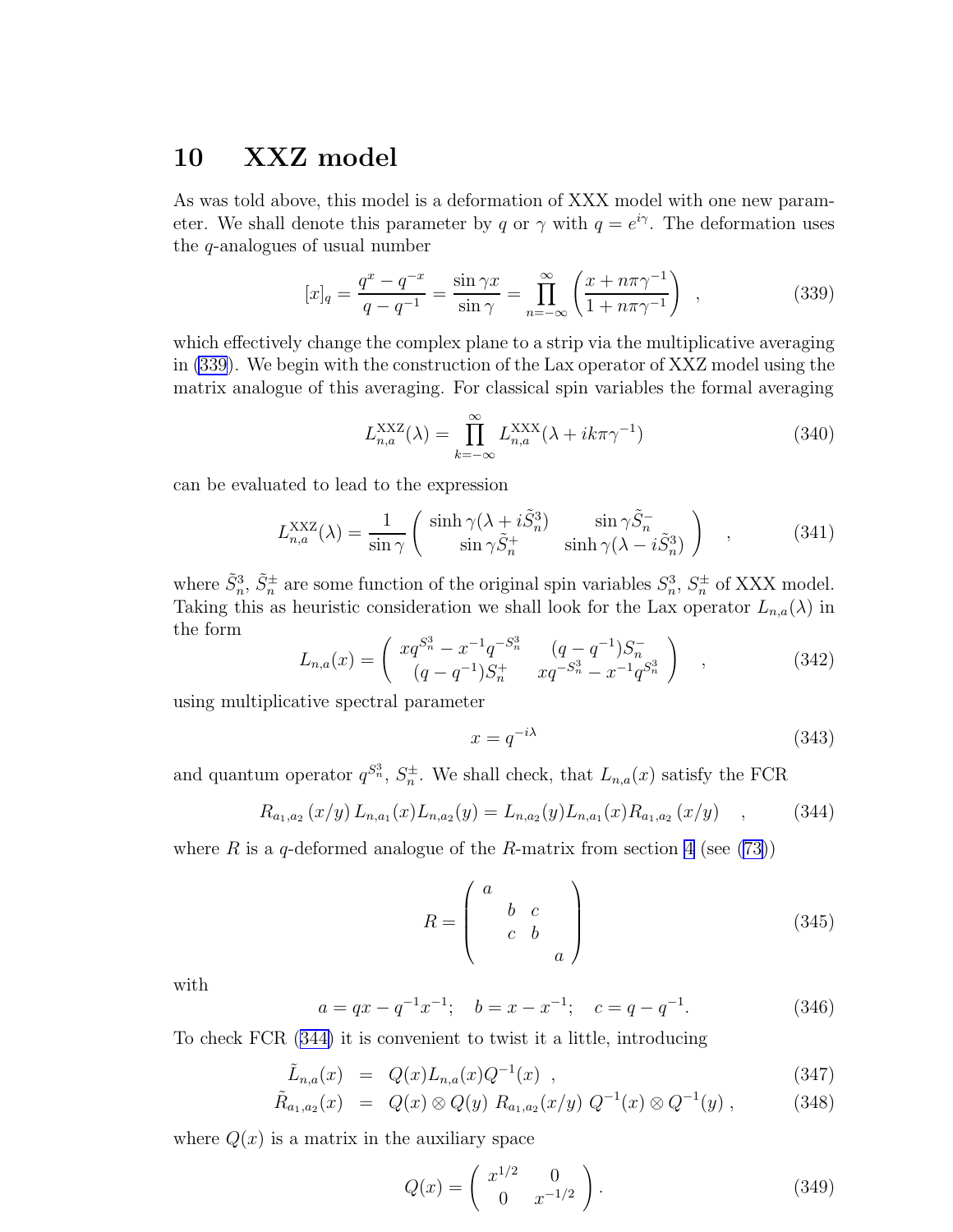<span id="page-43-0"></span>It is clear, that FCR is true for original  $L_{n,a}(x)$  if it holds for  $\tilde{L}_{n,a}(x)$ .

Now observe, that  $\tilde{L}_{n,a}(x)$  and  $\tilde{R}_{a_1,a_2}(x)$  have a simple x-dependence

$$
L = xL_{+} - x^{-1}L_{-} , \quad R = xR_{+} - x^{-1}R_{-} , \qquad (350)
$$

where we dropped indeces n,  $a_1$ ,  $a_2$ ,  $\tilde{a}$ , and matrices  $L_+$ ,  $L_-$ ,  $R_+$ ,  $R_-$  are given by

$$
L_{+} = \begin{pmatrix} q^{S^3} & (q - q^{-1})S^{-} \\ 0 & q^{-S^3} \end{pmatrix}; \quad L_{-} = \begin{pmatrix} q^{-S^3} & 0 \\ -(q - q^{-1})S^{+} & q^{S^3} \end{pmatrix} ; \quad (351)
$$

$$
R_{+} = \begin{pmatrix} q & & & \\ & 1 & q - q^{-1} & \\ & & 1 & \\ & & & q \end{pmatrix} ; \qquad (352)
$$

$$
R_{-} = \begin{pmatrix} q^{-1} & 1 & 0 \\ 1 & -\left(q - q^{-1}\right) & 1 \\ q^{-1} & q^{-1} \end{pmatrix} . \tag{353}
$$

It is clear, that

$$
R_{-} = \mathbf{P}R_{+}^{-1}\mathbf{P} \tag{354}
$$

and

$$
R_{+} - R_{-} = (q - q^{-1}) P , \qquad (355)
$$

where P is a permutation matrix.

Separation of spectral parameters in FCR shows, that it is true, if the following 7 relations hold:

$$
RL_{\pm}^{1}L_{\pm}^{2} = L_{\pm}^{2}L_{\pm}^{1}R \t , \t (356)
$$

where R can be  $R_+$  and  $R_-$  and labels 1 and 2 substitute  $a_1$  and  $a_2$ ; furthermore

$$
R_{+}L_{+}^{1}L_{-}^{2} = L_{-}^{2}L_{+}^{1}R_{+} ; \qquad (357)
$$

$$
R_- L_-^1 L_+^2 = L_+^2 L_-^1 R_- \tag{358}
$$

and

$$
R_{+}L_{-}^{1}L_{+}^{2} - R_{-}L_{+}^{1}L_{-}^{2} = L_{+}^{2}L_{-}^{1}R_{+} - L_{-}^{2}L_{+}^{1}R_{-}.
$$
\n(359)

Only three of them are independent and we take as such two of the relation (356) for  $L_+$  and  $L_-$  separately and relation (357). The two other relations in (356) and relation (358) are easily reduced to the chosen ones if one applies the permutation taking into account, that

$$
L^1 = PL^2P \t\t(360)
$$

Finally relation (359) is checked if one uses the property (355) to substitute unwanted  $R_+$  by  $R_-$  and vice versa.

Now it is easy to check, that the basic relations, say

$$
R_{+}L_{+}^{1}L_{+}^{2} = L_{+}^{2}L_{+}^{1}R_{+} ; \qquad (361)
$$

- $R_+ L_-^1 L_-^2 = L_-^2 L_-^1 R_+ ;$  (362)
- $R_+ L_+^1 L_-^2 = L_-^2 L_+^1$  $(363)$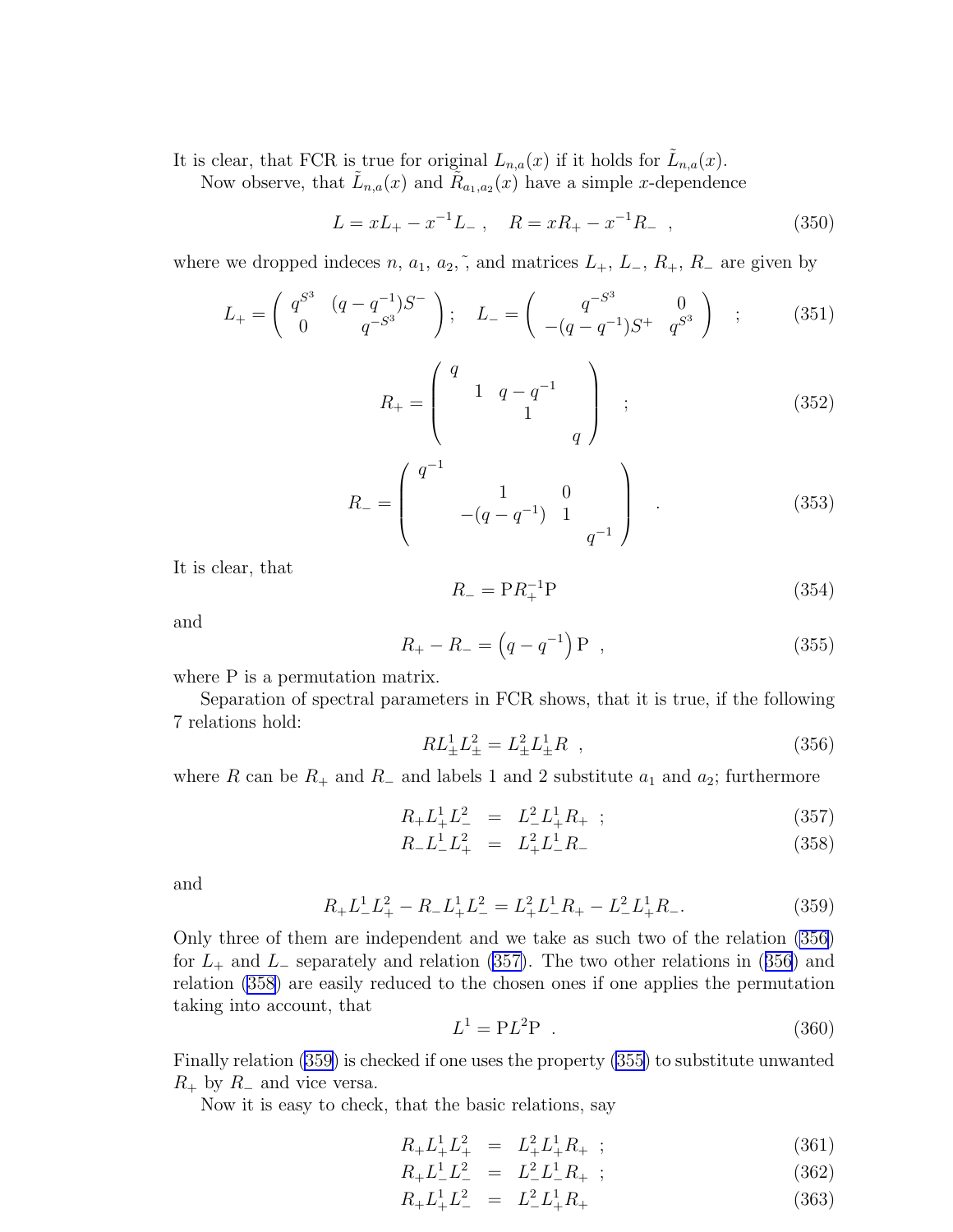are satisfied, if  $q^{S^3}$ ,  $S^+$  and  $S^-$  satisfy the commutation relations of the q-deformed  $sl(2)$  from section [2.](#page-2-0)This finishes the proof of the FCR ([344\)](#page-42-0). It is worth to mention, that the XXX<sub>s</sub> Lax operator [\(218\)](#page-29-0) is obtained from [\(342\)](#page-42-0) in the limit  $q \to 1$ , so FCR is proved also for it.

Another comment is, that we can consider the relations [\(361](#page-43-0))–[\(363\)](#page-43-0) together with the structure [\(351](#page-43-0)) as alternative definition of the q-deformed  $sl_q(2)$  algebra, which will prove to be convenient in what follows.

If we renormalize  $R_{\pm}$  by

$$
R_{+} \to q^{-1/2} R_{+}, \quad R_{-} \to q^{-1/2} R_{-}
$$
\n(364)

wesee that they take form ([351](#page-43-0)) where  $q^{S^3}$  and  $S^{\pm}$  realize the 2-dimensional representation

$$
q^{S^3} = \begin{pmatrix} q^{1/2} & 0 \\ 0 & q^{-1/2} \end{pmatrix}, \quad S^+ = \begin{pmatrix} 0 & q^{1/2} \\ 0 & 0 \end{pmatrix}, \quad S^- = \begin{pmatrix} 0 & 0 \\ q^{-1/2} & 0 \end{pmatrix}, \quad (365)
$$

deforming the Pauli matrices.

The R-matrix and Lax operators above can be considered as representation of the universal  $\mathcal{R}$ -matrix, which in this case corresponds to the q-deformed affine algebra  $sl<sub>q</sub>(2)$ .

In some sense this algebra (see a lot about it in Professor Miwa lectures) is more natural object than Yangian, which is a special contraction of it when  $q \to 1$  (or  $\gamma$ tends to 0) in conjunction with a renormalization of the grading parameter  $\lambda$ .

The q-deformed  $sl(2)$  has finite dimensional representations, analogous to those in the nondeformed case; their dimension is  $2s + 1$ , where spin s is integer or half– integer. Besides it has other interesting representations, called cyclic and already briefly mentioned in section [2;](#page-2-0) these representations have no limit, when  $q \to 1$ .

The deformed representations in  $C^{2s+1}$  are of highest weight type, so that there is a state  $\omega$  such, that

$$
S^+\omega = 0 \;, \quad q^{S^3}\omega = q^s\omega \; . \tag{366}
$$

This allows to repeat all constructions of Algebraic Bethe Anzatz and the BAE assume the form

$$
\frac{\sinh(\lambda_k + is\gamma)}{\sinh(\lambda_k - is\gamma)} = \prod_{j \neq k} \frac{\sinh(\lambda_k - \lambda_j + i\gamma)}{\sinh(\lambda_k - \lambda_j - i\gamma)} ,
$$
\n(367)

where we returned to the additive spectral parameter  $\lambda$  to make (367) look rather similar to BAE([228](#page-30-0)).

The investigation of these equations is to large extent similar to what was done before in XXX case. One encounters complexes of roots, one can estimate the number of Bethe vectors etc. A new feature is a role, played by the arithmetic nature of  $\gamma$ . For instance if  $\gamma/\pi$  is rational then q is a root of unity and all specifics of  $sl_q(2)$  for such a case is to be taken into account. We have no time to discuss it in any detail.

I turn now to the problem of constructing the local hamiltonian. For that we need to control better the invariant of the pair of spins.

It is convenient to use the matrix

$$
L = L_{+}L_{-}^{-1}
$$
 (368)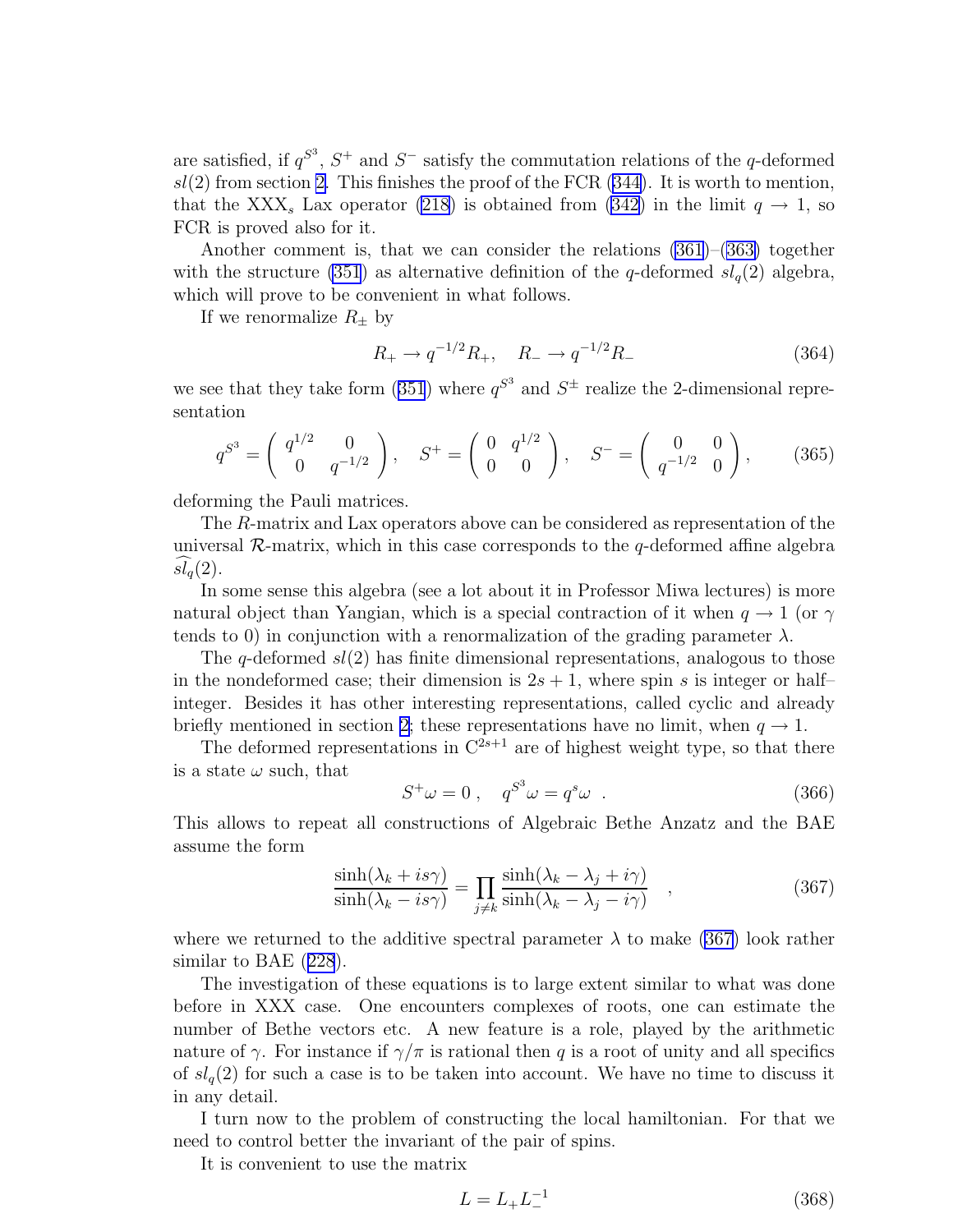<span id="page-45-0"></span>to describe the deformed spins. The matrix  $L_{-}^{-1}$  is given by

$$
L_{-}^{-1} = \begin{pmatrix} q^{S^3} & 0\\ (q - q^{-1})S^+ & q^{-S^3} \end{pmatrix}.
$$
 (369)

The contractions  $q \to 1$  is especially transparent here with expansion

$$
L = I + 2i\gamma \left( \begin{array}{cc} S^3 & S^- \\ S^+ & -S^3 \end{array} \right) + \dots \tag{370}
$$

for  $\gamma \to 0$ , where  $S^3$ ,  $S^{\pm}$  are nondeformed spin variables.

The entries of matrix L satisfy the relations which can be cast in the matrix form

$$
L^{1}R_{-}^{-1}L^{2}R_{-}=R_{+}^{-1}L^{2}R_{+}L^{1}.
$$
\n(371)

There exists the generalized trace (so called  $q$ -trace)

$$
\text{tr}_q A = \text{tr}(DA) \tag{372}
$$

with

$$
D = \left(\begin{array}{cc} q^{-1} & 0\\ 0 & q \end{array}\right) , \qquad (373)
$$

such that for any matrix  $A$  we have

$$
\text{tr}_q^2 R^{-1} A^2 R = \text{tr}_q \mathbf{I}^1 A \quad , \tag{374}
$$

where we calculate  $tr_q$  only over the second factor in the tensor product of two auxiliary spaces.

From these properties we see immediately that

$$
[\text{tr}_q L, L] = 0 \t\t(375)
$$

i.e.,  $\text{tr}_q L$  plays the role of Casimir and we shall denote it as C.

The explicit calculation gives

$$
C = (q + q^{-1}) (q^{2S^3} + q^{-2S^3}) + (q - q^{-1})^2 (S^+S^- + S^-S^+) , \qquad (376)
$$

or

$$
C = q^{2S^3 + 1} + q^{-2S^3 - 1} + 2\left(q - q^{-1}\right)^2 S^{-} S^{+} , \qquad (377)
$$

so that in the irreducible representations of spin  $s$  the eigenvalues of  $C$  are given by  $q^{2s+1} + q^{-2s-1}$ . This prompts the introduction of the operator J such that

$$
C = q^{2J+1} + q^{-2J-1},\tag{378}
$$

which is an analogue of  $J$  from the usual  $sl(2)$ .

Armed with this knowledge we can attack the problem of local hamiltonian in a way analogous to that of section [8](#page-29-0).

We shall take two spin operators and describe them by the corresponding Loperators, which we shall denote by  $L_{\pm}$  and  $M_{\pm}$ . Let  $L(x)$  and  $M(y)$  be the corresponding Lax operator, taken in the form([350](#page-43-0)). The FCR we shall use to find the representation for the  $R^{s,s}(x)$  Lax operator  $R(x)$  looks as follows

$$
L(1/x) M(1/y) R(x/y) = R(x/y) M(1/y) L(1/x).
$$
 (379)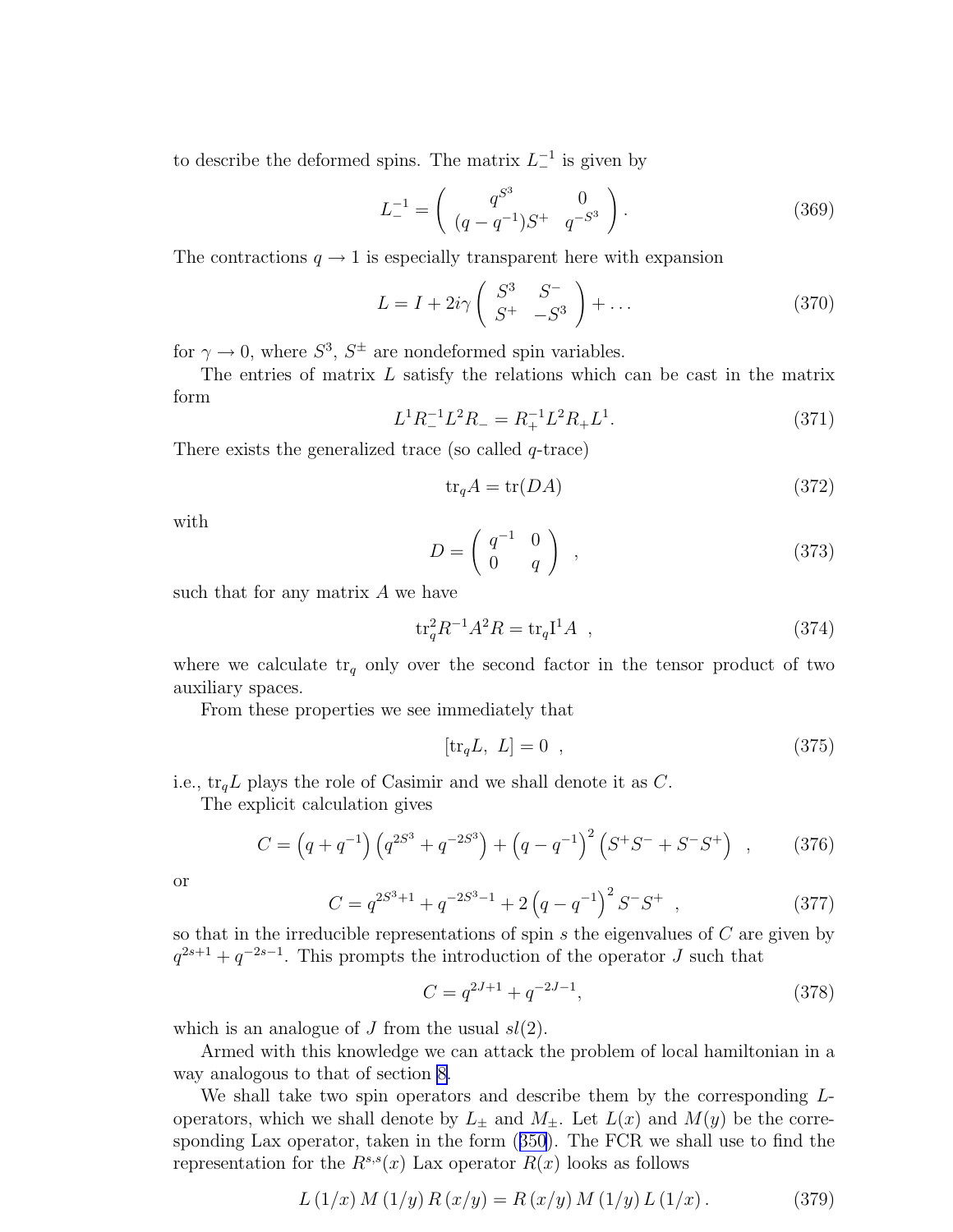<span id="page-46-0"></span>Putting  $R(x)$  into the form

$$
R(x) = \Pr(x) \tag{380}
$$

we have instead

$$
M(1/x) L(1/y) r(x/y) = r(x/y) M(1/y) L(1/x).
$$
 (381)

Altogether  $(381)$  comprises four matrix equations. Taking r to be a function of invariant of spin  $S$  and  $T$  we trivially satisfy two of them. One of remaining looks as follows

$$
(x^{-1}M_{+}L_{-} + xM_{-}L_{+})r(x) = r(x)\left(xM_{+}L_{-} + x^{-1}M_{-}L_{+}\right). \tag{382}
$$

We shall take lower left element of this equation

$$
\left(x^{-1}q^{-T^3}S^+ + xq^{S^3}T^+\right)r(x) = r(x)\left(xq^{-T^3}S^+ + x^{-1}q^{S^3}T^+\right) \tag{383}
$$

and consider it in the subspace

$$
q^{T^3}S^+ + T^+q^{-S^3} = 0 \quad , \tag{384}
$$

where the invariant takes the form([378](#page-45-0)) with

$$
J = T^3 + S^3 \t\t(385)
$$

We shall look for  $r(x)$  as a function of  $q^{2J+1}$ . Our equation looks as follows

$$
\left(x^{-1}q^{-J} - xq^{J}\right)q^{S^{3}}S^{+}r(x,q^{2J+1}) = r(x,q^{2J+1})\left(xq^{-J} - x^{-1}q^{J}\right)q^{S^{3}}S^{+}.
$$
 (386)

Using the commutation relation

$$
S^{+}q^{2J+1} = q^{-2}q^{2J+1}S^{+}
$$
\n(387)

we transform the equation (386) into the functional equation

$$
\frac{r(qw)}{r(q^{-1}w)} = \frac{1 - x^2w}{x^2 - w} \quad , \tag{388}
$$

where

$$
w = q^{2J+1}.\t\t(389)
$$

We shall not discuss this equation here; suffice to say, that it is a  $q$ -deformation of equation [\(253\)](#page-32-0) and its solution is given by some  $q$ -deformation of  $\Gamma$ -function (known also as q-exponent and exp of quantum dilogarithm). This finishes the general discussion of the XXZ model.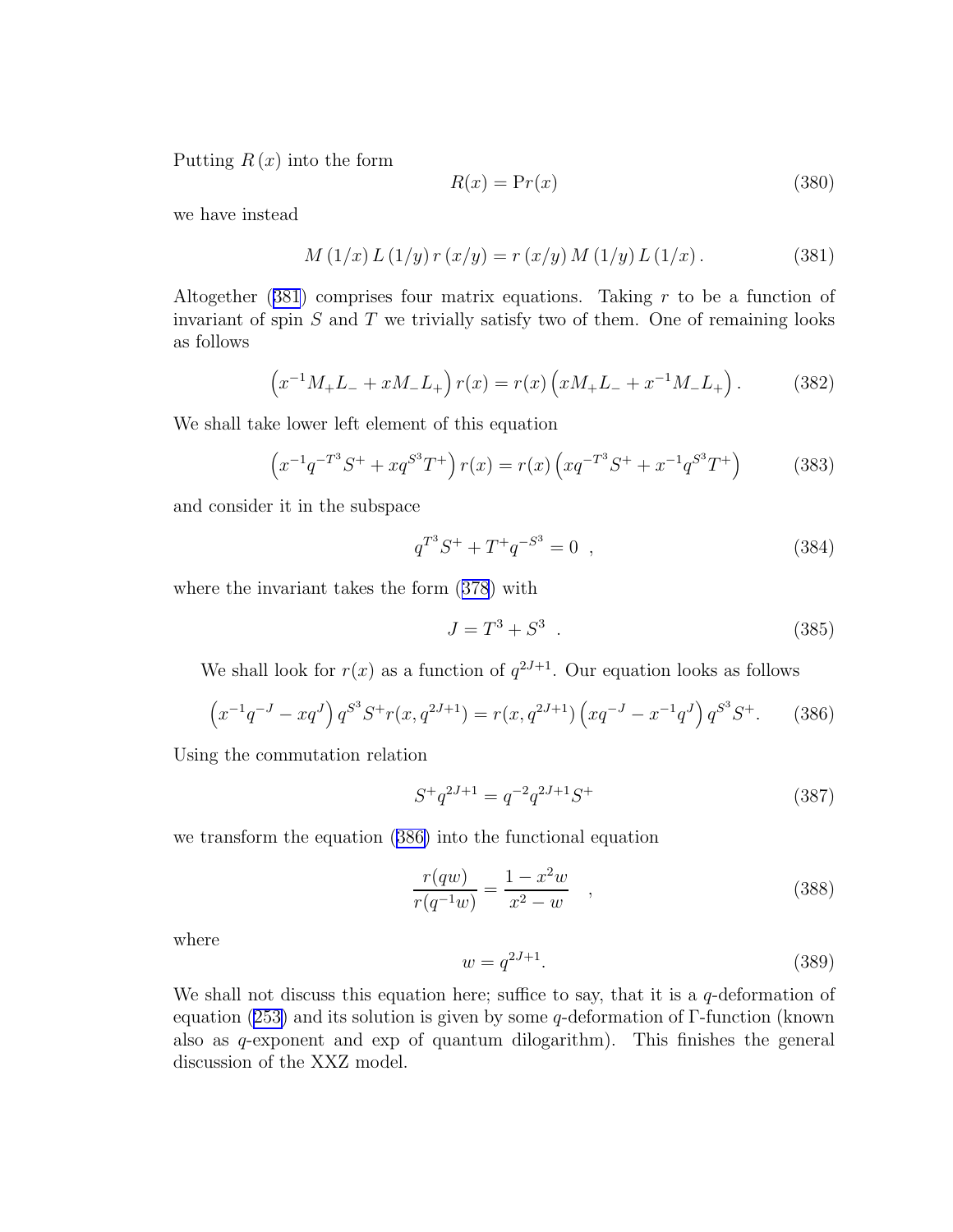<span id="page-47-0"></span>

Figure 1: Discrete space time and initial saw

#### 11 Inhomogeneous chains and discrete time shift

Here I shall present some development of the general scheme of Algebraic Bethe Anzatz which will allow to include more dynamical models under its spell. Until now two main observables — momentum and energy were treated differently. We used discretized space, but continuous time; thus we introduced a finite space shift U and infinitesimal generator of time shift  $H$ . To make our consideration more manifest invariant it is natural to discretize also time. Exactly this will be done here. We used lattice as a way of regularization and always had in mind corresponding continuous limit. But some people take discrete space-time more seriously as an inevitable consequence of gravity. I shall not open this discussion here sticking to the formal aspects only.

The shift operator U was obtained above as a trace of the monodromy at some distinguished value of spectral parameter. We need now two such distinguished values. The way to achieve this goal is to consider a specially inhomogenous chain with the spectral parameter taking alternating values  $\lambda \pm \omega$  for some fixed  $\omega$ . This simple idea indeed works as we shall see momentarily.

Let  $L_{n,f}(\lambda)$  be a fundamental Lax operator with the same quantum space  $h_n$ and auxiliary space  $V_f$ . The monodromy of the inhomogeneous chain is given by

$$
T_f(\lambda, \omega) = L_{2N,f}(\lambda + \omega) L_{2N-1,f}(\lambda - \omega) \dots L_{2,f}(\lambda + \omega) L_{1,f}(\lambda - \omega).
$$
 (390)

We want to argue, that

$$
U_{+} = \text{tr}_{f} T_{f}(\omega, \omega), \quad U_{-} = \text{tr}_{f} T_{f}(-\omega, \omega)
$$
\n(391)

play the role of shifts in the characteristic (light-like) directions in the discrete spacetime. This space-time is natural to draw as shown in Figure 1, where the monodromy is taken as a product along the initial saw, depicted by a fat line.

The space runs from east to west and time from south to north. The  $L_{2n,f}(\lambda+\omega)$ is transport along NW direction and  $L_{2n+1,f}(\lambda - \omega)$  is the same in SW direction.

To see the shift properties of operators  $U_{\pm}$  we consider even more inhomogeneous monodromy inserting into the string of Lax operators  $L_{n,f}(\lambda \pm \omega)$  the Lax operator  $L_{f,a}^{-1}(\mu - \lambda)$ , treating the space a as quantum and f as auxiliary. This admixture is put between  $L_{2n,f}(\lambda+\omega)$  and  $L_{2n-1,f}(\lambda-\omega)$ . The new monodromy looks as follows

$$
T_f(\lambda, \omega | a, n, \mu) = L_{2N,f}(\lambda + \omega) L_{2N-1,f}(\lambda - \omega) \dots
$$
\n
$$
\dots L_{2n,f}(\lambda + \omega) L_{f,a}^{-1}(\mu - \lambda) L_{2n-1,f}(\lambda - \omega) \dots L_{2,f}(\lambda + \omega) L_{1,f}(\lambda - \omega).
$$
\n(392)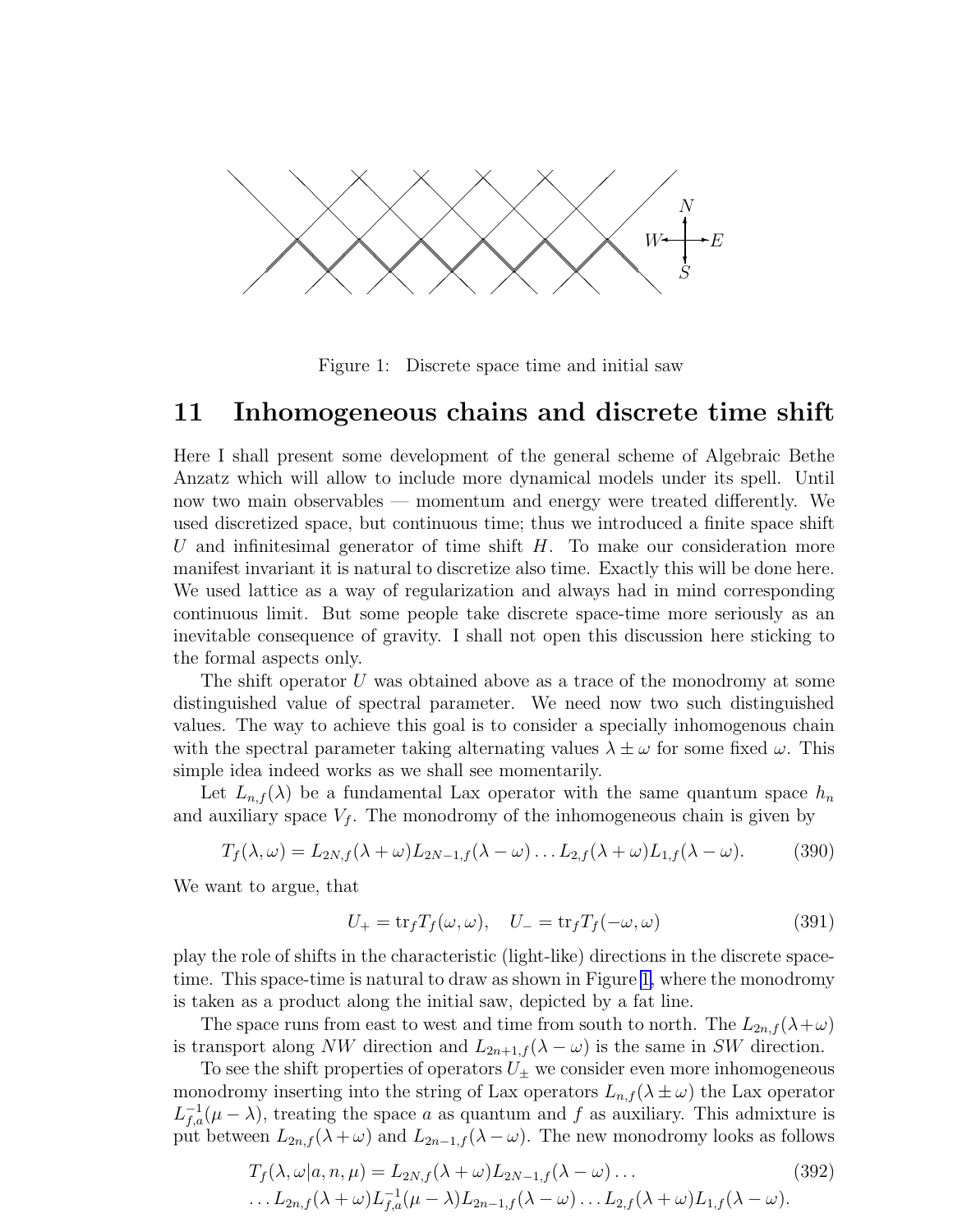

Figure 2: Zero curvature equation

Due to the similar FCR for all entries here this monodromy also satisfies FCR and its trace

$$
F(\lambda, \omega | a, n, \mu) = \text{tr}_f T_f(\lambda, \omega | a, n, \mu)
$$
\n(393)

gives a commuting family as function of  $\lambda$ .

Now let us look at  $F(\lambda, \omega|a, n, \mu)$  at distinguished points  $\lambda = \pm \omega$ . We use the normalization

$$
L_{n,f}(0) = P_{n,f} \quad , \tag{394}
$$

where P is a permutation of  $h_n$  and  $V_f$ , which coincide as spaces. We have

$$
F(\omega, \omega|a, n, \lambda) = \text{tr}_f(L_{2N,f}(2\omega)P_{2N-1,f} \dots
$$
  
...
$$
L_{2n,f}(2\omega)L_{f,a}^{-1}(\lambda - \omega)P_{2n-1,f} \dots L_{2,f}(2\omega)P_{1,f}.
$$
 (395)

Note, that we changed parameter  $\mu$  to  $\lambda$ . Due to relation

$$
L_{f,a}^{-1}(\lambda - \omega)P_{2n-1,f} = P_{2n-1,f}L_{2n-1,a}^{-1}(\lambda - \omega)
$$
\n(396)

we can bring  $L_{f,a}^{-1}(\lambda - \omega)$  to extreme right to get

$$
F(\omega, \omega | a, n, \lambda) = U_{+} L_{2n-1, a}^{-1}(\lambda - \omega).
$$
 (397)

Analogously

$$
F(-\omega, \omega|a, n, \lambda) = L_{2n,a}^{-1}(\lambda + \omega)U_{-}.
$$
\n(398)

The commutativity of  $F$  in the LHS of (397) and (398) leads to the equation

$$
U_{+}L_{2n-1,a}^{-1}(\lambda-\omega)L_{2n,a}^{-1}(\lambda+\omega)U_{-}=L_{2n,a}^{-1}(\lambda+\omega)U_{-}U_{+}L_{2n-1,a}^{-1}(\lambda-\omega)\;, \qquad (399)
$$

which we can rewrite due to commutativity of  $U_+$  and  $U_-\$  in the form

$$
L_{2n,a}(\lambda + \omega)L_{2n-1,a}(\lambda - \omega) = U_{-}L_{2n-1,a}(\lambda - \omega)U_{-}^{-1}U_{+}^{-1}L_{2n,a}(\lambda + \omega)U_{+}.
$$
 (400)

This equation has natural interpretation as a zero curvature condition for the transport around the elementary plaquette in our space-time. On Figure 2 we use notations

$$
\widehat{L}_{2n-1,f}(\lambda - \omega) = U_{-}L_{2n-1,f}(\lambda - \omega)U_{-}^{-1} \quad ; \tag{401}
$$

$$
\hat{L}_{2n,f}(\lambda + \omega) = U_+^{-1} L_{2n,f}(\lambda + \omega) U_+ \,. \tag{402}
$$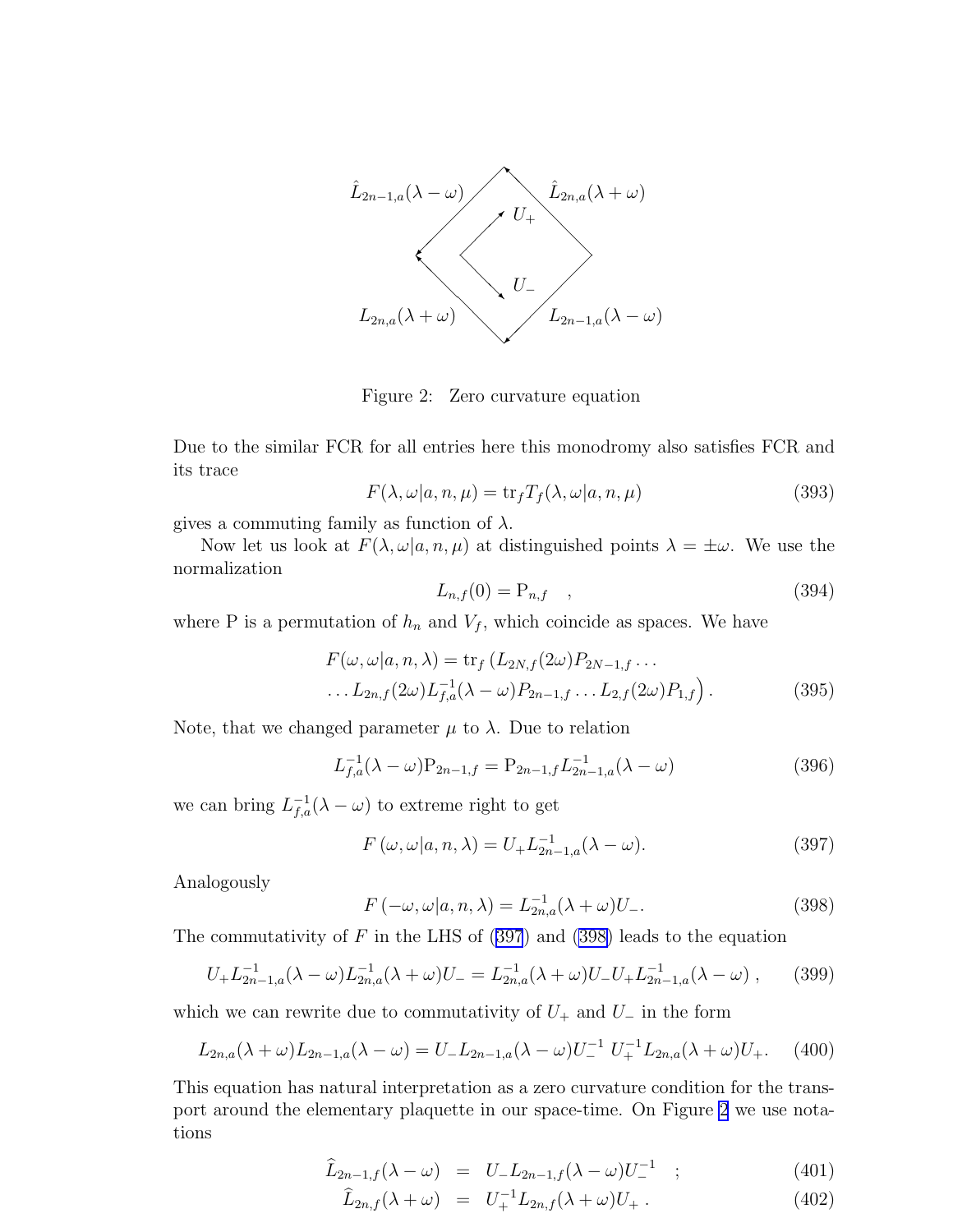<span id="page-49-0"></span>Thus we see, that  $U_+$  is a shift in  $NE$  direction and  $U_-^{-1}$  is shift in NW direction. In terms of shifts in N (time) and W (space) directions  $e^{-iH}$  and  $e^{-iP}$  we have

$$
U_{+} = e^{-i(H-P)/2} \ , \quad U_{-} = e^{i(H+P)/2} \ . \tag{403}
$$

This is our main assertion. Now I shall describe a more explicit expressions for  $U_{\pm}$ . Using our usual Ansatz

$$
L_{n,f}(\lambda) = \mathcal{P}_{n,f} l_{n,f}(\lambda) \tag{404}
$$

we get

$$
U_{+} = \text{tr}_{f} \left( P_{2N,f} l_{2N,f} (2\omega) P_{2N-1,f} \dots P_{2,f} l_{2,f} (2\omega) P_{1,f} \right) \tag{405}
$$

and bringing all  $l_{n,f}(2\omega)$  to right we get

$$
U_{+} = V \prod_{n} l_{2n,2n-1}(2\omega) , \qquad (406)
$$

where  $V^{-1}$  is a shift  $n \to n+1$ .

Analogously we have

$$
U_{-} = \prod_{n} l_{2n,2n-1}(-2\omega)V , \qquad (407)
$$

$$
l_{2n,2n-1}(-\lambda) = l_{2n,2n-1}^{-1}(\lambda) \quad . \tag{408}
$$

From identification (403) we get

$$
e^{iP} = U_{+}U_{-} = V^{2} \quad ; \tag{409}
$$

$$
e^{-iH} = U_{+}U_{-}^{-1} = V \prod l_{2n,2n-1}(2\omega)V^{-1} \prod l_{2n,2n-1}(2\omega) =
$$
  
= 
$$
\prod l_{2n+1,2n}(2\omega) \prod l_{2n,2n-1}(2\omega) .
$$
 (410)

We see, that the physical space shift is shift  $n \to n+2$ ; in other words two lattice sites of our space lattice constitute one physical site. We already have seen such trick in the discussion of nonlinear  $\sigma$ -model.

The derivation of the BAE for the inhomogeneous chain does not differ from that given above. The equations look like

$$
\left(\frac{\alpha(\lambda_j + \omega)\alpha(\lambda_j - \omega)}{\delta(\lambda_j + \omega)\delta(\lambda_j - \omega)}\right)^N = \prod_{k \neq j} S(\lambda_j - \lambda_k) , \qquad (411)
$$

where  $\alpha(\lambda)$  and  $\delta(\lambda)$  are local eigenvalues and factor  $S(\lambda)$  in the RHS is a quasiparticle phase factor. From this we read the quasiparticle momentum and energy:

$$
e^{ip} = \frac{\alpha(\lambda + \omega)\alpha(\lambda - \omega)}{\delta(\lambda + \omega)\delta(\lambda - \omega)}; \quad e^{ih} = \frac{\delta(\lambda + \omega)\alpha(\lambda - \omega)}{\alpha(\lambda + \omega)\delta(\lambda - \omega)} \quad . \tag{412}
$$

These expressions nicely turn into our previous formulas in the limit  $\omega \to 0$ . This finishes our description of a general scheme and I turn to examples.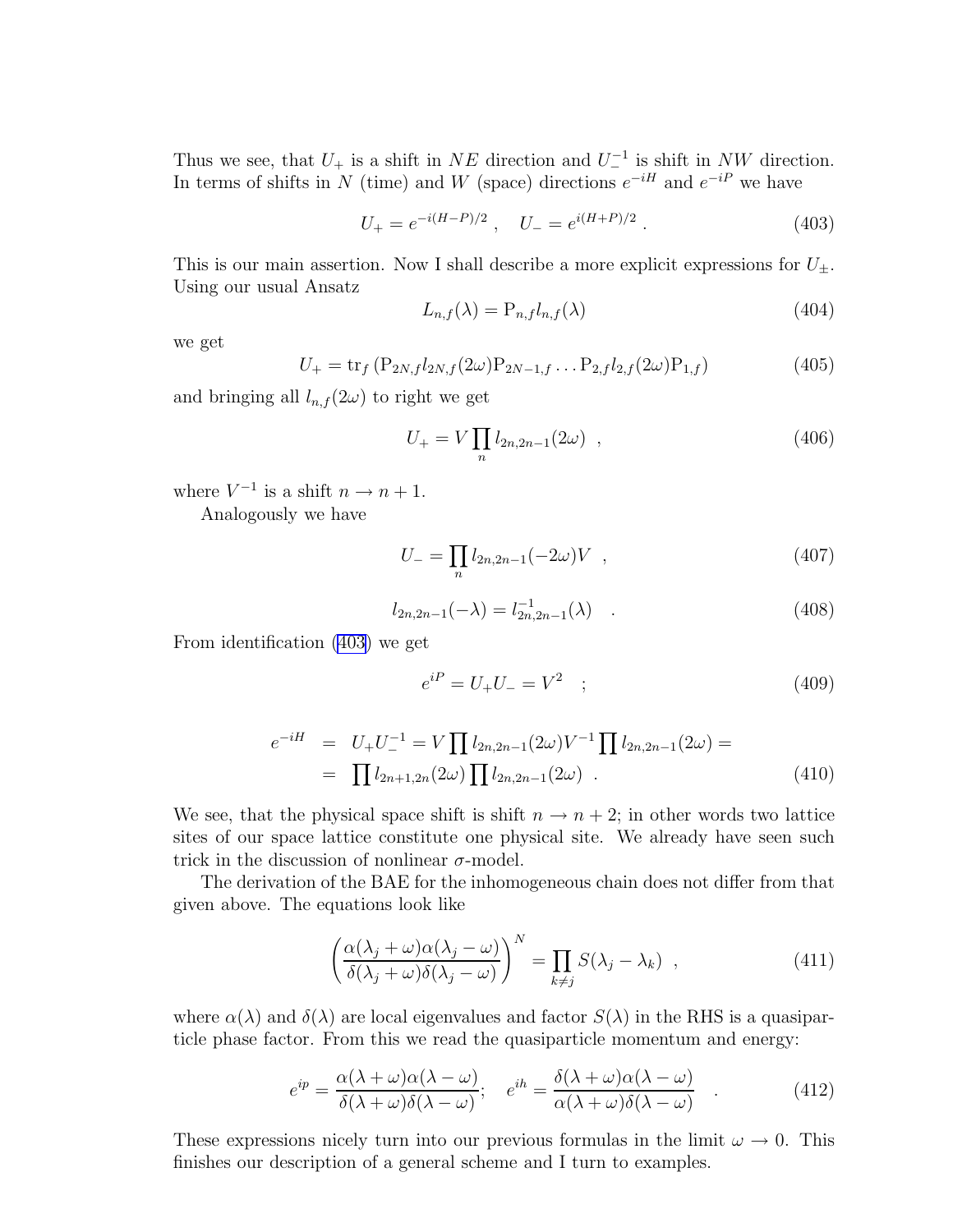### <span id="page-50-0"></span>12 Examples of dynamical models in discrete space-time

I shall present two examples for the general scheme of the previous section. The first is associated with  $XXX<sub>s</sub>$  spin chain. The BAE

$$
\left(\frac{(\lambda_j + \omega + is)(\lambda_j - \omega + is)}{(\lambda_j + \omega - is)(\lambda_j - \omega - is)}\right)^N = \prod_{k \neq j}^l \frac{\lambda_j - \lambda_k + i}{\lambda_j - \lambda_k - i}
$$
(413)

can be investigated as above. The spectrum around the antiferromagnetic state, already described in section [8](#page-29-0), leads to the dispersion law for the excitations

$$
p(\lambda) = \arctg \sinh \pi(\lambda + \omega) + \arctg \sinh \pi(\lambda - \omega) ; \qquad (414)
$$

$$
\epsilon(\lambda) = \frac{1}{\cosh \pi(\lambda + \omega)} + \frac{1}{\cosh \pi(\lambda - \omega)}.
$$
 (415)

In the limit  $\omega \to \infty$  we get the relativistic one particle spectrum

$$
p(\lambda) = m \sinh \pi \lambda , \quad \epsilon(\lambda) = m \cosh \pi \lambda , \qquad (416)
$$

where  $m$  is obtained via the "dimensional transmutation"

$$
m = \frac{1}{\Delta} e^{-\pi \omega} \tag{417}
$$

if we introduce lattice spacing  $\Delta$  to anticipate the continuous limit.

Let us concentrate on the spin of the excitations. The results of section [8](#page-29-0) are rather complicated. However they drastically simplify in the limit  $s \to \infty$ . Indeed the restriction  $a \leq 2s$  for kink labels disappears and the sequence  $0, a_1, \ldots, a_{2n-1}, 0$ can be considered as parametrizing a particular singlet, entering the representation of  $sl(2)$  in  $\prod^{2n} \otimes C^2$ . For  $n = 1$  (two particle state) we have just one such state  $(0, 1, 0)$ , corresponding to a singlet in  $C^2 \otimes C^2$ . The phase factor, corresponding to the triplet state in spin space and singlet in the kink space is given by the  $s \to \infty$ limit of [\(281\)](#page-36-0) and [\(279](#page-35-0)) and is rather simple:

$$
S(\lambda) = S_{t}(\lambda) \frac{\lambda - i}{\lambda + i} S_{t}(\lambda) , \qquad (418)
$$

where $S_t(\lambda)$  is given by ([211\)](#page-28-0). The last expression is nothing, but the phase factor for a (triplet) ⊗ (singlet) state with respect to two independent  $sl(2)$  groups with S-matrix, given by a tensor product of two S-matrices of type  $S^{1/2,1/2}$ .

Now we mention, that

$$
sl(2) \otimes sl(2) = o(4) \tag{419}
$$

with  $C^2 \otimes C^2$  being a vector representation for it. In other words, we can interpret the excitations in our inhomogeneous  $XXX<sub>s</sub>$  model in the limit  $s \to \infty$  as vector particles corresponding to the vector representation of  $o(4)$ .

This particle content coincides exactly with what is believed to be true in the S<sup>3</sup> nonlinear  $\sigma$ -model (or the  $sl(2)$  principal chiral model). The inhomogeneous  $XXX<sub>s</sub>$  spin model just realizes one particular sector of  $sl(2)$  chiral model in the limit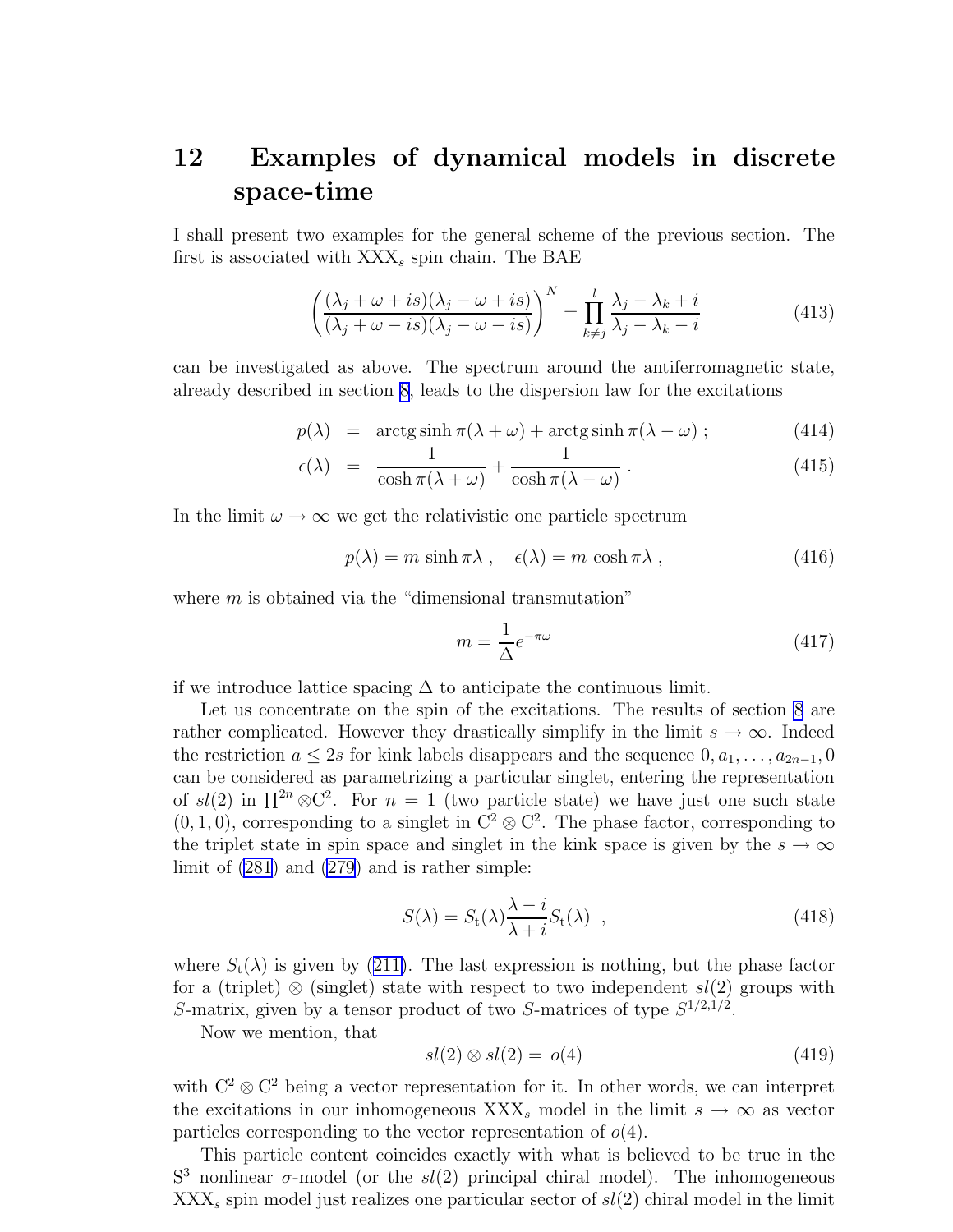<span id="page-51-0"></span> $s \to \infty$ ; only particles in singlet state with respect to the right spin appear. However this is enough to characterize the full S-matrix.

There are more reasons to justify this correspondence, in particular the exact calculation of the  $\beta$ -function of the renormalization group is possible via the BAE. I do not have time to discuss it here.

The second example is the Sine-Gordon model. This dynamical system was instrumental for the developing the ABA by Sklyanin, Takhtajan and me in the end of 70-ties. From that time there were developed quite a few approaches to investigate it via BAE. Here I present an approach based on alternating inhomogeneous chain, developed by A. Volkov and me at 1992.

As the dynamical variables on an alternating lattice I shall use the Weyl variables  $u_n$ ,  $v_n$  with the exchange relations

$$
u_n v_n = q v_n u_n, \quad q = e^{i\gamma} \quad . \tag{420}
$$

The auxiliary Lax operator

$$
L_{n,a}(x) = \begin{pmatrix} u_n & xv_n \\ -xv_n^{-1} & u_n^{-1} \end{pmatrix}
$$
 (421)

belongs to the XXZ family with FCR [\(344](#page-42-0)). I cannot help mentioning, that in simplicity formula (421) beats even the expression for the Lax operator of XXX model([32](#page-6-0)).

The local product of two Lax operators  $L_{2n,a}(x\kappa)L_{2n-1,a}(x\kappa^{-1})$  corresponds to transport along a physical lattice site. We have explicitly the matrix

$$
\begin{pmatrix} u_{2n}u_{2n-1} - x^2 v_{2n} v_{2n-1}^{-1} & x \left( \kappa^{-1} u_{2n} v_{2n-1} + \kappa v_{2n} u_{2n-1}^{-1} \right) \\ -x \left( \kappa v_{2n}^{-1} u_{2n-1} + \kappa^{-1} u_{2n}^{-1} v_{2n-1}^{-1} \right) & u_{2n}^{-1} u_{2n-1}^{-1} - x^2 v_{2n}^{-1} v_{2n-1} \end{pmatrix} . \tag{422}
$$

Wecan identify this matrix with the XXZ Lax operator of type  $(342)$  $(342)$  $(342)$  with the spin variables  $q^{S^3}$ ,  $S^{\pm}$  given by [\(22\)](#page-5-0), [\(23\)](#page-5-0) if we impose the constraint

$$
\tilde{w}_n = u_{2n} u_{2n-1} v_{2n} v_{2n-1}^{-1} = 1 \tag{423}
$$

at each physical lattice site. This constraint reduces the number of local degrees of freedom from two to one, as it must be.

Indeed, let us put

$$
e^{i\pi_n} = u_{2n}v_{2n-1} \t{424}
$$

$$
e^{i\varphi_n} = u_{2n}u_{2n-1} \tag{425}
$$

Then  $(422)$  turns to  $(342)$  after division by x and similarity transform with matrix

$$
D = \begin{pmatrix} \kappa^{1/2} & 0\\ 0 & \kappa^{-1/2} \end{pmatrix} , \qquad (426)
$$

if we put

$$
m^2 = \kappa^2 \,. \tag{427}
$$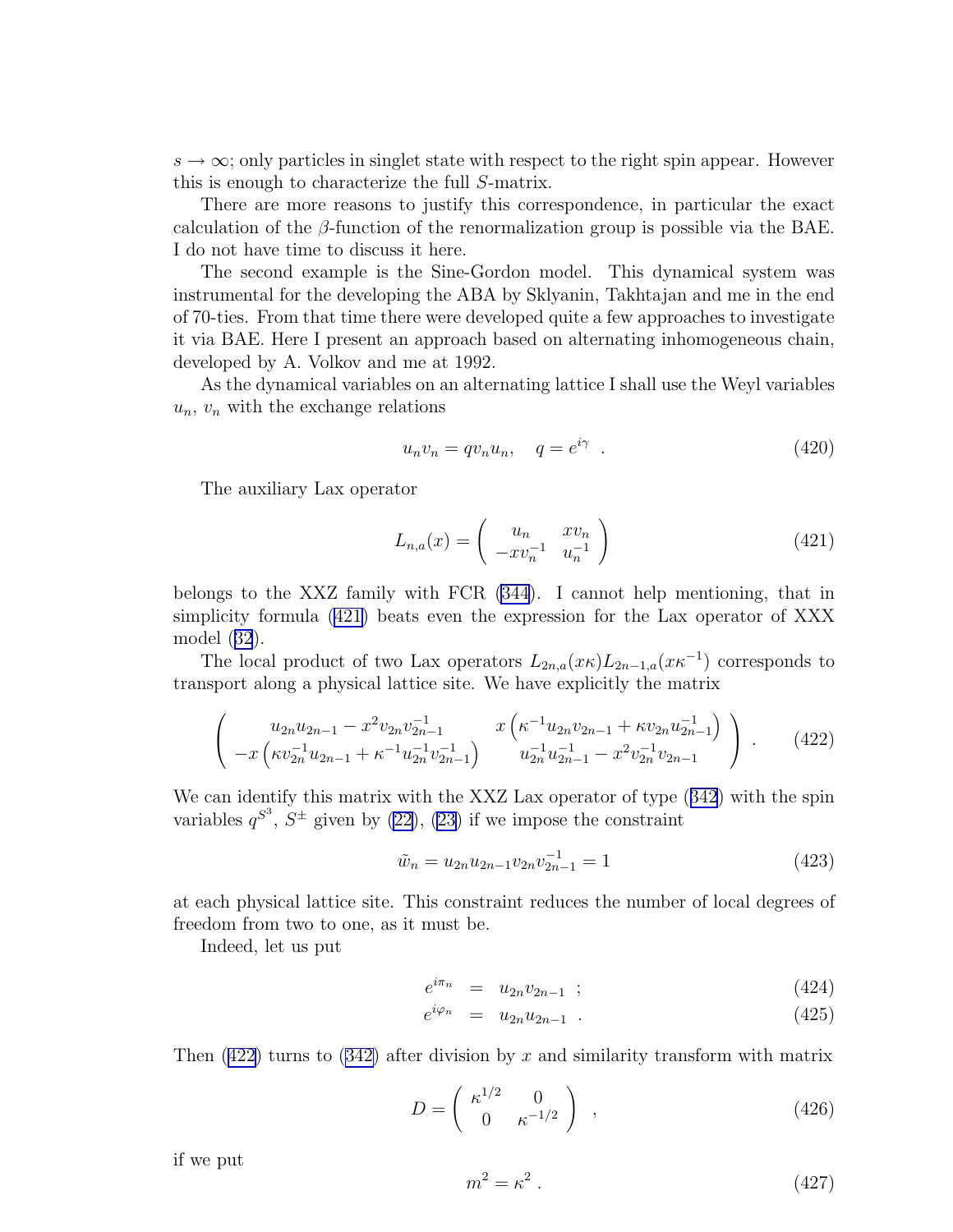<span id="page-52-0"></span>After this identification it is natural to assume that the BAE look like [\(411\)](#page-49-0). The derivation is nontrivial, because the representation for the q-deformed spin variables is not of the highest weight. However it can be done and the local factors  $\alpha(\lambda)$  and δ(λ) correspond to spin -1/2. Returning to the additive variables  $x = e^{\lambda}$ ,  $\kappa = e^{\omega}$ we have the BAE in the form

$$
\left(\frac{\sinh\left(\lambda_j+\omega+\frac{i\gamma}{2}\right)\sinh\left(\lambda_j-\omega+\frac{i\gamma}{2}\right)}{\sinh\left(\lambda_j+\omega-\frac{i\gamma}{2}\right)\sinh\left(\lambda_j-\omega-\frac{i\gamma}{2}\right)}\right)^{N/2} = \prod_{\substack{k=1\\k\neq j}}^l \frac{\sinh(\lambda_j-\lambda_k-i\gamma)}{\sinh(\lambda_j-\lambda_k+i\gamma)}.
$$
 (428)

Now I turn to the description of the time shift operator. For that we are to find the fundamental Lax  $L_{n,f}(x)$  operator, corresponding to the auxiliary  $L_{n,a}(x)$  from ([421\)](#page-51-0). We write the equation

$$
L_2(1/x) L_1(1/y) r(x/y) = r(x/y) L_1(1/y) L_2(1/x)
$$
 (429)

with the natural brief notations

$$
L_1(x) = L_{n_1, a}(x), \quad L_2(x) = L_{n_2, a}(x) . \tag{430}
$$

The solution will be looked for as a function of the variable

$$
w = u_2 u_1 v_2^{-1} v_1 . \tag{431}
$$

The diagonal matrix elements of equations (429) are trivially satisfied. The right upper matrix element of the equation (429) looks as follows

$$
(xu_2v_1 + v_2u_1^{-1})r(x, w) = r(x, w)(u_2v_1 + xv_2u_1^{-1})
$$
\n(432)

and can be reduced to the functional equation

$$
\frac{r(x, qw)}{r(x, q^{-1}w)} = \frac{xw + 1}{x + w} \tag{433}
$$

by using the exchange relations [\(420](#page-51-0)). We have already seen this equation in section [10](#page-42-0).Indeed, for the representation  $(22)$  $(22)$ ,  $(23)$  $(23)$  we can check, that w coincides with  $q^{2J+1}$ .

Denoting

$$
w_{2n} = u_{2n} u_{2n-1} v_{2n}^{-1} v_{2n-1} ; \qquad (434)
$$

$$
w_{2n+1} = u_{2n+1} u_{2n} v_{2n+1}^{-1} v_{2n} , \qquad (435)
$$

we have the expression for the time evolution operator

$$
e^{-iH} = \prod r(\kappa^2, w_{\text{even}}) \prod r(\kappa^2, w_{\text{odd}}) . \tag{436}
$$

This expression is simple enough to allow us to write down the equation of motion explicitly. It is convenient to introduce a new set of variables  $\psi_n$ , such that  $w_n$  are their "multiplicative derivatives"

$$
w_n = \frac{\psi_{n+1}}{\psi_{n-1}} \,. \tag{437}
$$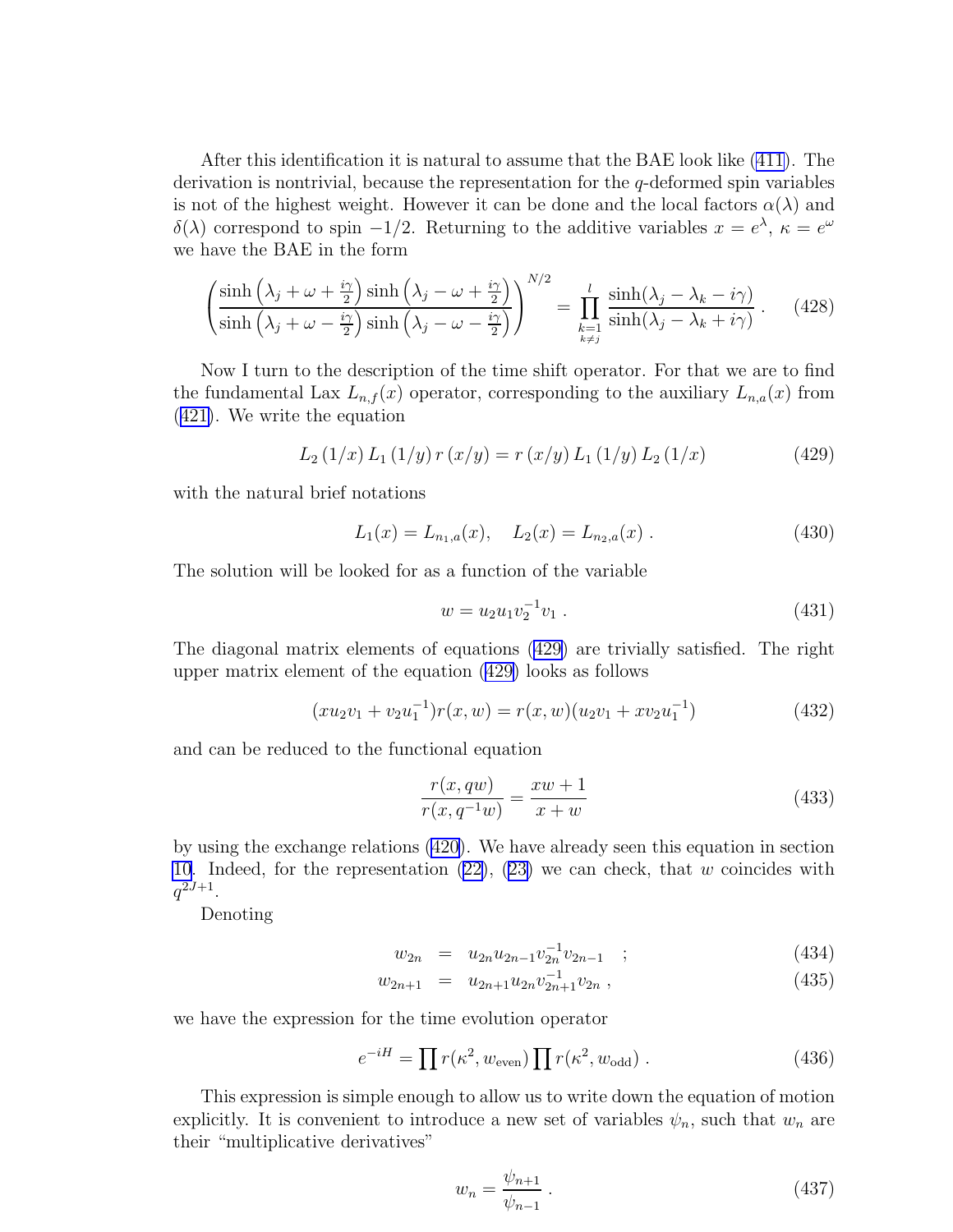<span id="page-53-0"></span>

Figure 3: Elementary plaquette

Variables  $\psi_m$  and  $\psi_n$  commute for  $n - m$  even, so there is no problem in order of factorsin ([437](#page-52-0)). The exchange relations among  $\psi_n$  are nonlocal, but it is not of concern to us; it suffices to say, that given  $\psi_n$  does not commute with only one w, namely  $w_n$ , and for this pair there is the Weyl relation

$$
\psi_n w_n = q^2 w_n \psi_n \tag{438}
$$

We can take the set  $\{\psi_{\text{even}}, w_{\text{even}}\}$  or  $\{\psi_{\text{odd}}, w_{\text{odd}}\}$  as a set of independent Weyl variables in the physical Hilbert space. I skip here the subtle question of boundary conditions for integrating [\(437\)](#page-52-0), which is settled in the original literature.

Equations of motion are especially simple in  $\psi$  variables. Let  $\hat{\psi}_n$  be a variable  $\psi_n$  once displaced in time

$$
\hat{\psi}_n = e^{iH}\psi_n e^{-iH} \quad . \tag{439}
$$

Take for definiteness  $\psi_{\text{odd}}$ , i.e.  $\psi_{2n+1}$ . Only one factor, containing  $w_{2n+1}$  in [\(436\)](#page-52-0), does not commute with it, so we have using the functional equation [\(433\)](#page-52-0)

$$
\hat{\psi}_{2n+1} = r^{-1}(w_{2n+1}) \psi_{2n+1} r(w_{2n+1}) = \psi_{2n+1} r^{-1} (q^{-2} w_{2n+1}) r(w_{2n+1}) =
$$
\n
$$
= \psi_{2n+1} \frac{\kappa^2 q^{-1} w_{2n+1} + 1}{\kappa^2 + q^{-1} w_{2n+1}} = \psi_{2n+1} \frac{\kappa^2 q^{-1} \psi_{2n+2} + \psi_{2n}}{q^{-1} \psi_{2n+2} + \kappa^2 \psi_{2n}}.
$$
\n(440)

This is our equation of motion. For  $\psi_{\text{even}}$  the derivation is exactly the same. On the discrete space–time drawn on Figure [1](#page-47-0) the equation (440) connects the  $\psi$  attached to an elementary plaquette shown in Figure 3 and can be rewritten as

$$
\psi_N = \psi_S \frac{\kappa^2 q^{-1} \psi_W + \psi_E}{q^{-1} \psi_W + \kappa^2 \psi_E} \tag{441}
$$

or

$$
(q^{-1}\psi_N\psi_W - \psi_S\psi_E) = \kappa^2 (q^{-1}\psi_S\psi_W - \psi_N\psi_E) . \tag{442}
$$

The last simple quadratic equation looks quite appealing.

Let us show, how the Sine–Gordon equation appears in the formal continuous limit. We also confine ourselves to classical commuting variables.

The naive prescription that  $\psi_n$  define a continuous function of space–time variables does not work. We have already seen a similar situation in the case of NLS model. The way out is to use variables

$$
\chi = \begin{cases} \psi \\ \psi^{-1} \end{cases} \tag{443}
$$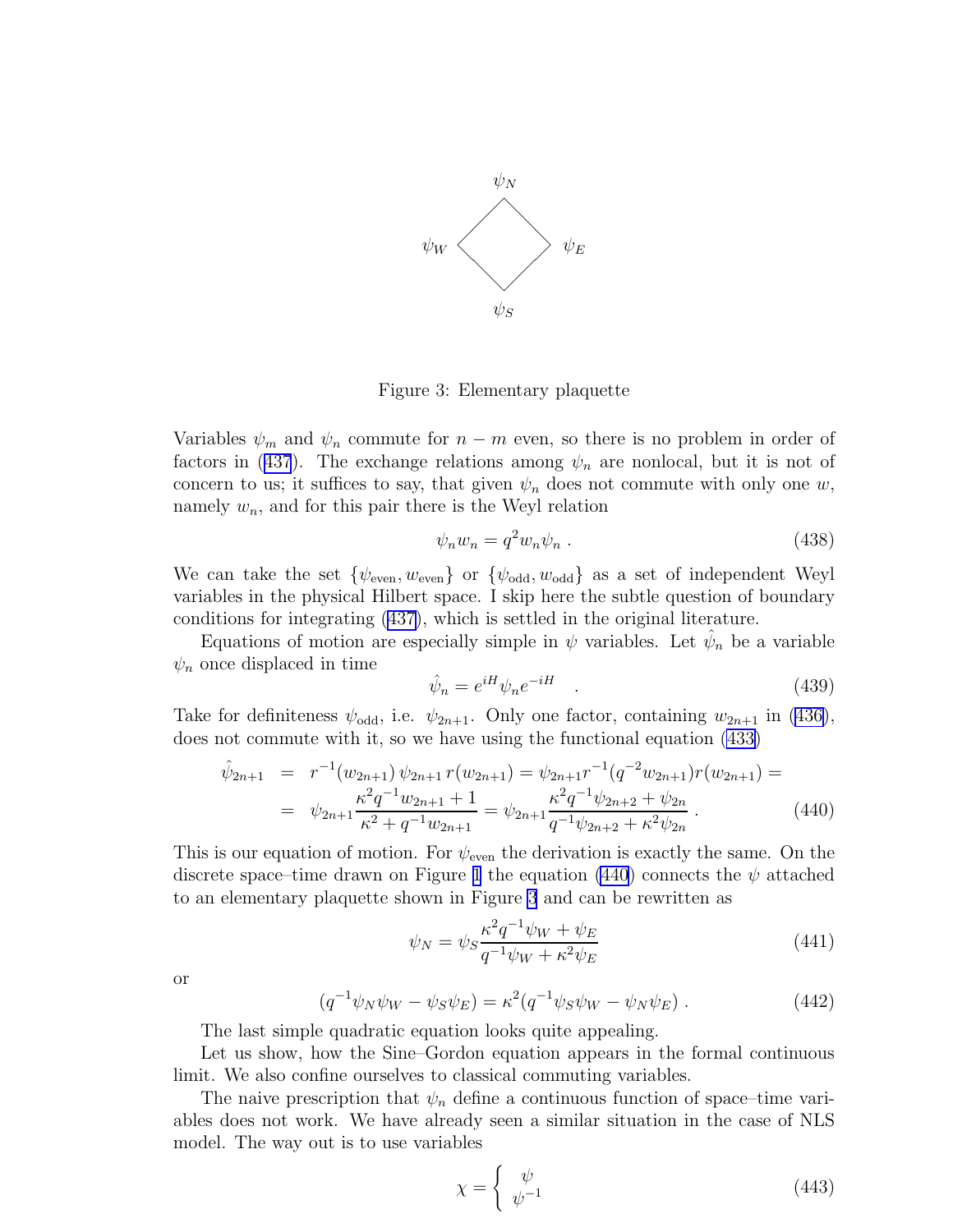alternatively on each second  $SE$  characteristic line of our lattice. Then equations of motion([441\)](#page-53-0) transform into

$$
\chi_N = \chi_S^{-1} \frac{\kappa^2 q^{-1} \chi_W \chi_E + 1}{q^{-1} \chi_W \chi_E + \kappa^2}
$$
\n(444)

and for large  $\kappa^2$  and classical limit  $q = 1$  we have

$$
\frac{\chi_N \chi_S}{\chi_E \chi_W} = 1 + \frac{1}{\kappa^2} \left( \frac{1}{\chi_E \chi_W} - \chi_E \chi_W \right) + \dots \tag{445}
$$

We put here

$$
\chi = e^{i\varphi} \tag{446}
$$

and consider  $\varphi$  as defining a smooth function of x, t in the continuous limit. Then evidently

$$
\frac{\chi_N \chi_S}{\chi_E \chi_W} = \exp\left\{ i \frac{\Delta^2}{2} (\varphi_{tt} - \varphi_{xx}) + \dots \right\} \tag{447}
$$

and introducing the rescaling

$$
\frac{1}{\kappa^2} = m^2 \Delta^2 \tag{448}
$$

we get from (445) the Sine–Gordon equation

$$
\varphi_{tt} - \varphi_{xx} + 2m^2 \sin 2\varphi = 0.
$$
\n(449)

In quantum version the scaling (448) is to be modified, accounting to the mass renormalization. The investigation of BAE [\(428\)](#page-52-0) allows to describe this renormalization exactly, adding to the nonperturbative intuition in Quantum Field Theory. However I cannot speak about it here and stop technical developments to come to some conclusions.

#### 13 Conclusions and perspectives

The first and the last formulas in this text being the same, our exposition closed the circle. We have learned the technique of Algebraic Bethe Ansatz for solving integrable models and have shown, how it works in detail on the simplest example of spin 1/2 XXX magnetic chain. Several other models were treated more superficially, only the specific details were given. Several parameters, appearing in these generalizations: spin s, anisotropy parameter  $\gamma$ , shift  $\omega$  in the alternating chain, allow to include in our treatment most known examples of soliton theory, including relativistic model of Quantum Field Theory. Thus the spin chains showed their great universality. If we add, that the fashionable models of conformal field theory also can be included as particular limits, then we could claim, that we deal with the classifying object in the theory of integrable models.

We treated here only rank 1 case associated with the Lie algebra  $sl(2)$ . Generalization to the higher rank simple Lie algebras is possible and many results are already known. In particular, one can use a Cartan subalgebra label to introduce one extra dimension for space.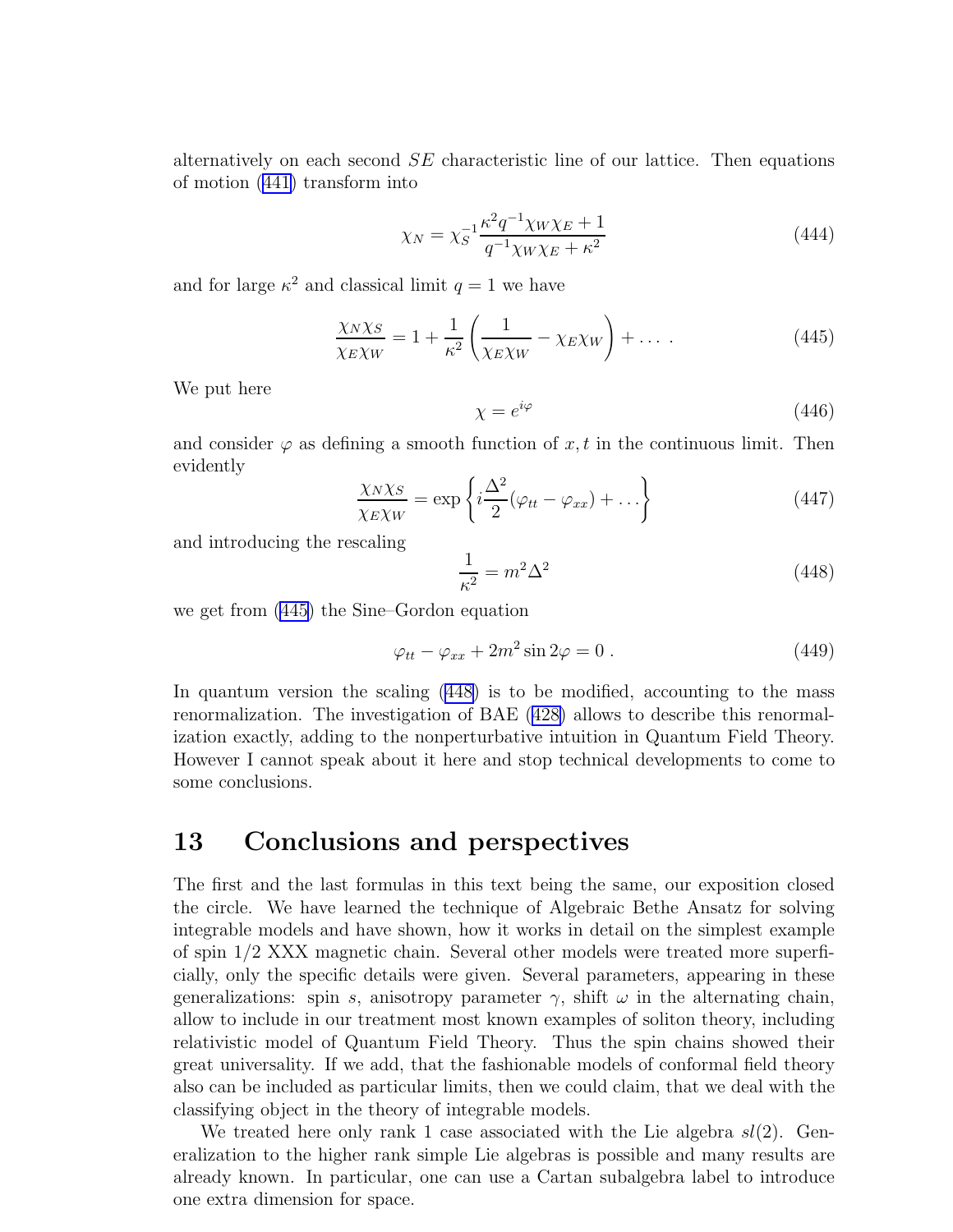We did not make a stress on the subject of quantum groups or quantum symmetries, as this was discussed in other lectures at the School. However I suppose, that I made it clear, how quantum groups were created naturally inside of ABA (of course, their appearance in the C<sup>∗</sup> algebra approach of Professor Woronowitz was completely independent).

Discrete space-time approach to quantum integrable models seems to me most promising and elegant. It has already allowed to write explicitely the quantum equation of motion. I cannot help feeling that it is just the beginning of analysis, including complex analysis, on discrete manifolds.

From pure mathematical point of view many of reasonings in my lectures were only heuristic. The statements were "claims" rather than "propositions" not to mention "theorems". I am not a supporter of absolute rigor in mathematical physics, but would be happy, if some of my claims become better justified. Even more important is the fact, that new mathematical constructions and results could appear in course of this justification. Especially promising are problems of infinite tensor products in antiferromagnetic case and their connections with infinite–dimensional Lie algebras and analysis on the discrete space-time. I leave these challenges to my listeners.

#### 14 Comments on the literature on BAE

Here I will add some comments which will serve as a guide to the literature on Bethe Ansatz. Only seminal (from my own point of view) papers will be mentioned. The recent monograph[[1\]](#page-57-0) contains quite vast list of references. Another monograph [\[2](#page-57-0)] reflects the developments around Bethe Ansatz mostly prior to the advent of ABA.

BAE were first written by H. Bethe in[[3](#page-57-0)] for the spin 1/2 XXX model. He did not use the uniformizing rapidity variables, which apparently appeared first in a paper by Takahashi[[4\]](#page-57-0). First integral equation for the distribution of roots was derived by L. Hulthen[[5\]](#page-57-0). My exposition of the spin 1/2 XXX model follows closely mypaper with Takhtajan  $|6|$ . The statement, that the spin of a spin wave is  $1/2$ was announced by us in [\[7\]](#page-57-0). The scattering theory for the excitations over the ferromagnetic vacuum was developed by Babbit and Thomas [\[8](#page-57-0)].

General formalism of the ABA was worked out by Sklyanin, Takhtajan and me in [\[9](#page-57-0)] on the example of the Sine–Gordon model. The state of art at the end of 70–ties was described in my survey[[10\]](#page-57-0).

The q-deformed  $sl(2)$  algebra with defining relations [\(12](#page-4-0)), [\(13](#page-4-0)) was introduced by Kulish and Reshetikhin in 1981 in[[11](#page-57-0)] in connection with the higher spin XXZ model. More general investigation of the quadratic algebras was performed by Sklyanin [\[12](#page-57-0)], who pointed out the connection with the Hopf algebras[[13\]](#page-57-0). The proper algebraic understanding of general structures, appearing here, was formulated by Jimbo[[14](#page-57-0)] and in the most perfect form by Drinfeld [\[15\]](#page-57-0). The role of the fundamental Lax operator was underlined by Tarasov, Takhtajan and me in[[16](#page-57-0)]. There we followed the ideas of fusion, introduced by Kulish, Reshetikhin and Sklyanin in[[17\]](#page-57-0), where the formula [\(254\)](#page-32-0) was derived.

Investigation of BAE for higher spin XXX model was done by Takhtajan [\[18](#page-57-0)], (see also Babujan[[19\]](#page-57-0)). The kink interpretation of the excitations was developed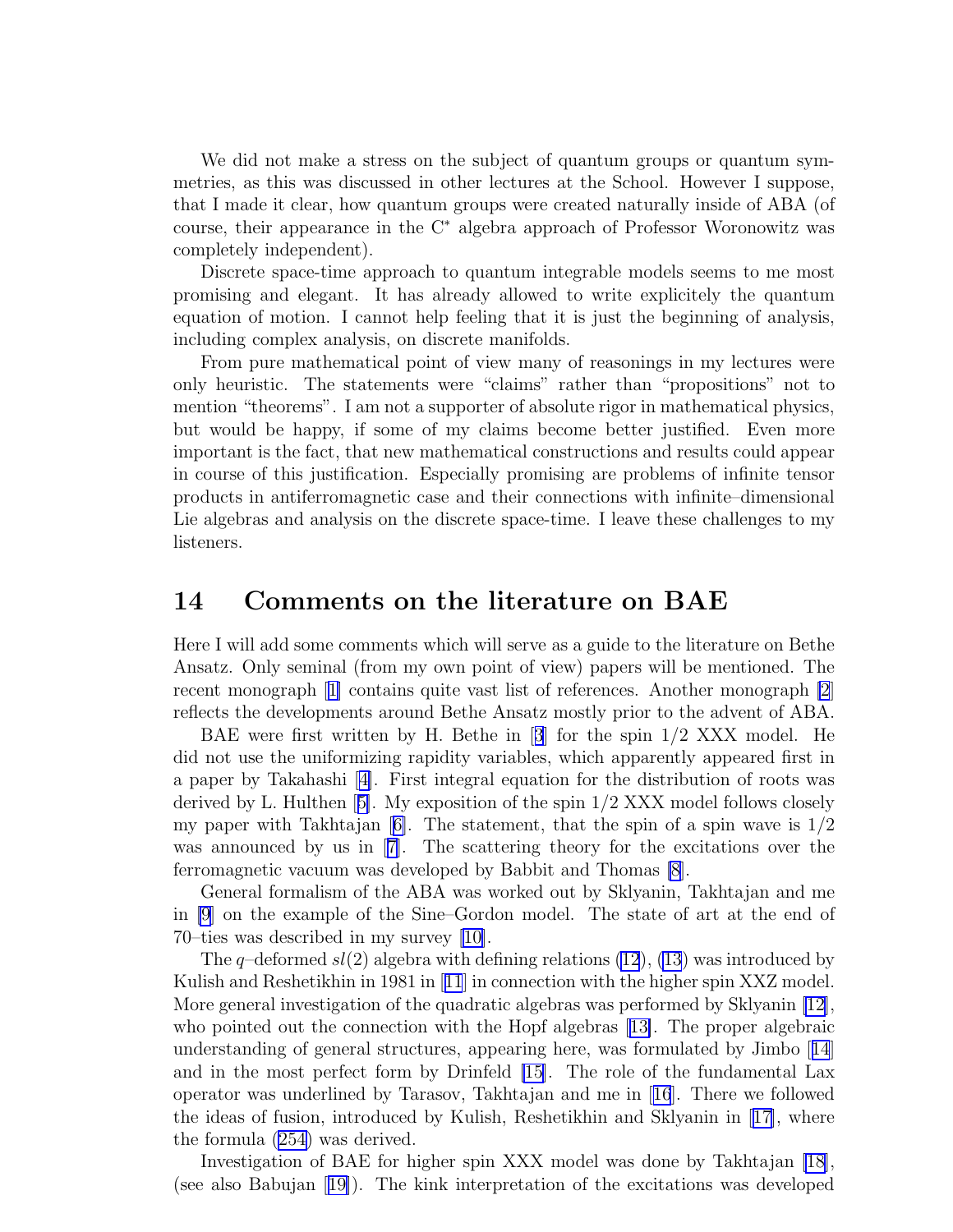by Reshetikhin in[[20](#page-57-0)]. The thorough investigation of BAE for NLS model with chemical potential was done by Lieb and Liniger [\[21](#page-58-0)].

The interpretation of the NLS and SG models as XXX and XXZ chains, correspondingly, was done by Izergin and Korepin[[22](#page-58-0)]. Korepin was also the first to propose the formula of type([211](#page-28-0)) for the matrix element of S-matrix for the excitations above Dirac sea [\[23\]](#page-58-0).

The functional equation for the fundamental Lax operator [\(388\)](#page-46-0) for XXZ model has a natural place in the theory of  $\widehat{sl}_q(2)$  algebra, see e.g. [\[24](#page-58-0)].

Theidea of imbedding the  $S^2$   $\sigma$ -model into XXX chain belongs to Haldane [[25](#page-58-0)] and Takhtajan and me [\[26\]](#page-58-0). More detailed development was done by Affleck, who inparticularly stressed the role of the topological  $\vartheta$ -term [[27](#page-58-0)]. The BAE ([338\)](#page-41-0) was derived by Bytsko (unpublished).

The idea of the usefulness alternating inhomogenous chain to treat the relativistic models was underlined by Reshetikhin and me [\[28](#page-58-0)] in our treatment of the principal  $sl(2)$  chiral model. It was developed further by Destri and De-Vega [\[29\]](#page-58-0). The zero curvature interpretation was given by Volkov and me in [\[30](#page-58-0)].

The quantum equations of motion([442](#page-53-0)) for the SG model appeared in [\[31](#page-58-0)]; they coincide in the classical limit  $(q = 1)$  with Hirota equations [\[32](#page-58-0)]. In terms of variables  $f_A$ , connected with  $\psi_A$  by

$$
f_A - f_B = \frac{1}{\psi_A \psi_B} \tag{450}
$$

in the form

$$
\frac{(f_N - f_E)(f_W - f_S)}{(f_N - f_W)(f_E - f_S)} = \kappa^4 \quad ,
$$
\n(451)

as was commented by Volkov [\[33](#page-58-0)]. This makes the appearance of discrete complex analysis indispensable. The same equations were recently advertised by Capel et al. [[34](#page-58-0)]. Another line of thought on discrete geometry and discrete SG equation belongs to Pinkal et al.[[35](#page-58-0)]. Quadratic algebras appear now in many instances and guises. I mention the discretized affine algebra, introduced by Semenov-Tjan-Shansky and discussed in some detail in[[36](#page-58-0)].

I finish by reference to my previous lecture course[[37](#page-58-0)] where many aspects of these lectures were treated, and to lecture notes of my Schladming lectures on new applications of BAE to Hofstadter model from condensed matter physics, to high energy QCD and to Liouville model of Conformal Fiel Theory.

In my lectures I did not refer at all to the parallel development in classical statistic physics. The general equivalence exists between 1+1 dimensional quantum dynamical systems and 2 dimensional models of classical statistical physics. Integrable models of the former domain correspond to the exactly soluble models in the latter. A lot of well known results here are connected with the names of Onsager, C. N. Yang, Lieb, Baxter and others. I can refer to the monograph of Baxter [\[38](#page-58-0)], where this theme is displaced in great detail.

Another connection with statistical physics is the use of the integrable hamiltonians to define the corresponding Hibbs state  $Z^{-1}e^{-\beta H + \mu N}$ . This was pioneered in paper of C. P. Yang and C. N. Yang[[39\]](#page-58-0), which led to important development, called the Thermodynamic Bethe Ansatz. Already mentioned paper[[19](#page-57-0)] of Babujan was an important step in formulating this technical development.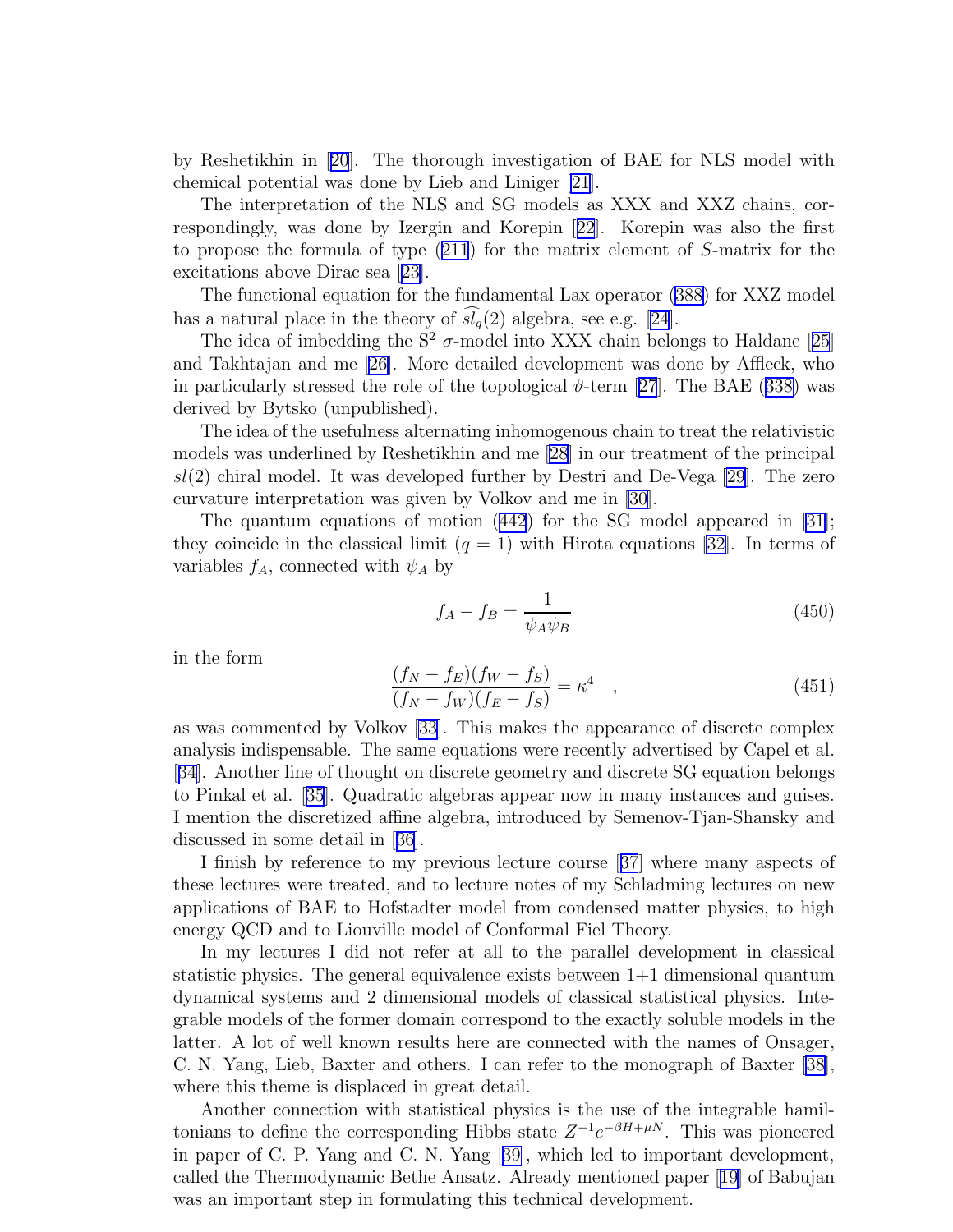<span id="page-57-0"></span>Returning to quantum field theory interpretation I must say, that until now ABA has given in the way to investigate mass spectrum and S-matrix. More detailed off shell characteristics of systems under consideration are very scarce. The main success was achieved by Smirnov in the discussion of formfactors of local operators [\[40\]](#page-58-0).

Another line of thought, originated by Korepin, is partly described in [1]. This topic is the most important from the point of view of mathematical physics and physical applications.

### References

- [1] V.Korepin, N.Bogoliubov, A.Izergin "Quantum Inverse Scattering Method and Correlation Functions", Cambridge monographs on Mathematical Physics, Cambridge University Press, 1993.
- [2] M.Gaudin, La function d'Onde de Bethe, Masson, Paris 1983.
- [3] H.Bethe Z. Physik, 71 (1931) 205.
- [4] M.Takahashi, Progress Theor. Phys., 46 (1971) 401.
- [5] L.Hulthen. Arkiv for Matematik Astronomi och Fysik, 26A (1938), 1-106.
- [6] L.Takhtajan, L.Faddeev, Zapiski Nauchnych Seminarov LOMI, 109, (1981) 134, English translation J. Sov. Math. 24 (1984) 241
- [7] L.Faddeev, L.Takhtajan, Phys. Lett. A, 85 (1981) 375.
- [8] D.Babbitt, L.Thomas, J. Math. Phys.,19 (1978) 1699.
- [9] E.Sklyanin, L.Takhtajan, L.Faddeev, Theor. Math. Phys. 40 (1979) 194
- [10] L.Faddeev, Sov. Sci. Reviews, Harwood Academic, London, C1 (1980) 107.
- [11] P.Kulish, N.Reshetikhin, Zapiski Nauch. Semin. LOMI, 101 (1981) 101.
- [12] E.Sklyanin, Func. Anal. Appl., 16 (1983) 263; 17 (1983) 273.
- [13] E.Sklyanin, Uspekhy Math. Sci. 40 (1985) 214.
- [14] M. Jimbo, LMPh, **10** (1985) 63.
- [15] V.Drinfeld "Quantum groups", in Proceedings of ICM, Berkeley, AMS(1987) p.798.
- [16] V.Tarasov, L.Takhtajan, L.Faddeev, TMPh, 57 (1983) 1059.
- [17] P.Kulish, N.Reshetikhin, E.Sklyanin, Lett. Math. Phys. 5 (1981) 393.
- [18] L.Takhtajan, Phys. Lett. 87 A (1982) 479.
- [19] H.Babujan, Nucl. Phys. B215 (1983) 317.
- [20] N.Reshetikhin, J.Phys. A Math. Gen. 24 (1991) 3299.